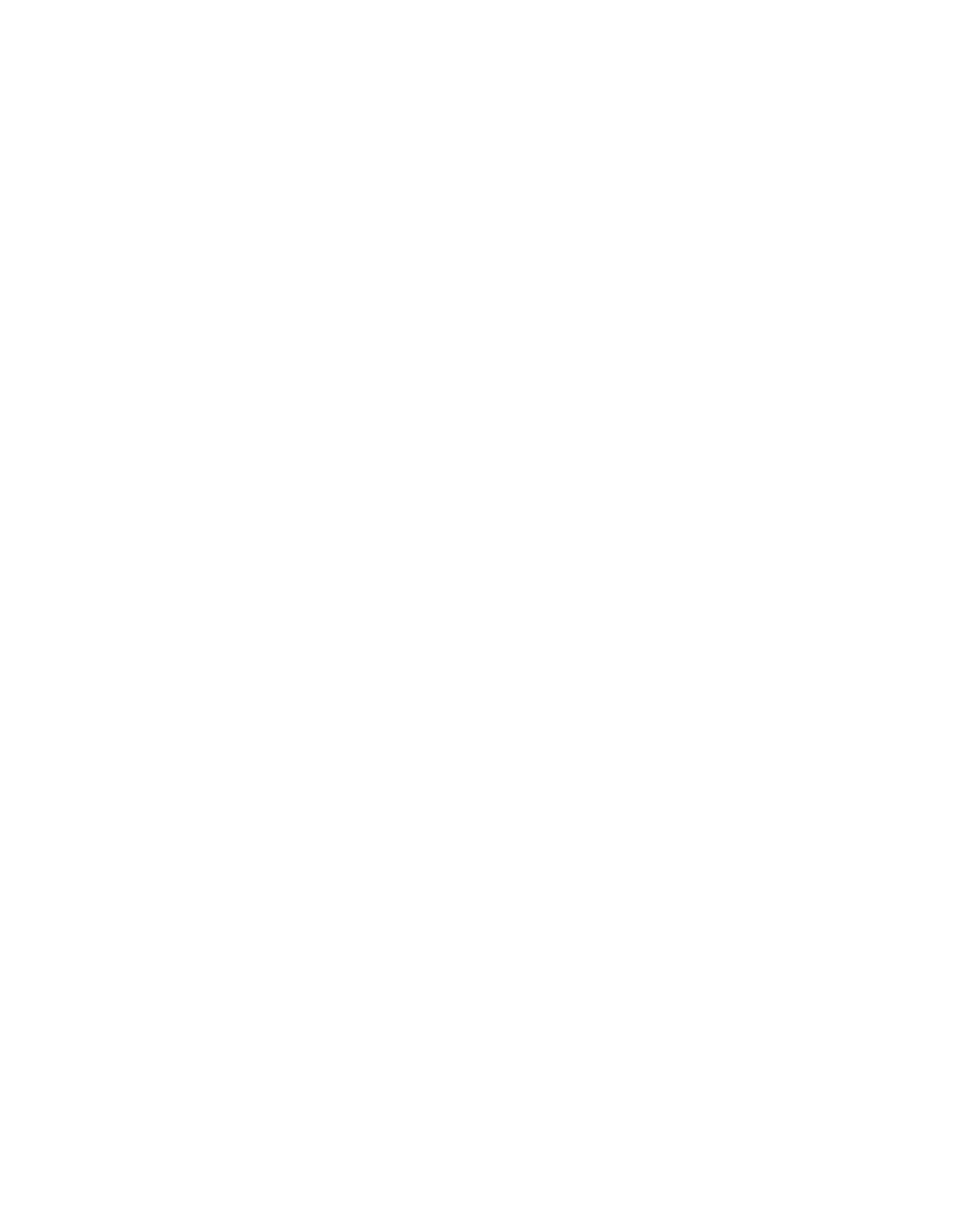## **HOME RULE CHARTER OF THE TOWN OF PROSPER, TEXAS**

Approved by the Voters of the Town of Prosper on November 7, 2006 Amended May 14, 2011 Amended May 6, 2017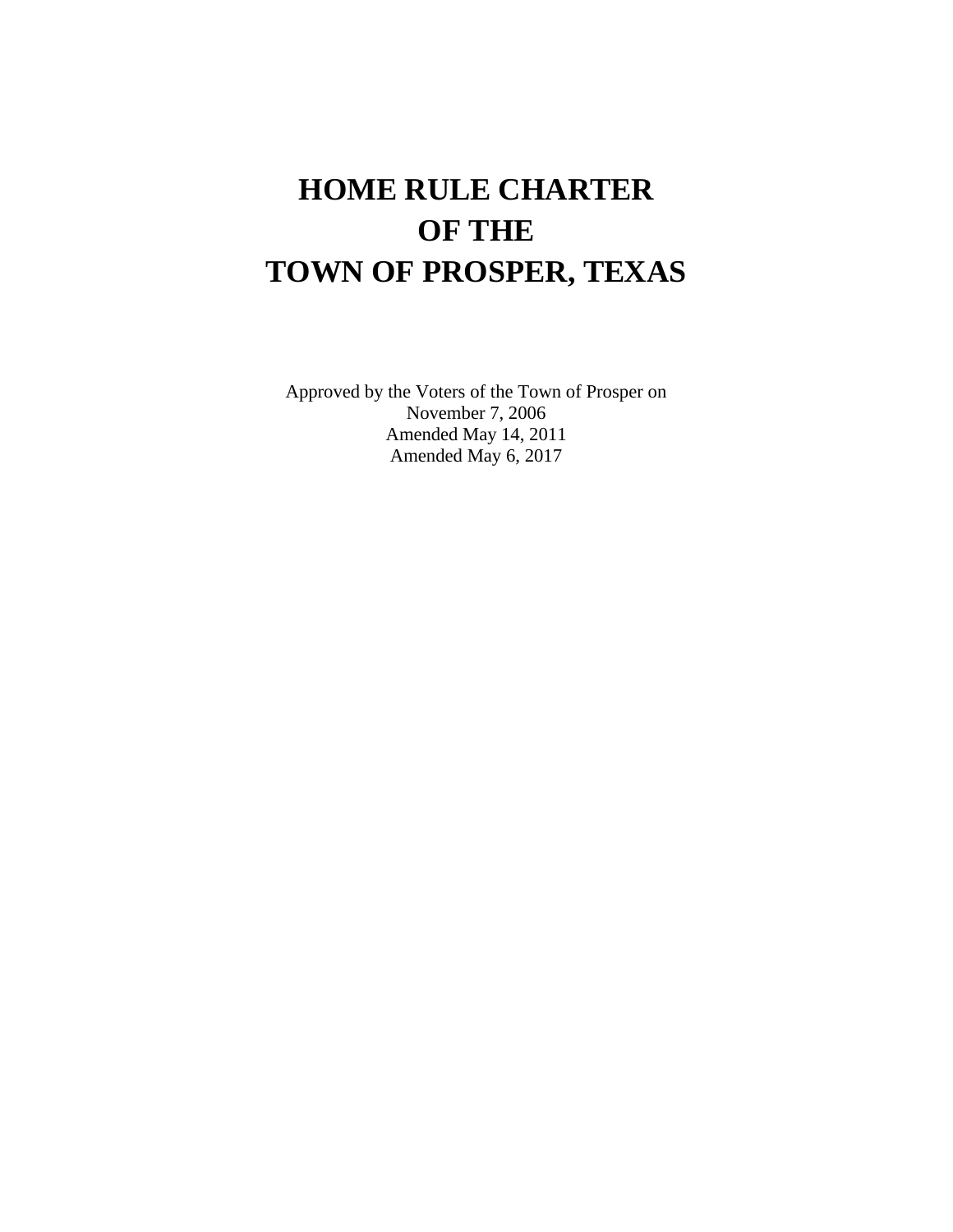|                | <b>ARTICLE I - Form of Government and Boundaries</b>                         |                  |
|----------------|------------------------------------------------------------------------------|------------------|
|                | Sec. 1.01 Form of Government                                                 | $\mathbf{1}$     |
|                | Sec. 1.02 The Boundaries                                                     | $\mathbf{1}$     |
|                | Sec. 1.03 Extension of Boundaries                                            | $\mathbf{1}$     |
|                | <b>ARTICLE II – Powers of the Town</b>                                       |                  |
|                | Sec. 2.01 General Powers of the Town                                         | 2                |
|                | Sec. 2.02 Public Improvements                                                | $\frac{2}{2}$    |
|                | Sec. 2.03 Miscellaneous Powers                                               |                  |
|                | <b>ARTICLE III - The Town Council</b>                                        |                  |
|                | Sec. 3.01 Composition                                                        | 3                |
|                | Sec. 3.02 Limitations on Terms                                               | 3                |
|                | Sec. 3.03 Qualifications of Town Council                                     | $\overline{3}$   |
|                | Sec. 3.04 Compensation                                                       | $\overline{4}$   |
|                | Sec. 3.05 Mayor, Mayor Pro-Tem, and Deputy Mayor Pro-Tem                     | $\overline{4}$   |
|                | Sec. 3.06 Vacancies, Forfeiture and Filling of Vacancies                     | $\overline{4}$   |
|                | Sec. 3.07 Powers of the Town Council                                         | 5                |
|                | Sec. 3.08 Prohibitions                                                       | $\boldsymbol{6}$ |
|                | Sec. 3.09 Meetings of the Town Council                                       | $\boldsymbol{6}$ |
|                | Sec. 3.10 Quorum and Voting                                                  | 6                |
|                | Sec. 3.11 Conflict of Interest                                               | 6                |
|                | Sec. 3.12 Abstention                                                         | $\boldsymbol{7}$ |
|                | Sec. 3.13 Rules of Procedures                                                | $\overline{7}$   |
|                | Sec. 3.14 Passage of Ordinances in General                                   | $\boldsymbol{7}$ |
|                | Sec. 3.15 Emergency Ordinances                                               | $\boldsymbol{7}$ |
|                | Sec. 3.16 Authentication, Recording, Codification, Printing and Distribution | $8\,$            |
|                | Sec. 3.17 Investigations by the Town Council                                 | $8\,$            |
| Sec. 3.18 Bond |                                                                              | $\mathbf{9}$     |
|                | Sec. 3.19 Code of Ethics                                                     | 9                |
|                | <b>ARTICLE IV - Town Administration</b>                                      |                  |
|                | Sec. 4.01 Town Manager                                                       | 9                |
|                | Sec. 4.02 Town Secretary                                                     | 10               |
|                | Sec. 4.03 Municipal Court                                                    | 10               |
|                | Sec. 4.04 Town Attorney                                                      | 11               |
|                | Sec. 4.05 Administrative Departments, Offices and Agencies                   | 11               |
|                | Sec. 4.06 Personnel System                                                   | 12               |
|                | <b>ARTICLE V - Nominations and Elections</b>                                 |                  |
|                | Sec. 5.01 Town Elections                                                     | 12               |
|                | Sec. 5.02 Filing for Office                                                  | 12               |
|                | Sec. 5.03 Official Ballots                                                   | 13               |
|                | Sec. 5.04 Official Results                                                   | 13               |
|                |                                                                              |                  |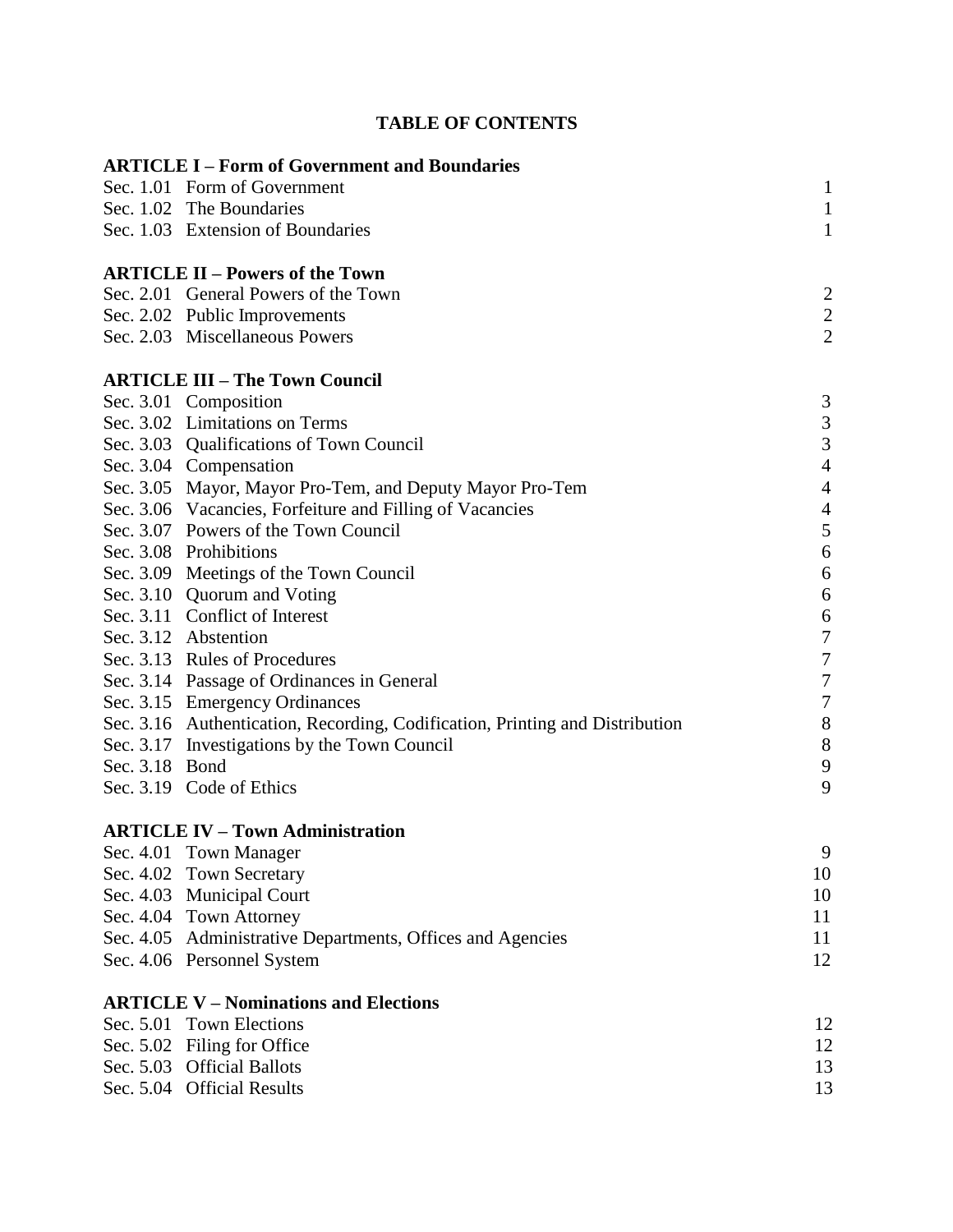|                      | <b>ARTICLE VI - Recall, Initiative, and Referendum</b>                             |    |
|----------------------|------------------------------------------------------------------------------------|----|
|                      | Sec. 6.01 Scope of Recall                                                          | 14 |
|                      | Sec. 6.02 Petitions for Recall                                                     | 14 |
|                      | Sec. 6.03 Form of Recall Petition                                                  | 14 |
|                      | Sec. 6.04 Various Papers Constituting Petition                                     | 15 |
|                      | Sec. 6.05 Presentation of Petition to the Town Council                             | 15 |
|                      | Sec. 6.06 Public Hearing to be Held                                                | 15 |
|                      | Sec. 6.07 Calling of Recall Election                                               | 15 |
|                      | Sec. 6.08 Ballots in Recall Election                                               | 15 |
|                      | Sec. 6.09 Result of Recall Election                                                | 16 |
|                      | Sec. 6.10 Recall, Restrictions Thereon                                             | 16 |
|                      | Sec. 6.11 Failure of the Town Council to Call an Election-Recall                   | 16 |
|                      | Sec. 6.12 General Power of Initiative and Referendum                               | 16 |
| Sec. 6.13 Initiative |                                                                                    | 16 |
|                      | Sec. 6.14 Referendum                                                               | 17 |
|                      | Sec. 6.15 Voluntary Submission of Legislation by the Town Council                  | 17 |
|                      | Sec. 6.16 Form of Ballots                                                          | 17 |
|                      | Sec. 6.17 Publication of Proposed and Referred Ordinances                          | 18 |
|                      | Sec. 6.18 Adoption of Ordinances                                                   | 18 |
|                      | Sec. 6.19 Inconsistent Ordinances                                                  | 18 |
|                      | Sec. 6.20 Ordinances Passed by Popular Vote, Repeal or Amendment                   | 18 |
|                      | Sec. 6.21 Further Regulations by the Town Council                                  | 18 |
|                      | Sec. 6.22 Failure of the Town Council to Call an Election-Initiative or Referendum | 18 |
|                      | <b>ARTICLE VII - Financial Procedures</b>                                          |    |
|                      | Sec. 7.01 Fiscal Year                                                              | 18 |
|                      | Sec. 7.02 Submission of Budget and Budget Message                                  | 18 |
|                      | Sec. 7.03 Budget Message                                                           | 19 |
|                      | Sec. 7.04 Budget a Public Record                                                   | 19 |
|                      | Sec. 7.05 Public Hearing on Budget                                                 | 19 |
|                      | Sec. 7.06 Proceeding on Adoption of Budget                                         | 19 |
|                      | See 7.07 Dudget Appropriation and Amount to be Deigad by Toyotion                  | 10 |

| Sec. 7.04 Budget a Public Record                                    | 19 |
|---------------------------------------------------------------------|----|
| Sec. 7.05 Public Hearing on Budget                                  | 19 |
| Sec. 7.06 Proceeding on Adoption of Budget                          | 19 |
| Sec. 7.07 Budget, Appropriation and Amount to be Raised by Taxation | 19 |
| Sec. 7.08 Contingent Reserve                                        | 19 |
| Sec. 7.09 Amending the Budget                                       | 20 |
| Sec. 7.10 Certification; Copies Made Available                      | 20 |
| Sec. 7.11 Capital Program                                           | 20 |
| Sec. 7.12 Defect Shall Not Invalidate the Tax Levy                  | 20 |
| Sec. 7.13 Lapse of Appropriations                                   | 20 |
| Sec. 7.14 Borrowing                                                 | 20 |
| Sec. 7.15 Purchasing                                                | 21 |
| Sec. 7.16 Administration of Budget                                  | 21 |
| Sec. 7.17 Depository                                                | 22 |
| Sec. 7.18 Independent Audit                                         | 22 |
| Sec. 7.19 Power to Tax                                              | 22 |
| Sec. 7.20 Office of Tax Collector                                   | 22 |
|                                                                     |    |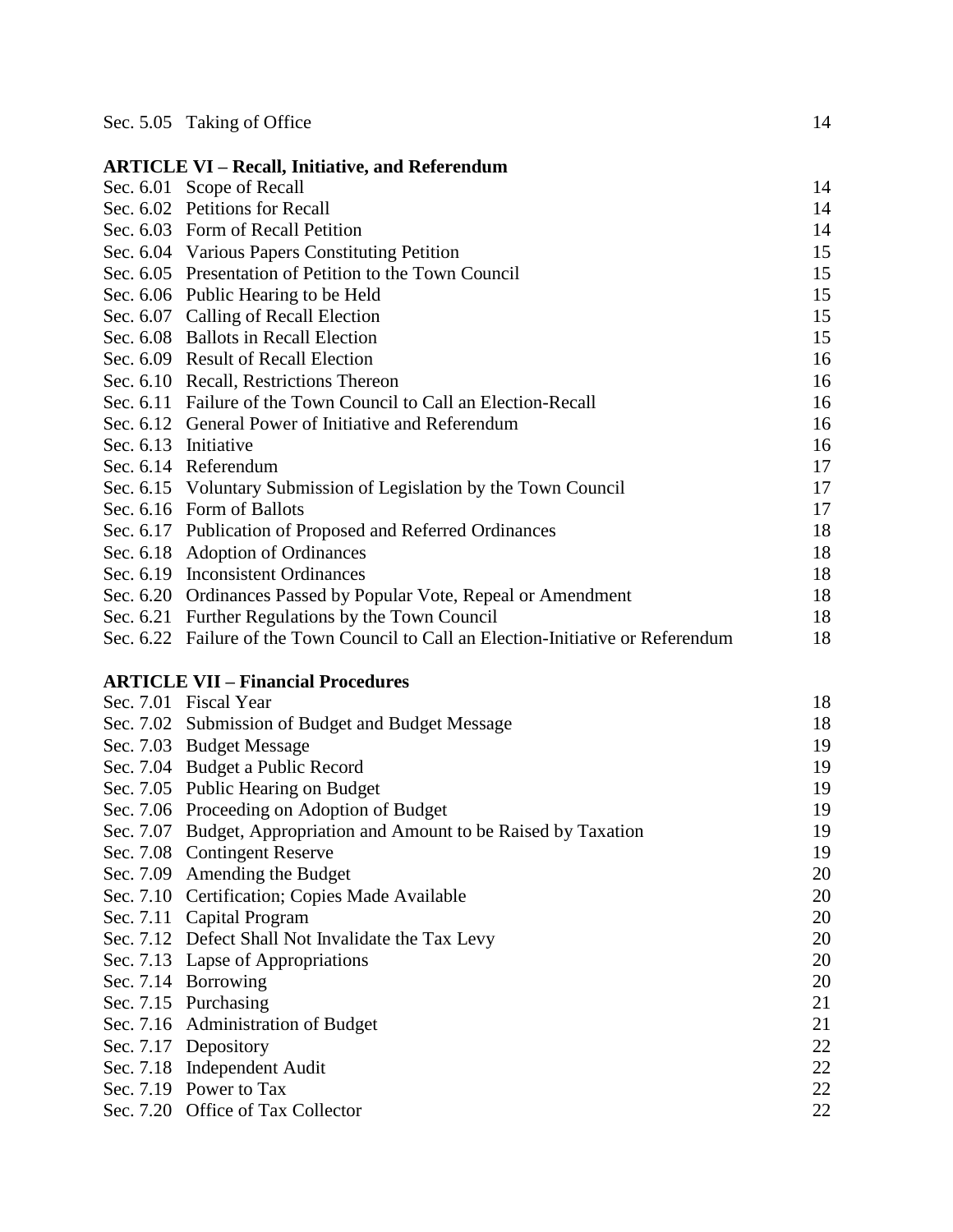|                     | Sec. 7.21 Taxes; When Due and Payable<br>Sec. 7.22 Tax Liens, Liabilities and Suits | 22<br>23 |
|---------------------|-------------------------------------------------------------------------------------|----------|
|                     | <b>ARTICLE VIII - Boards and Commissions</b>                                        |          |
|                     | Sec. 8.01 Authority, Composition and Procedures                                     | 23       |
|                     | <b>ARTICLE IX – Planning &amp; Zoning Commission</b>                                |          |
|                     | Sec. 9.01 Organization                                                              | 24       |
|                     | Sec. 9.02 Duties and Powers                                                         | 24       |
| Sec. 9.03 Procedure |                                                                                     | 25       |
|                     | Sec. 9.04 The Comprehensive Plan: Procedure and Legal Effect                        | 25       |
|                     | <b>ARTICLE X – Utility and Public Service Franchises and Licenses</b>               |          |
|                     | Sec. 10.01 Authority                                                                | 26       |
|                     | Sec. 10.02 Ordinance Granting Franchise                                             | 26       |
|                     | Sec. 10.03 Transfer of Franchise                                                    | 26       |
|                     | Sec. 10.04 Franchise Value Not to be Allowed                                        | 26       |
|                     | Sec. 10.05 Right of Regulation                                                      | 26       |
|                     | Sec. 10.06 Regulation of Rates                                                      | 27       |
| Sec. 10.07 Licenses |                                                                                     | 27       |
|                     | <b>ARTICLE XI - General Provisions</b>                                              |          |
|                     | Sec. 11.01 Public Records                                                           | 27       |
|                     | Sec. 11.02 Official Newspaper                                                       | 28       |
| Sec. 11.03 Oaths    |                                                                                     | 28       |
|                     | Sec. 11.04 Severability                                                             | 28       |
|                     | Sec. 11.05 Wording Interpretation                                                   | 28       |
|                     | Sec. 11.06 Town Depository                                                          | 28       |
|                     | Sec. 11.07 Sale of Liquor Prohibited in Residential Districts                       | 28       |
|                     | <b>ARTICLE XII - Legal Provisions</b>                                               |          |
|                     | Sec. 12.01 Assignment, Execution and Garnishment                                    | 28       |
|                     | Sec. 12.02 Security and Bond                                                        | 29       |
|                     | Sec. 12.03 Notice of Claim                                                          | 29       |
|                     | Sec. 12.04 Power to Settle Claims                                                   | 29       |
|                     | Sec. 12.05 Service of Process Against the Town                                      | 29       |
|                     | Sec. 12.06 Judicial Notice                                                          | 29       |
|                     | Sec. 12.07 Pending Matters                                                          | 29       |
|                     | Sec. 12.08 Property Not Exempt from Special Assessments                             | 29       |
|                     | Sec. 12.09 Town Council May Require Bonds                                           | 30       |
|                     | Sec. 12.10 Disaster Clause                                                          | 30       |
|                     | <b>ARTICLE XIII - Nepotism, Prohibitions and Penalties</b>                          |          |
|                     | Sec. 13.01 Nepotism                                                                 | 30       |
|                     |                                                                                     | 30       |
|                     | Sec. 13.02 Equality of Rights                                                       |          |
|                     | Sec. 13.03 Wrongful Influence                                                       | 30       |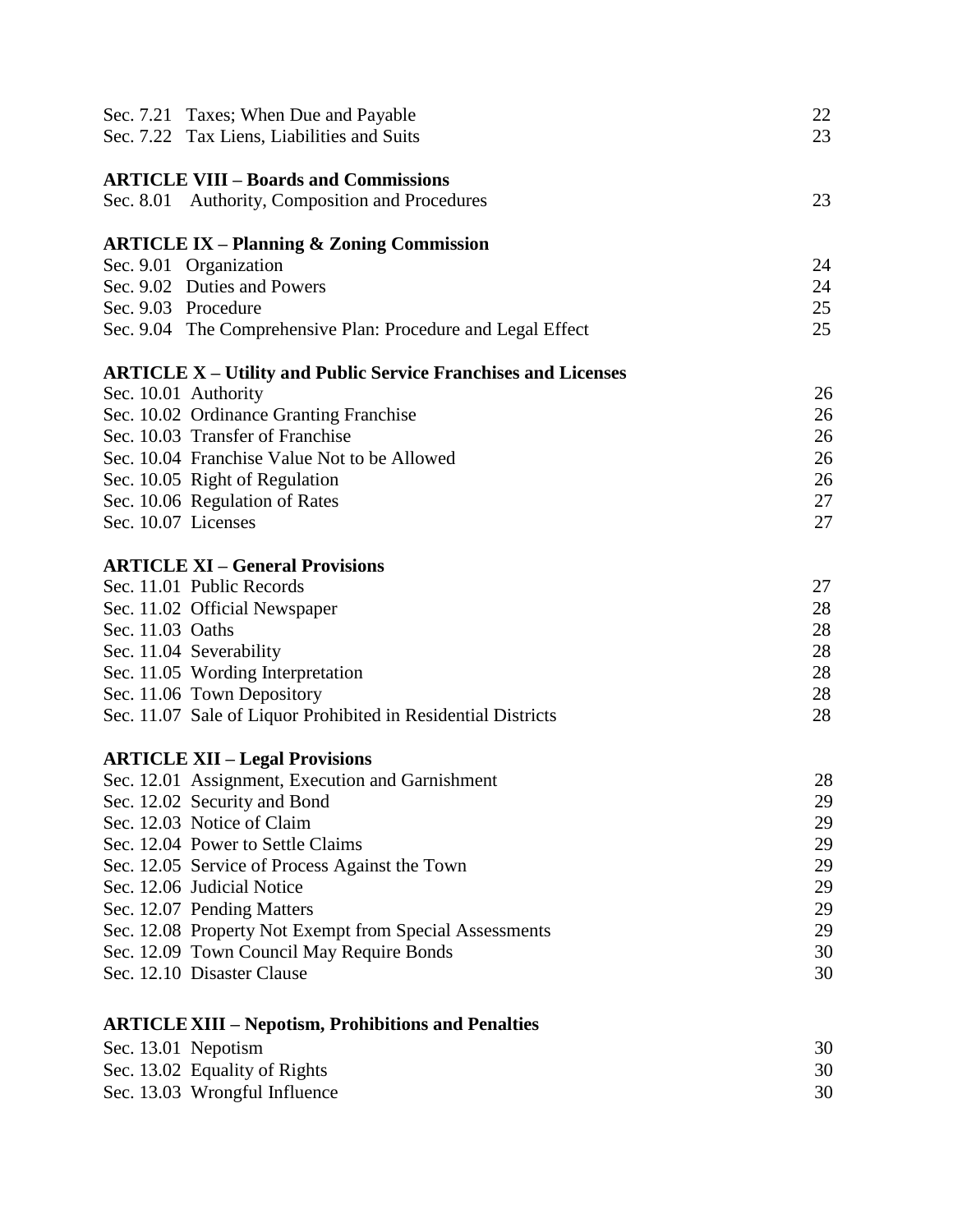|                      | Sec. 13.04 Wrongful Interference            | 30 |
|----------------------|---------------------------------------------|----|
|                      | Sec. 13.05 Employees' Political Activities  | 30 |
| Sec. 13.06 Penalties |                                             | 31 |
|                      | Sec. 13.07 Conflict of Interest             | 31 |
|                      | Sec. 13.08 No Officer to Accept Gifts, Etc. | 31 |

### **ARTICLE XIV – Review and Amendment of Charter**

| Sec. 14.01 Charter Review Commission                                 | 31 |
|----------------------------------------------------------------------|----|
| Sec. 14.02 Petition to Amend Charter                                 | 32 |
| Sec. 14.03 Form of Petition to Amend Charter                         | 32 |
| Sec. 14.04 Various Papers Constituting Petition to Amend             | 32 |
| Sec. 14.05 Presentation of Petition to the Town Council              | 33 |
| Sec. 14.06 Calling of Election to Amend Charter                      | 33 |
| Sec. 14.07 Failure of the Town Council to Call an Election Following |    |
| Receipt of Valid Petition to Amend                                   | 33 |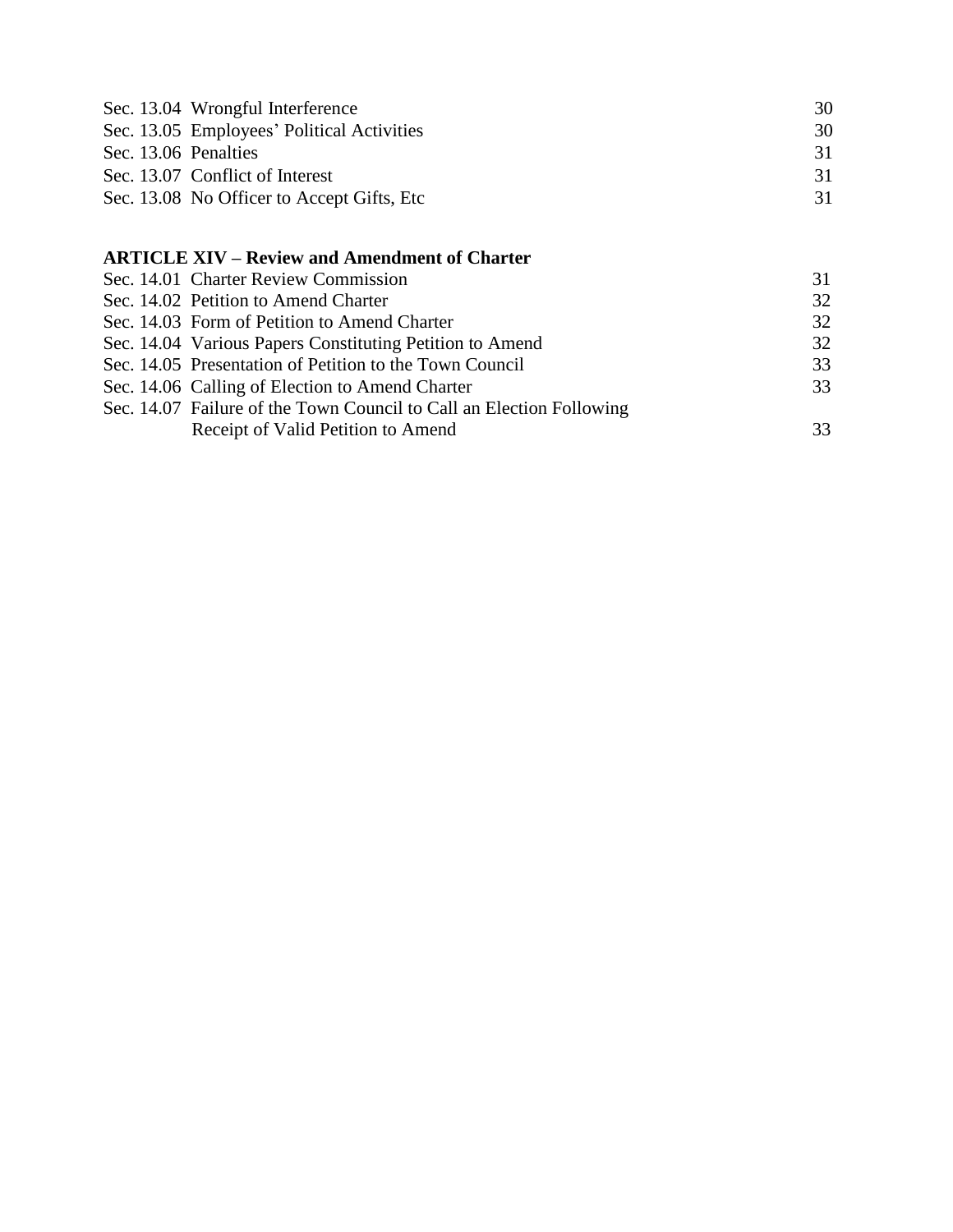### **HOME RULE CHARTER OF THE TOWN OF PROSPER, TEXAS**

### **PREAMBLE**

We, the citizens of Prosper, Texas, in order to establish a Home Rule municipal government, provide for the future progress of our Town and obtain more fully the benefits of local self-government, and provide for the public welfare, hereby adopt this Home Rule Charter, in accordance with the statutes of the State of Texas; and do hereby declare the residents of the Town of Prosper, in Collin and Denton County, Texas living within the legally established boundaries of the said Town, to be a political subdivision of the State of Texas, incorporated forever under the name and style of the "Town of Prosper" with such powers, rights, privileges, authorities, duties, and immunities, as are herein provided.

### **ARTICLE I**

### **Form of Government and Boundaries**

### **SECTION 1.01 Form of Government**

The municipal government provided by this Charter, shall be known as the "Council-Manager Government." Pursuant to its provisions, and subject only to the limitations imposed by the State Constitution, the statutes of this State, and by this Charter, all powers of the Town shall be vested in an elective council, hereinafter referred to as the "Town Council," which shall enact local legislation, adopt budgets, determine policies, and appoint the Town Manager, who in turn, shall be held responsible to the Town Council for the execution of the laws and the administration of the government of the Town. All powers of the Town shall be exercised in the manner prescribed by this Charter, or if the manner not be prescribed, then in such manner as may be prescribed by ordinance, the State Constitution, or by the statutes of the State of Texas.

### **SECTION 1.02 The Boundaries**

The citizens of the Town, Collin and Denton County, Texas, residing within its corporate limits, as heretofore or hereafter established, are hereby constituted and shall continue to be a municipal body politic and corporate, in perpetuity, under the name of the "Town of Prosper" with such powers, privileges, rights, duties, authorities, and immunities, as are herein provided. The records of the Town of Prosper's boundaries shall be kept on file with the Town Secretary.

### **SECTION 1.03 Extension of Boundaries**

The boundaries of the Town may be enlarged and extended by the annexation of additional territory, irrespective of size and configuration, by the method hereinafter set forth:

- (1) The Town Council shall have the power by ordinance to fix the boundary limits of the Town and to provide for the alteration and extension of said boundary limits, and the annexation of additional territory lying adjacent to the Town, in any manner provided by law.
- (2) When any additional territory has been so annexed, same shall be a part of the Town and the property situated therein shall bear taxes levied by the Town, and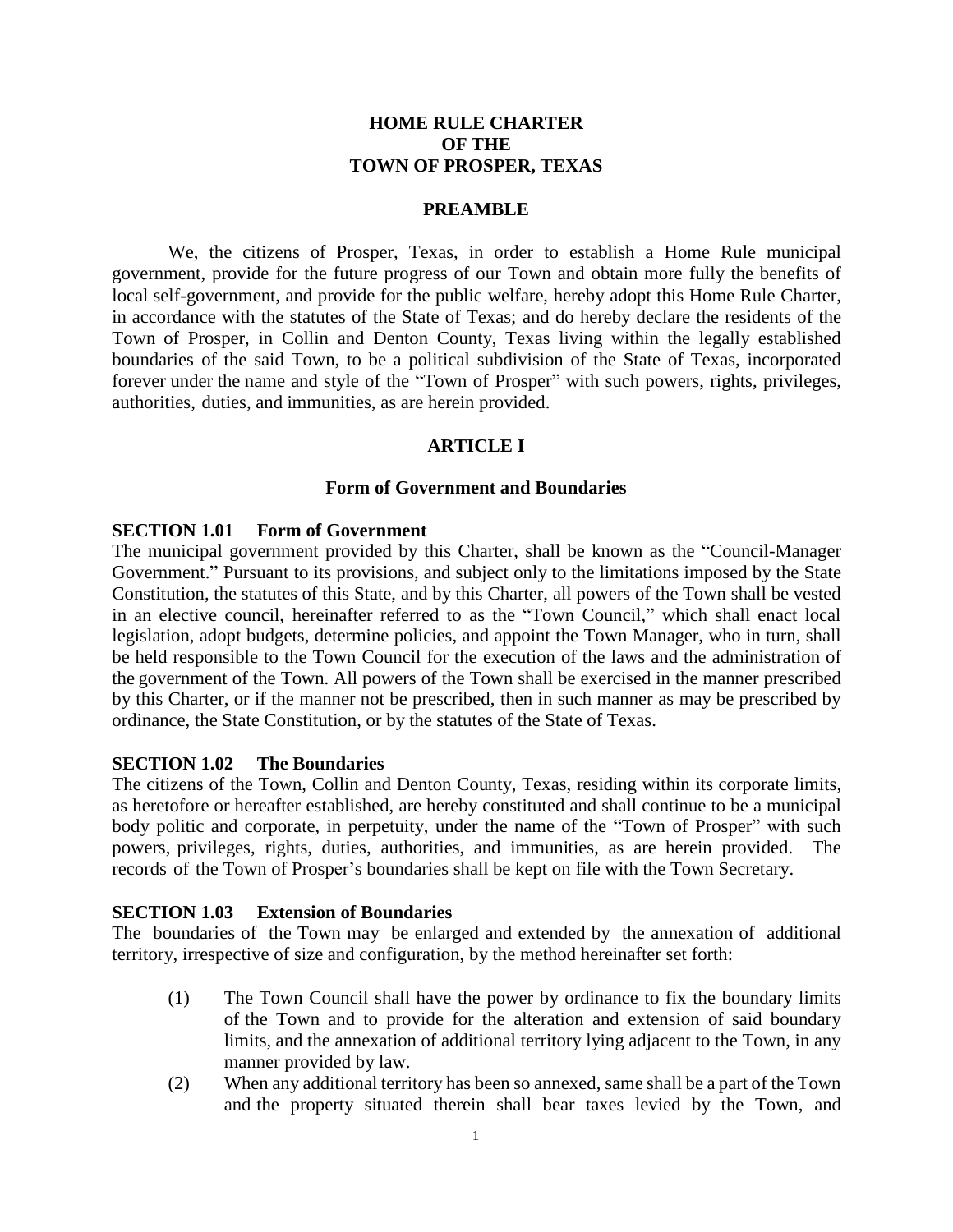the citizens thereof shall be entitled to all the rights and privileges of the other citizens of said Town, and shall be bound by the acts, ordinances, resolutions, and regulations of the Town.

### **ARTICLE II**

### **Powers of the Town**

### **SECTION 2.01 General Powers of the Town**

The Town shall have all powers and rights of self-government and home rule that exists now or may be granted to municipalities by the Constitution and laws of the State of Texas, unless such power or right is expressly prohibited or restricted by this Charter. The enumeration of particular powers in this Charter shall not be held or deemed to be exclusive, and in addition to the powers enumerated herein, implied herein or appropriate to the exercise thereof, the Town shall have and may exercise all other powers which under the Constitution and laws of the State of Texas it would be competent for this Charter specifically to enumerate.

### **SECTION 2.02 Public Improvements**

The Town shall have the power to, among other things, construct and maintain, within or without its corporate limits, public improvements as authorized by State statutes and such other public improvements as the Town Council shall determine to serve a public purpose of the Town, including but not limited to, constructing and maintaining streets, flood control and sanitary facilities, water and storm drainage facilities in, over, under or upon all public property or easements granted for that purpose and to levy assessments for the costs of such improvements. The Town shall have the power to collect attorney's fees for the collection of paving assessment in foreclosure cases as allowed under state law. It shall have the power to cause liens to be established for the purpose of securing the payment of such levies and shall have the power to compel the use of such improvements by the citizens of the Town.

### **SECTION 2.03 Miscellaneous Powers**

The Town shall have the power to, among others, establish and maintain ordinances and regulations governing the use of lands within the Town and to enforce by all lawful means these ordinances and regulations, within and without its corporate limits. The Town shall have the power to authorize, regulate and inspect all construction and existing structures within or without its limits, consistent with state statutes, and to establish and enforce ordinances and regulations concerning their use, construction and reconstruction. The Town shall have the power to contract and be contracted with, to buy, sell, lease, lease-purchase, mortgage and/or manage property, to acquire property by donation or condemnation, and to control such property as its interests require. The Town shall have the power to license and regulate persons, corporations and associations engaged in any business, occupation, profession or trade when authorized by state law. The Town shall have all powers granted by any section of this Charter.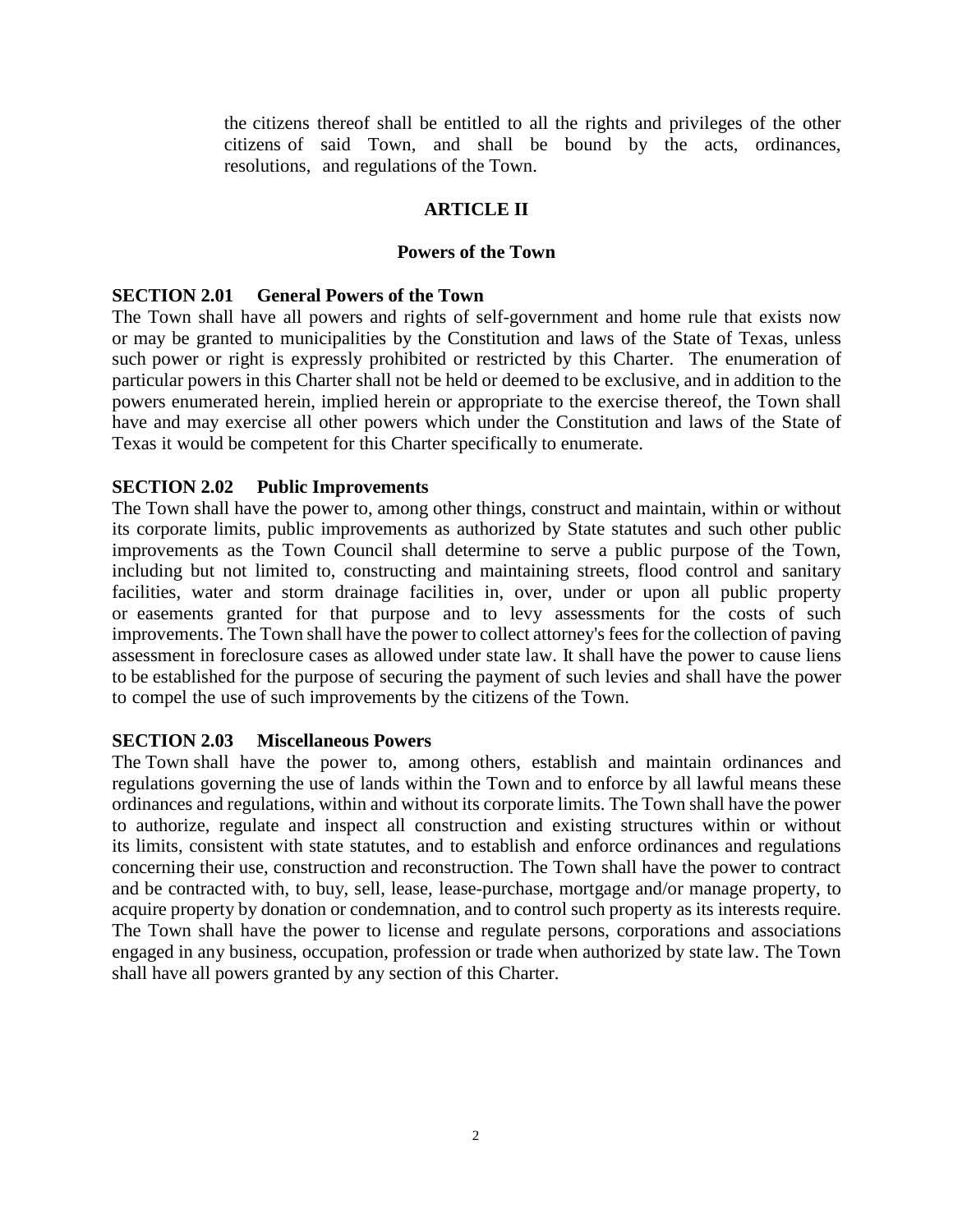### **ARTICLE III**

### **The Town Council**

### **SECTION 3.01 Composition**

- (1) The "Town Council" shall be composed of a "Mayor" and six (6) "Council Members" elected under the Place System, with there being Places 1, 2, 3, 4, 5 and 6. The Mayor and each Council Member shall be elected at large, and unless sooner removed under the provisions of this Charter, shall serve for a term of three (3) years, and until their successor has been elected and duly qualified. All of the Town Council holding office at the time of passage of any amendments to this Charter shall continue to hold their respective office until the respective term for which they were elected expires.
- (2) Terms of the Council Members shall be staggered so that every year there shall be an election for two (2) of the Places as follows: Places 1 and 4; Places 2 and 6; and Places 3 and 5. The Mayor shall be elected in the same year as Places 1 and 4.

### **SECTION 3.02 Limitations on Terms**

No person shall serve as Mayor for more than three (3) consecutive elected terms, and no person shall serve as Council Member for more than three (3) consecutive elected terms. No person shall serve as Council Member and Mayor (combined) for more than eighteen (18) consecutive years.

For purposes of this Section 3.02 and computing the limitations on terms:

- (1) a Mayor or Council Member, who vacates, for any reason, Town office before the end of the term for which he or she was elected, shall be considered to have completed that term.
- (2) an appointment or election to fulfill an unexpired Council Member term, or unexpired Mayor term if applicable, shall be computed as follows:
- (i) if fifty percent (50%) or more of the term is remaining, it shall be included in the computation of term limits; or
- (ii) if less than fifty percent (50%) of the term is remaining, it shall not be included in the computation of term limits.

Any Council Member or Mayor, who is ineligible to run for elected Town office due to the limitations on terms as provided herein, shall remain ineligible to hold an elected Town office for a period of ten (10) months following the expiration of the most recent term of Town office for which he or she was elected.

To account for the transition to term limits, the term that each person on the Town Council is currently filling, as of January 1, 2011, and all terms consecutively served prior to that current term shall not count for purposes of determining whether three (3) consecutive terms have been served.

### **SECTION 3.03 Qualifications of Town Council**

In addition to any other qualifications prescribed by law, the Mayor and each Council Member shall meet the qualifications set forth in Article V of this Charter while in office.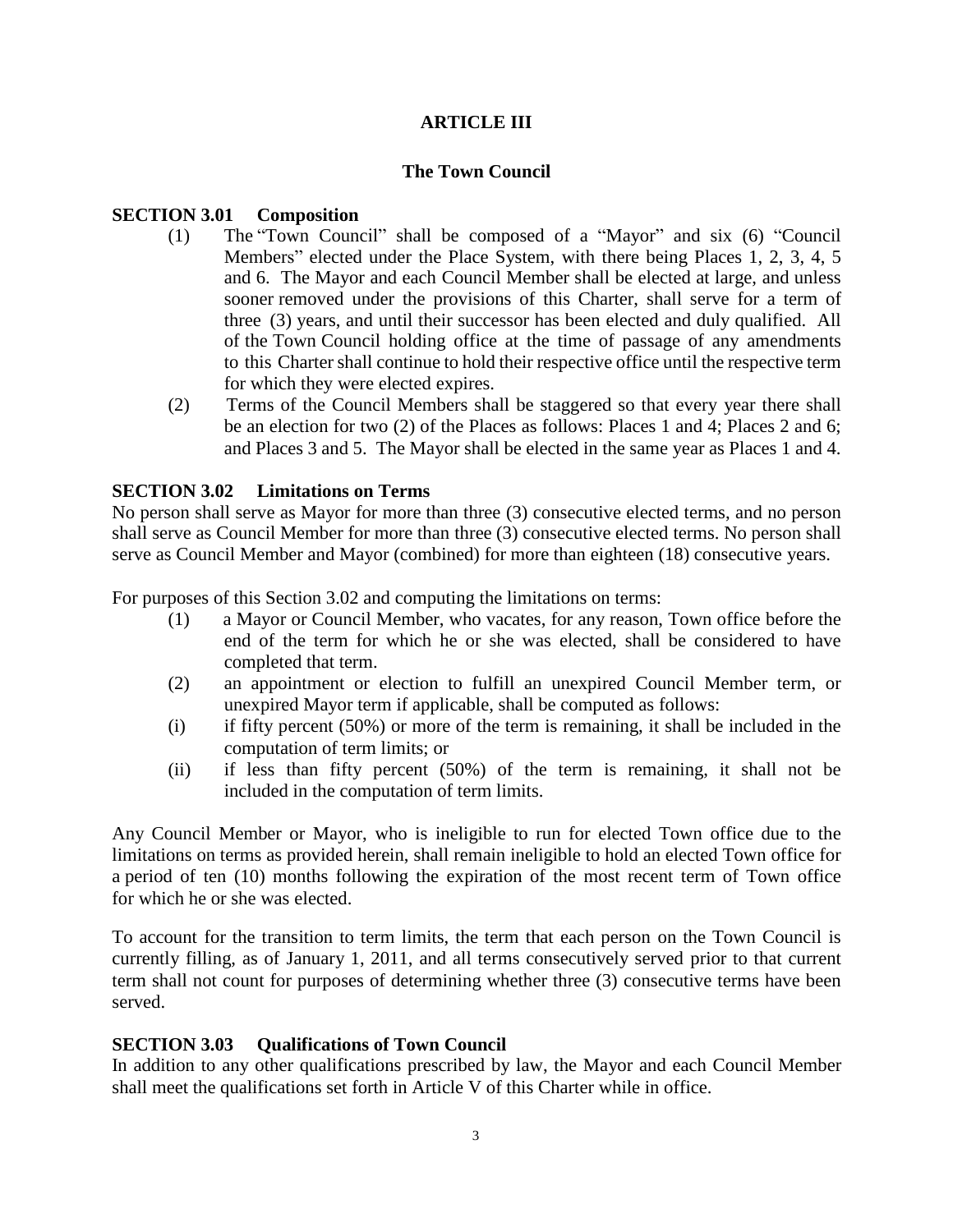### **SECTION 3.04 Compensation**

The Town Council shall be entitled to reimbursement for actual reasonable expenses incurred in the performance of official duties.

### **SECTION 3.05 Mayor, Mayor Pro-Tem and Deputy Mayor Pro-Tem**

- (1) The Mayor shall attend and preside at meetings of the Town Council. The Mayor shall participate in the discussion of all matters coming before the Town Council and shall have a vote on all matters before the Town Council. The Mayor shall also represent the Town in intergovernmental relationships, present an annual state of the Town message, and perform other duties specified by the Town Council and/or imposed by this Charter and by ordinances and resolutions passed in pursuance thereof. Additionally, the Mayor may sign, after authorization by the Town Council, all contracts and conveyances made or entered into by the Town and all bonds, warrants and any other obligation issued under the provisions of this Charter, in the manner prescribed in the ordinance or resolution authorizing the signing of any such obligation. The Mayor shall be recognized as head of the Town government for all ceremonial purposes, and by the Governor for purposes of military law, but shall have no regular administrative duties.
- (2) The Mayor Pro-Tem shall be a Council Member elected by the Town Council at the first regular meeting after each election of Council Members and/or Mayor or at the first regular meeting after any applicable run-off election, whichever is later. The Mayor Pro-Tem shall act as Mayor during the disability or absence of the Mayor, and in this capacity shall have the rights conferred upon the Mayor.
- (3) The Deputy Mayor Pro-Tem shall be a Council Member elected by the Town Council at the first regular meeting after each election of Council Members and/or Mayor or at the first regular meeting after any applicable run-off election, whichever is later. The Deputy Mayor Pro-Tem shall act as Mayor during the disability or absence of the Mayor and Mayor Pro-Tem, and in this capacity shall have the rights conferred upon the Mayor.

### **SECTION 3.06 Vacancies, Forfeiture and Filling of Vacancies**

- (1) The office of a Council Member or the Mayor shall become vacant upon his or her death, resignation, forfeiture of, or removal from office by any manner authorized by law.
- (2) If any member of the Town Council is absent from three (3) consecutive regular meetings, or twenty-five percent (25%) of regularly scheduled meetings during the twelve-month (12-month) period immediately preceding and including the absence in question, without explanation acceptable to a majority of the remaining members of the Town Council, his or her office shall be declared vacant at the next regular meeting of the Town Council by resolution.
- (3) Any person on the Town Council who ceases to possess the required qualifications for office or who is convicted of a felony or of a misdemeanor involving moral turpitude or is convicted of violating any state laws regulating conflicts of interest of municipal officers shall forfeit his or her office. Every forfeiture shall be declared and enforced by the Town Council.
- (4) A vacancy on the Town Council shall be filled by election in accordance with the Texas Constitution; however, a vacancy may be filled by appointment if the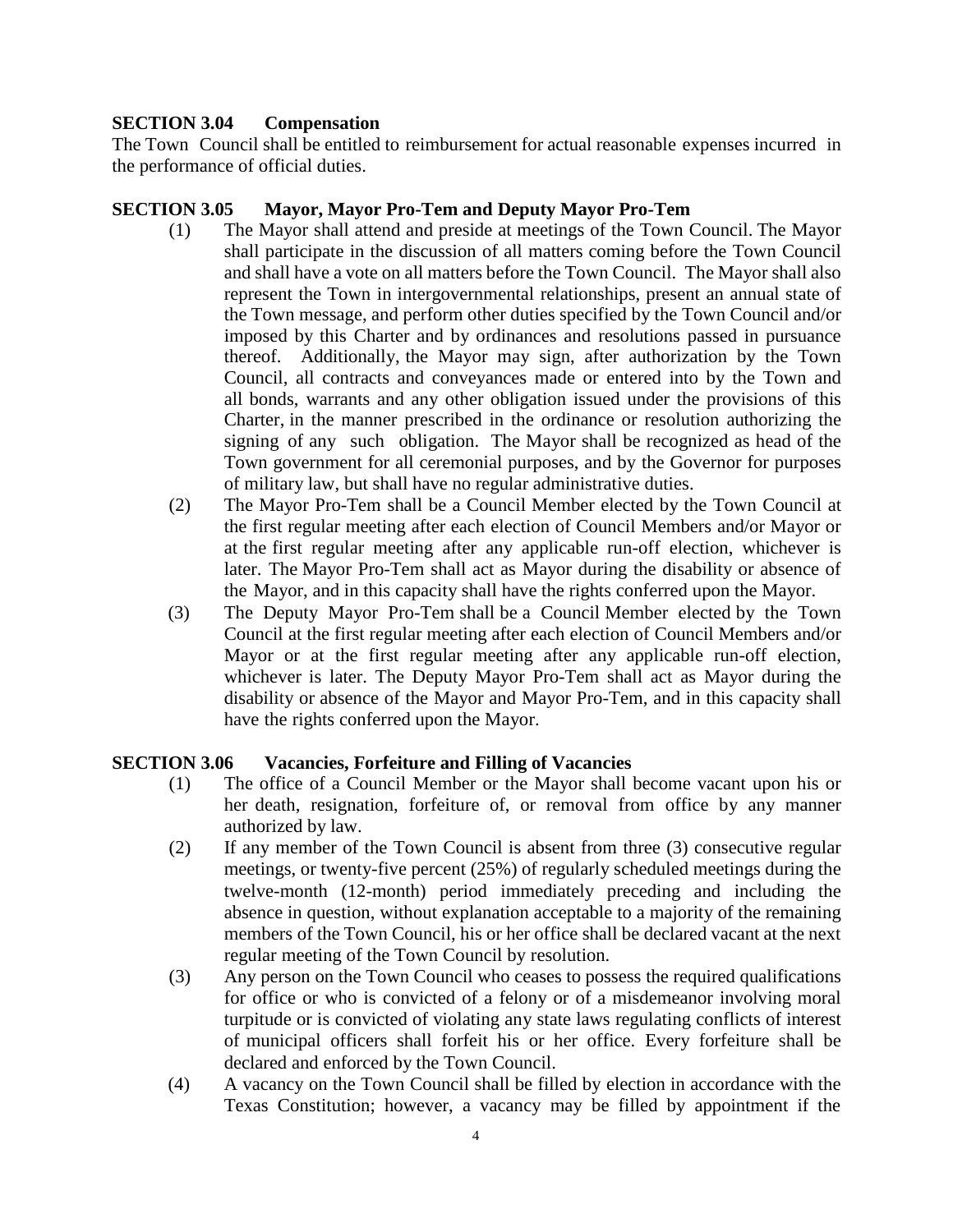vacancy is created in an unexpired term having twelve (12) months or less remaining thereupon. The Mayor or Council Member thus elected or appointed shall serve for the unexpired portion of the term of the vacated position.

### **SECTION 3.07 Powers of the Town Council**

All powers of the Town and the determination of all matters of policy shall be vested in the Town Council. Except where in conflict with and otherwise expressly provided by this Charter, the Town Council shall have all powers authorized to be exercised by the Constitution and laws of the United States and the State of Texas and the acts amendatory thereof and supplementary thereto, now or hereafter enacted. Without limitation of the foregoing and among the other powers that may be exercised by the Town Council, the following are hereby enumerated for greater certainty:

- (1) Appoint and remove the Town Manager;
- (2) Appoint and remove the Municipal Judge(s) of the Municipal court;
- (3) Appoint and remove the Town Attorney;
- (4) Designate items to appear on a future agenda of a Town Council meeting for consideration and/or discussion;
- (5) Establish administrative departments;
- (6) Adopt the budget of the Town;
- (7) Collectively inquire into the conduct of any office, department or agency of the Town and make investigations as to municipal affairs;
- (8) Provide for a Planning & Zoning Commission and a Board of Adjustment and other boards as deemed necessary, and appoint the members of all such boards and commissions. Such boards and commissions shall have all powers and duties now or hereafter conferred and created by this Charter, by Town ordinance or by law;
- (9) Adopt and modify the official map of the Town;
- (10) Adopt, modify and carry out plans in cooperation with the Planning & Zoning Commission for the replanning, improvement and redevelopment of specific areas of the Town;
- (11) Adopt, modify and carry out plans in cooperation with the Planning & Zoning Commission for the replanning, reconstruction or redevelopment of any area or district which may have been destroyed in whole or part by disaster;
- (12) Regulate, license and fix the charges or fares made by any person owning, operating or controlling any vehicle of any character used for the carrying of passengers for hire on the public streets and alleys of the Town;
- (13) Provide for the establishment and designation of fire limits and prescribe the kind and character of buildings or structures or improvements to be erected therein; provide for the erection of fireproof buildings within certain limits; and provide for the condemnation of dangerous structures of buildings or dilapidated buildings or buildings calculated to increase the fire hazard, and the manner of their removal or destruction;
- (14) Fix and regulate rates and charges of all utilities and public services; and
- (15) Adopt plats, unless the Town Council votes to give this authority to the Planning & Zoning Commission or Town staff.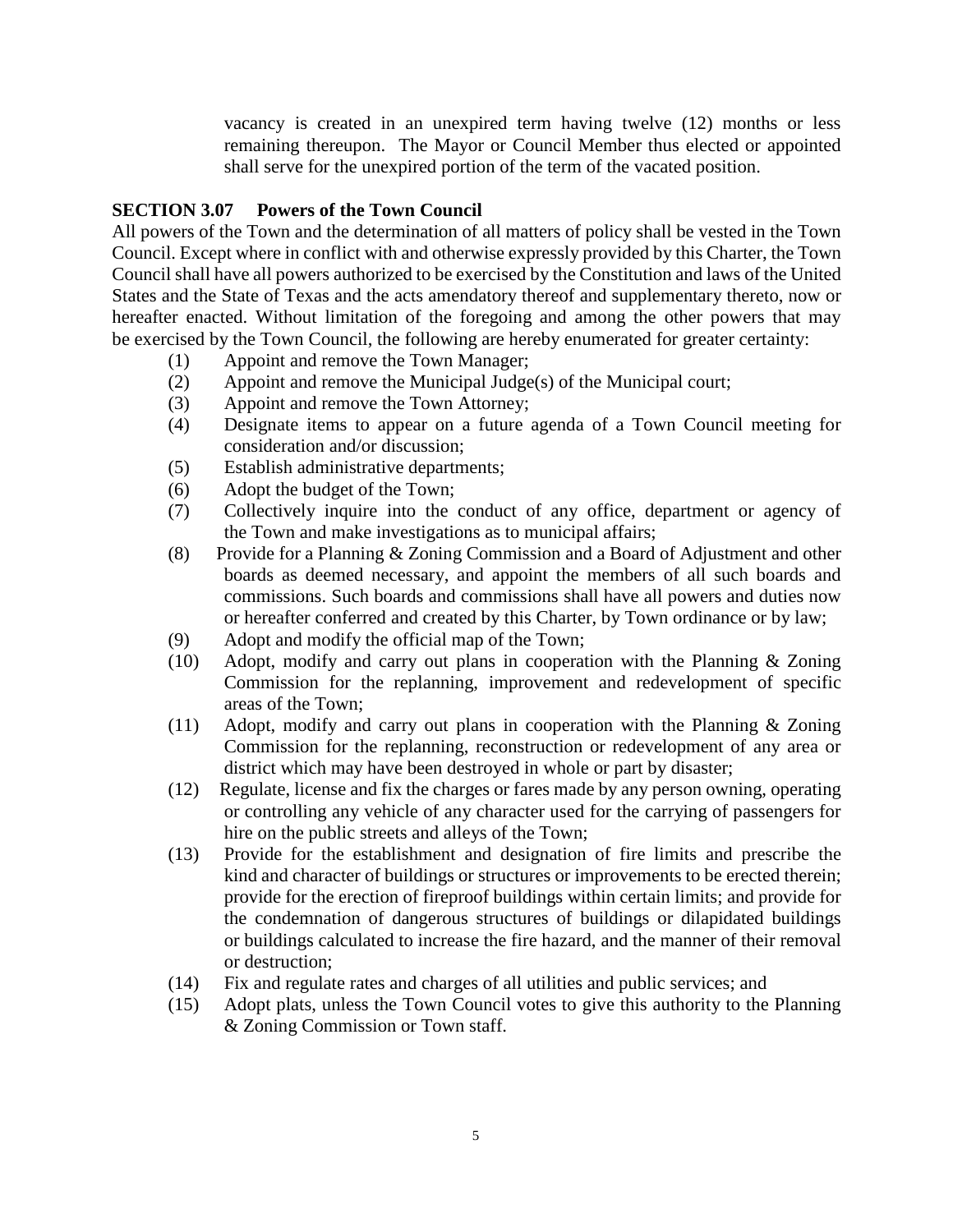### **SECTION 3.08 Prohibitions**

- (1) Except where authorized by law or by this Charter, no Mayor or Council Member shall hold any other Town office or Town employment during his or her term as Mayor or Council Member. No former Mayor or Council Member shall hold any compensated appointive office or Town employment until one (1) year after the expiration of the term for which they were elected or appointed to the Town Council.
- (2) Members of the Town Council shall not in any way dictate the appointment or removal of the Town administrative officers or employees whom the Town Manager or any of the Town Manager's subordinates are empowered to appoint. The Town Council, at a meeting called for that purpose, may express its views and fully and freely discuss with the Town Manager anything pertaining to appointment and removal of such officers and employees.
- (3) Except for the purpose of inquiries and investigations as provided by this Charter, the Town Council shall deal with Town officers and employees who are subject to the direction and supervision of the Town Manager solely through the Town Manager. The Town Council shall not give orders to any such officer or employee either publicly or privately except as otherwise provided in this Charter.

### **SECTION 3.09 Meetings of the Town Council**

- (1) The Town Council shall hold at least one (1) regular meeting each month and as many additional meetings as it deems necessary to transact the business of the Town. The Town Council shall fix by ordinance the date and time of the regular meetings.
- (2) Special meetings of the Town Council shall be held at the call of the Mayor or a majority of the Council Members upon provision of public notice in accordance with state law.
- (3) Except as provided by state law, all Town Council meetings shall be open to the public and shall be held and notice given in accordance with the Texas Open Meetings Act.

### **SECTION 3.10 Quorum and Voting**

Four (4) members of the Town Council shall constitute a quorum for the purpose of transaction of business. No action of the Town Council, except as specifically provided in this Charter, shall be valid or binding unless adopted by the affirmative vote of a majority of the Town Council present. If a certain percentage of affirmative votes to pass a measure is required, the number of affirmative votes must be measured against the entire qualified Town Council, not just the number present and voting.

### **SECTION 3.11 Conflict of Interest**

Should any person on the Town Council have a conflict of interest, pursuant to any state laws and/or Town ordinances regulating conflicts of interest of municipal officers, with an agenda item then before the Town Council, he or she shall openly declare same before discussion proceeds, and he or she is thereby prohibited from discussing the item or voting on the question, and is not considered as present and voting for the purposes of calculating the outcome of a vote.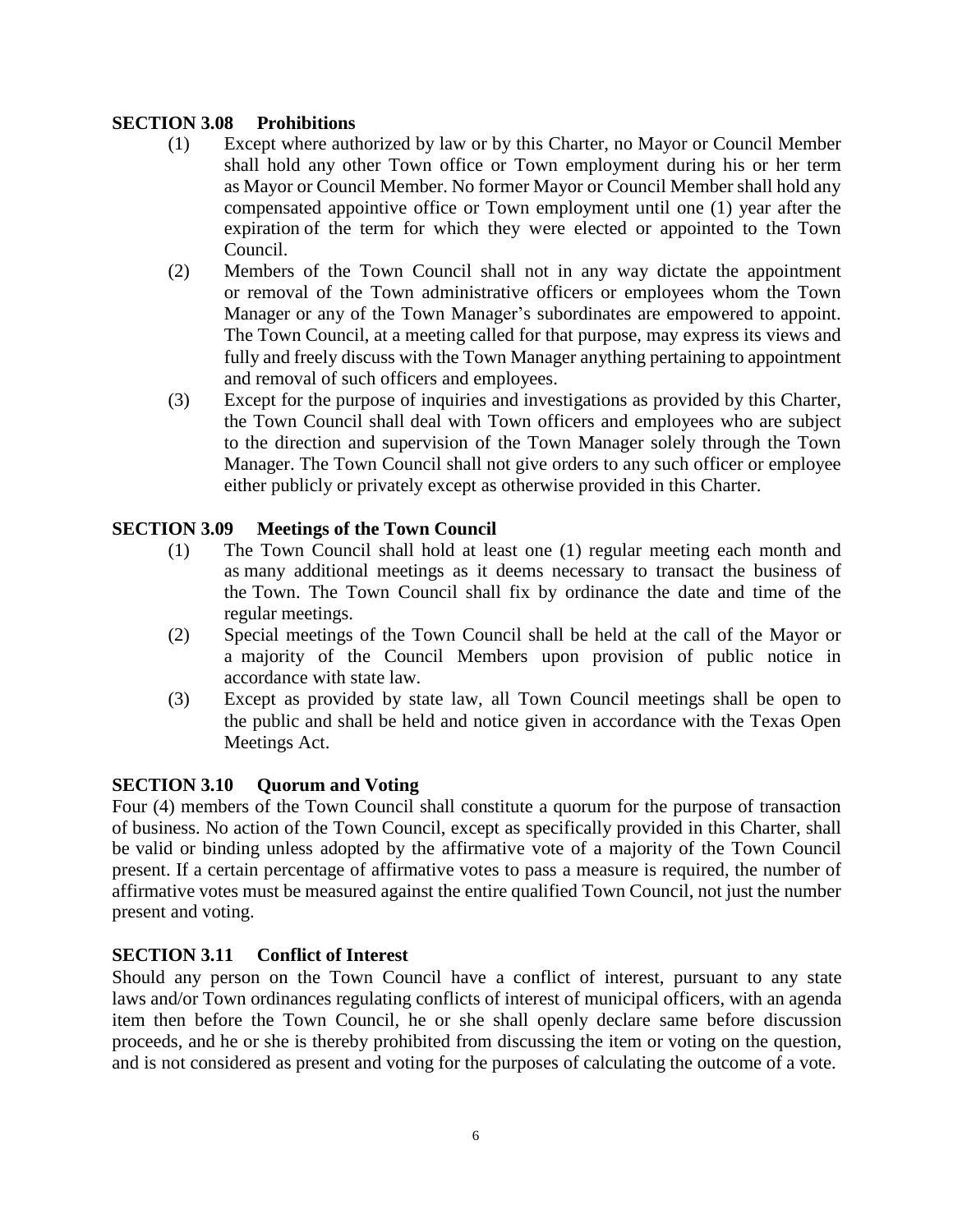### **SECTION 3.12 Abstention**

Should any person on the Town Council choose to abstain from voting on any question before the Town Council, where no conflict of interest exists, the person's vote shall be recorded as an abstention in the official minutes of the meeting.

### **SECTION 3.13 Rules of Procedure**

The Town Council shall determine, which may be done by ordinance, resolution or otherwise, its own rules of order and business. The Town Council shall provide that the citizens of the Town shall have a reasonable opportunity to clearly hear and be heard at public hearings with regard to specific matters under consideration. The Town Council shall provide for minutes to be taken and recorded for all public meetings as required by law. Such minutes shall be a public record and shall be kept and maintained by the person performing the duties of the Town Secretary.

### **SECTION 3.14 Passage of Ordinances in General**

- (1) The Town Council shall legislate by ordinance only, and the enacting clause of every ordinance shall be "Be it ordained by the Town Council of the Town of Prosper, Texas . . .". Each proposed ordinance shall be introduced in the written or printed form required for adoption. No ordinance shall contain more than one (1) subject which shall be clearly expressed in its title. General appropriation ordinances may contain various subjects and accounts for which monies are to be appropriated. After adoption, an ordinance shall not be amended or repealed except by the adoption of another ordinance amending or repealing the original ordinance. Copies of any proposed ordinance, in the form required for adoption, shall be furnished to the Town Council. Copies of the proposed ordinance, in the form required for adoption, shall be available at the Town offices and shall be furnished to citizens upon request to the Town Secretary from and after the date on which such proposed ordinance is posted as an agenda item for a Town Council meeting and, if amended, shall be available and furnished in amended form for as long as the proposed ordinance is before the Town Council.
- (2) A proposed ordinance which has been amended in substance after its placement on the agenda for a Town Council meeting may not be voted on at such meeting. Such amended ordinance shall be placed upon the agenda of a subsequent meeting of the Town Council in accordance with the provisions of this Article. All persons interested in such ordinance shall have a reasonable opportunity to be heard.
- (3) Unless otherwise required by law, every ordinance shall become effective upon adoption or at any later time(s) specified in the ordinance, except that every ordinance imposing any penalty, fine or forfeiture shall become effective only after having been published once in its entirety or summary form after adoption, in a newspaper designated as the official newspaper of the Town.
- (4) If a majority of the Town Council present request that the ordinance title and caption or its entirety be read, it must be read.

### **SECTION 3.15 Emergency Ordinances**

(1) The Town Council may adopt emergency ordinances only to meet public emergencies affecting life, health, property or the public peace. In particular, such ordinances shall not levy taxes, grant or renew or extend a franchise, or regulate the rate charged by any public utility for its services. Neither shall they authorize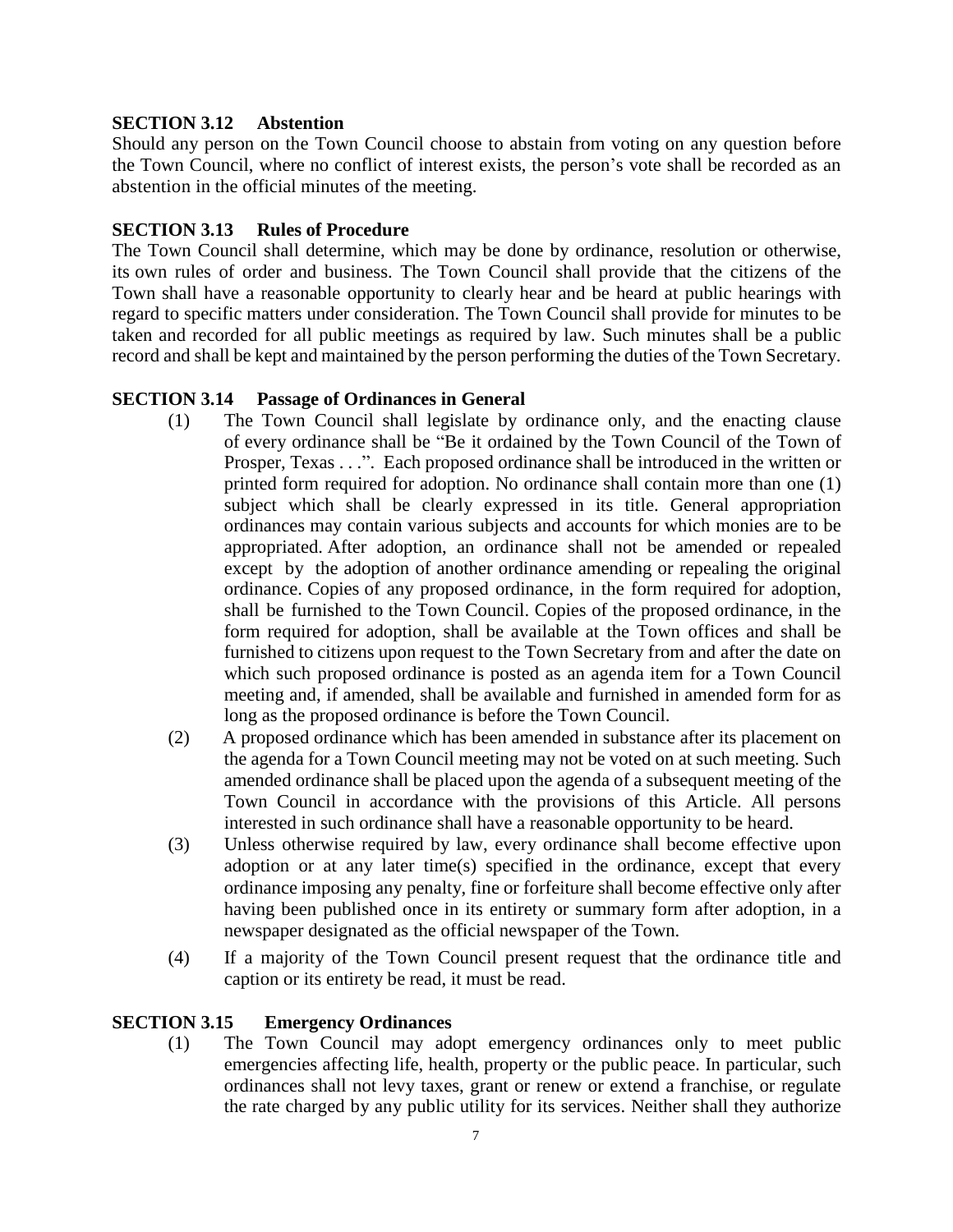the borrowing of money except as provided elsewhere in this Charter.

- (2) An emergency ordinance shall be introduced in the form and manner generally prescribed for ordinances, except that they shall be plainly designated in the title as an emergency ordinance and shall contain after the enacting clause a declaration stating that an emergency exists and describing the emergency in clear and specific terms.
- (3) An emergency ordinance may be introduced at any Town Council meeting and can be adopted with or without amendment or rejected at the meeting at which it is introduced. The affirmative vote of at least five (5) members of the Town Council shall be required for adoption.
- (4) Emergency ordinances shall become effective upon adoption and shall be published as soon thereafter as practicable. Every emergency ordinance so adopted, except one authorizing the borrowing of money as described herein, is automatically repealed as of the sixty-first  $(61<sup>st</sup>)$  day following the day on which it became effective. The ordinance may be re-enacted if the emergency still exists.

### **SECTION 3.16 Authentication, Recording, Codification, Printing and Distribution**

- (1) All ordinances and resolutions adopted by the Town Council shall be authenticated by seal and signature of the person performing the duties of the Town Secretary and numbered consecutively as adopted. They shall be properly indexed and placed in a book kept open for public inspection.
- (2) The Town Council may codify the ordinances of the Town. If adopted, the codification shall be known and cited as "The Prosper Town Code" and shall be in full force and effect without the necessity of such code or any part thereof being published in any newspaper. The caption, descriptive clause and other formal parts of the ordinances of the Town may be omitted without affecting the validity of such ordinances when codified. Every general ordinance enacted subsequent to such codification shall be enacted as an amendment to the code. For the purpose of this section, general ordinances shall be deemed to be those ordinances of a permanent or continuing nature which affect the residents of the Town at large. Copies of the code shall be furnished to Town Officers, placed in Town offices and made available for purchase by the public at a reasonable price to be fixed by the Town Council.
- (3) The Town Council shall cause all ordinances and amendments to this Charter to be printed promptly following their adoption. A copy of each ordinance and amendment shall be placed in appropriate Town offices for public reference. Printed ordinances and Charter amendments shall be sold to the public at a reasonable price to be fixed by the Town Council.

### **SECTION 3.17 Investigations by the Town Council**

The Town Council shall have the power to inquire into the official conduct of any department, agency, office, officer or employee of the Town. For that purpose, the Town Council shall have the power to administer oaths, subpoena witnesses and compel the production of books, papers or other evidence material to the inquiry. The Town Council shall provide, by ordinance, penalties for contempt for failing or refusing to obey any such subpoena or to produce any such books, papers, or other evidence, and shall have the power to punish any such contempt in the manner provided by the ordinance.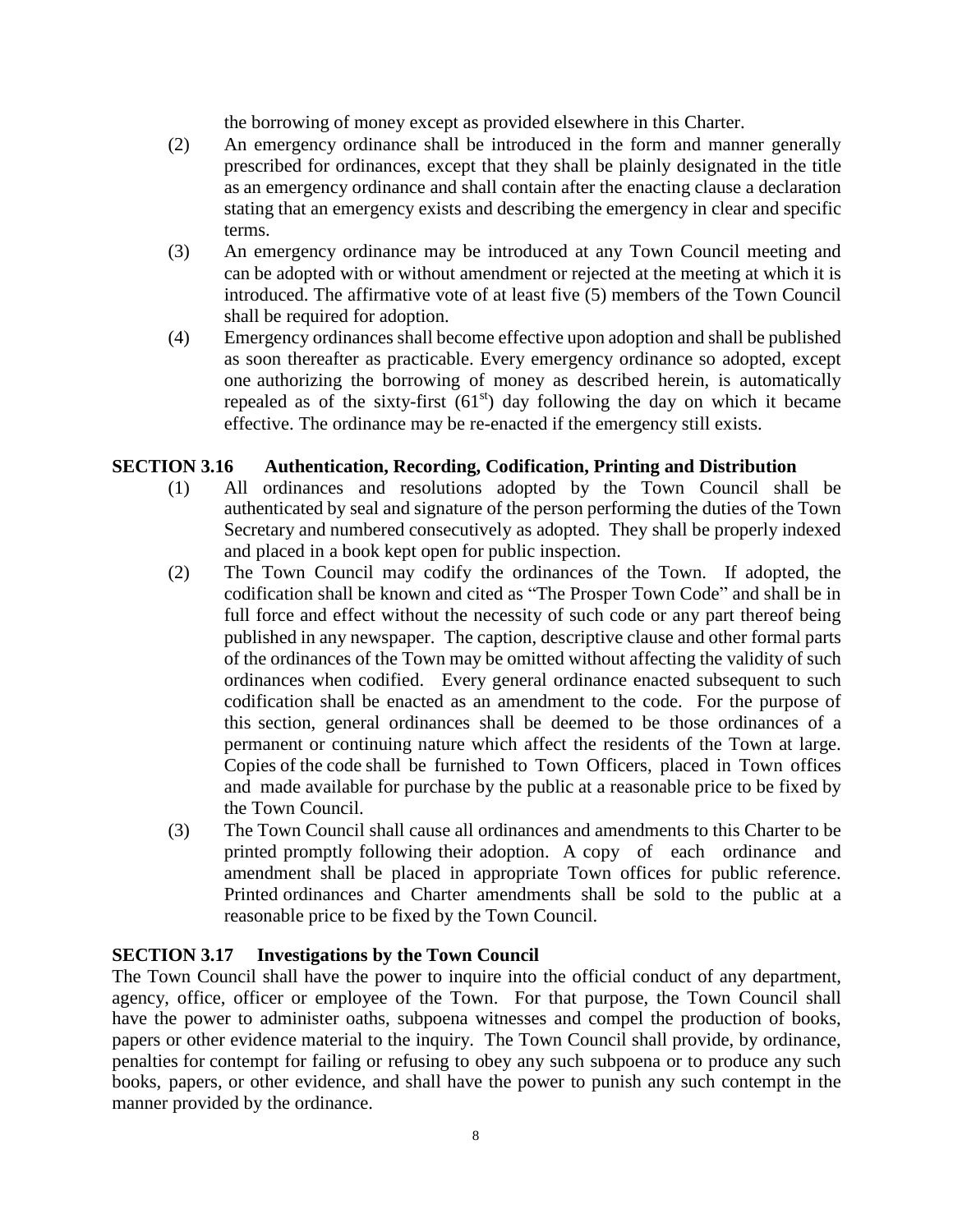### **SECTION 3.18 Bond**

The Town Council shall require all municipal officers and employees who receive or pay out any monies of the Town to be bonded or cause each to be covered under a Public Employee Dishonesty Property Crime Coverage Policy with a company that maintains a minimum rating of "A" by A.M. Best's Key Rating Guide, or other equivalent rating service(s), authorized to transact business in the State of Texas. The amount of the bonds or policy coverage limits shall be determined by the Town Council and the cost shall be borne by the Town.

### **SECTION 3.19 Code of Ethics**

The Town Council shall adopt and maintain, by ordinance or resolution, a Code of Ethics for the purpose of, among other things, establishing and defining the bounds of reasonable ethical behavior by the Town Council and all appointed Town Officials.

### **ARTICLE IV**

### **Town Administration**

### **SECTION 4.01 Town Manager**

- (1) The Town Council shall appoint, upon the affirmative vote of a majority of the full membership of the Town Council, a Town Manager who shall serve as Chief Administrative Officer of the Town. The Town Manager shall be responsible to the Town Council for administration of all the affairs of the Town, with only those exceptions that are named in this Charter. The Town Manager shall be appointed solely upon the Town Manager's executive, administrative and educational qualifications. The Town Manager need not be a resident of the Town when appointed, but shall, if required by the Town Council, reside within the Town during the balance of the tenure of his or her appointment.
- (2) The Town Council shall fix the compensation of the Town Manager, and the Town Manager's compensation may be amended, from time to time, in accordance with the Town Manager's experience, qualifications and performance.
- (3) The Town Manager shall be appointed for an indefinite term, and may be removed at the discretion of the Town Council by the affirmative vote of a majority of the full membership of the Town Council. Upon decision to remove the Town Manager, notice, in writing, of such decision shall be furnished to him or her.
- (4) In case of the absence, disability or suspension of the Town Manager, the Town Council may designate a qualified administrative officer of the Town to perform the duties of the office.
- (5) The Town Manager shall:
	- (A) Appoint, suspend and remove all Town employees and appointive administrative officers provided for in this Charter, except as otherwise provided by law, this Charter or personnel rules adopted pursuant thereto;
	- (B) Direct and supervise the administration of all departments, offices and agencies of the Town, except as otherwise provided by law or this Charter;
	- (C) See that all state laws and Town ordinances are effectively enforced;
	- (D) Attend all Town Council meetings, with the right to take part in discussion, but the Town Manager shall not vote;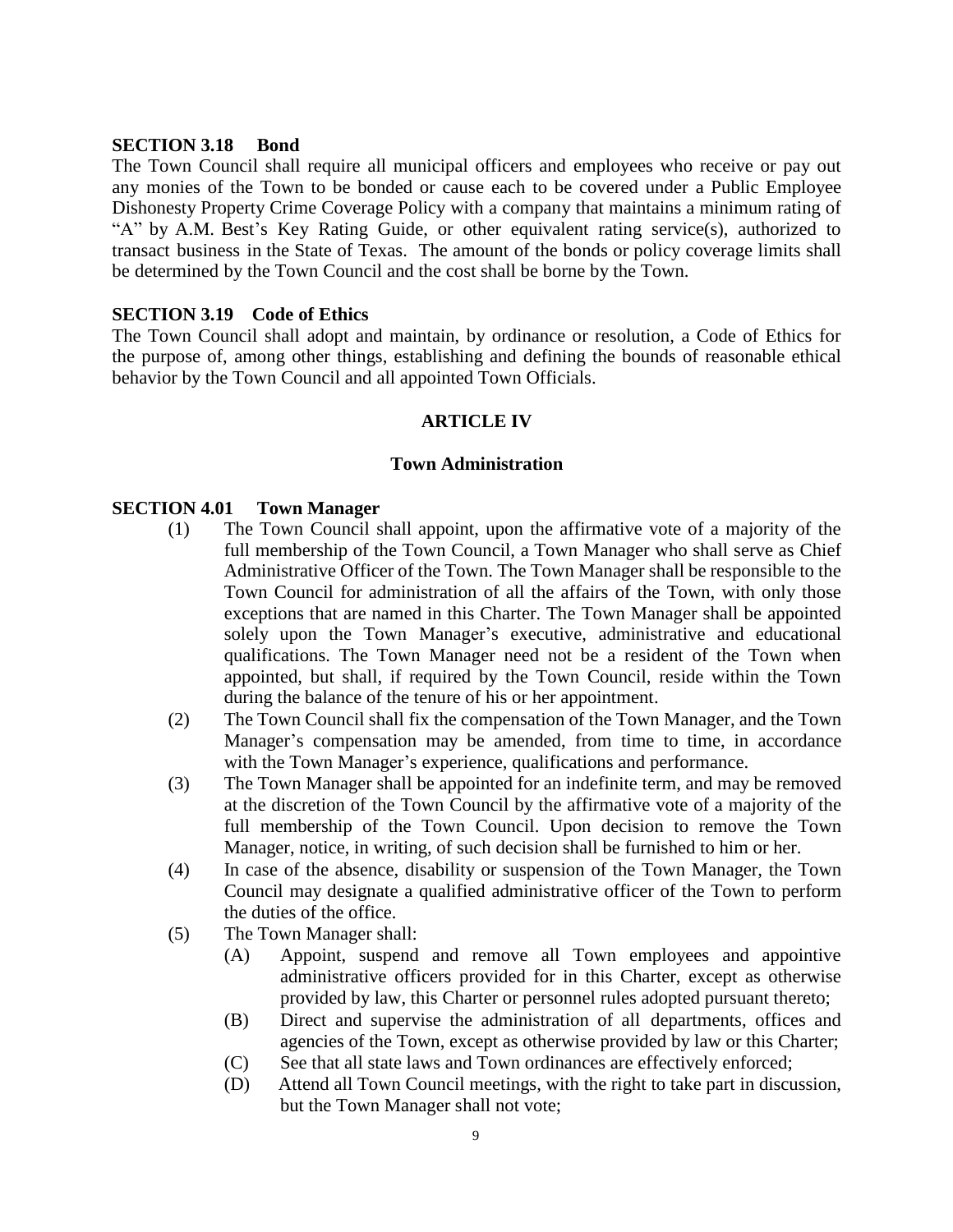- (E) Prepare and accept, or designate an appropriate department head or Town employee to prepare and accept, items for inclusion in the official agenda of all Town Council meetings and meetings of all boards and commissions;
- (F) Prepare and recommend to the Town Council the annual budget and capital program, and administer the budget as adopted by the Town Council;
- (G) Keep the Town Council fully advised at least quarterly as to the financial conditions and future needs of the Town, and make such recommendations concerning the affairs of the Town, as the Town Manager or the Town Council deems desirable or necessary;
- (H) Make reports as the Town Manager or the Town Council may require concerning the operations of the Town departments, offices, or agencies subject to the Town Manager's direction or supervision; and
- (I) Perform such other duties as are specified in this Charter or may be required by the Town Council, and are consistent with this Charter or state or federal law.

### **SECTION 4.02 Town Secretary**

- (1) The Town Manager shall be responsible for hiring and terminating the Town Secretary.
- (2) The Town Manager shall fix the compensation of the Town Secretary, and the Town Secretary's compensation may be amended, from time to time, in accordance with the Town Secretary's experience, qualifications and performance.
- (3) The Town Secretary shall:
	- (A) Give notice of all official public meetings of the Town Council in a manner consistent with this Charter and state laws;
	- (B) Attend all public meetings and hearings of the Town Council;
	- (C) Keep the minutes of the proceedings of all public official meetings and hearings of the Town Council in a manner prescribed by the Town Council consistent with applicable law;
	- (D) Act as custodian of all official records of the Town Council;
	- (E) Hold and maintain the seal of the Town and affix this seal to all appropriate documents;
	- (F) Authenticate by signature and seal and record all ordinances, resolutions and proclamations of the Town; and
	- (G) Perform such other duties as may be required by the Town Manager consistent with this Charter and the laws of the State of Texas.

### **SECTION 4.03 Municipal Court**

- (1) The Town Council shall establish and cause to be maintained a Municipal Court. The Court shall have all the powers and duties as are now, or as may be, prescribed by the laws of the State of Texas.
- (2) The Town Council shall appoint by the affirmative vote of a majority of the full membership of the Town Council such Municipal Judges of the Municipal Court as may be necessary. The Municipal Judge(s) of the Municipal Court(s) shall be appointed to a term of two (2) years and may be appointed to additional consecutive terms upon completion of his/her/their term(s) of office. The appointment of the Municipal Judge(s) may be terminated at any time by the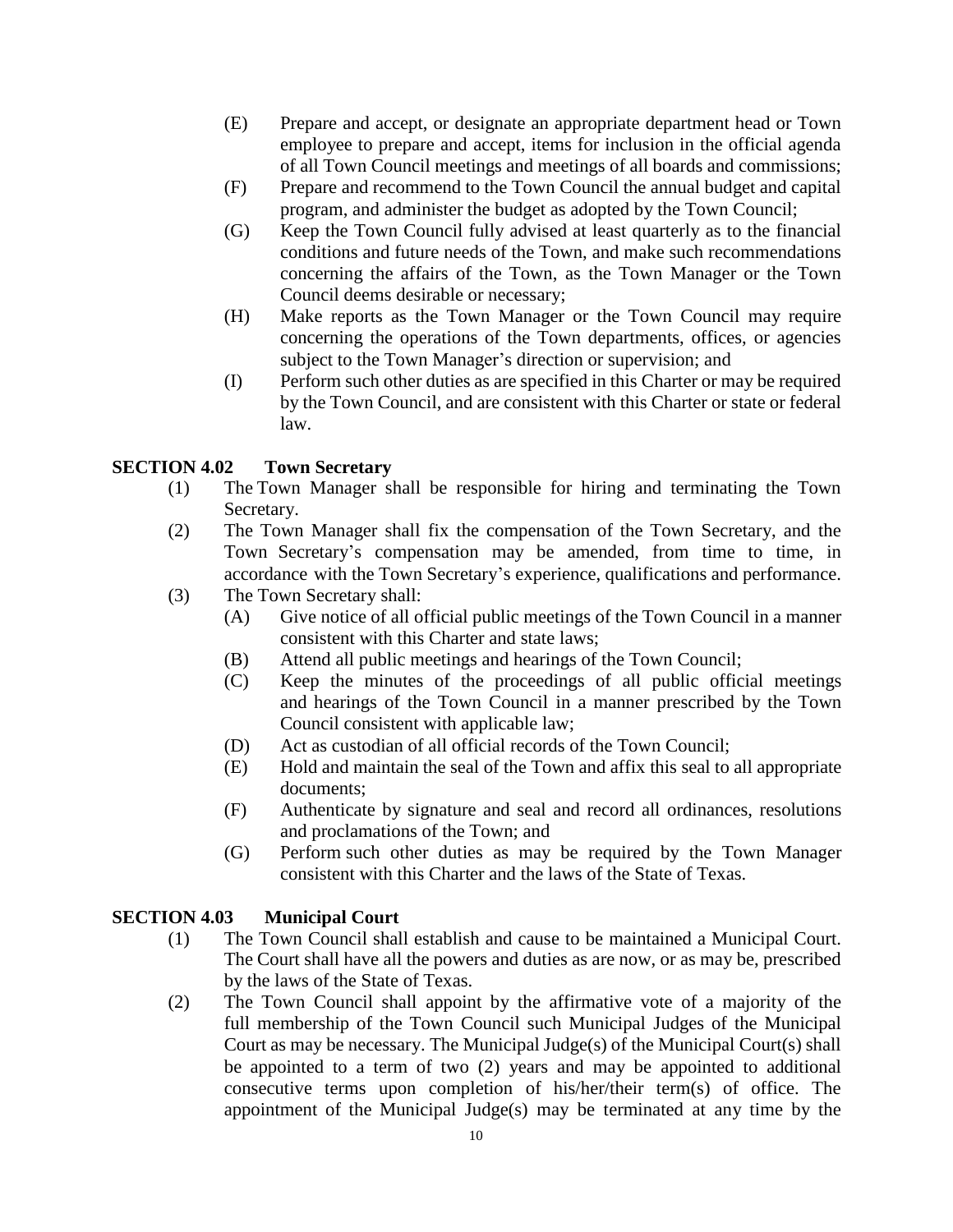affirmative vote of a majority of the full membership of the Town Council. The Municipal Judge(s) shall receive compensation as may be determined by the Town Council.

- (3) In the event of failure of any Municipal Judge to perform his or her duties, the Mayor shall act in the Municipal Judge's place and stead (and in the event of a vacancy, until a Municipal Judge is appointed by the Town Council to fill the vacancy). If the Mayor acts as Municipal Judge, the Mayor shall be compensated at the same salary, if any, as the Municipal Judge for whom the Mayor is acting.
- (4) The Clerk and Deputy Clerks of the Municipal Court(s) shall have the power to administer oaths, certify affidavits, make certificates, affix the seal of the Court, and perform all usual and necessary clerical acts in conducting the business of the Court(s) including but not limited to, the keeping of records and accounts of the Municipal Court(s).
- (5) All special expenses and fines imposed by the Municipal Court(s) shall be paid into the Town Treasury for the use and benefit of the Town, as may be consistent with present and future laws.

### **SECTION 4.04 Town Attorney**

- (1) The Town Council shall appoint by the affirmative vote of a majority of the full membership of the Town Council a competent, duly qualified, licensed, and practicing attorney in the State of Texas who shall serve as the Town Attorney.
- (2) The Town Attorney shall:
	- (A) Serve as the legal advisor to the Town Council and Town Manager;
	- (B) Represent the Town in litigation and legal proceedings as directed by the Town Council and the Town Manager; and
	- (C) Review and provide opinions as requested by the Town Council or Town Manager on contracts, legal instruments, ordinances of the Town and other Town business.
- (3) The Town Council shall have the right to retain special counsel at any time that it may deem necessary and appropriate.
- (4) The Town Attorney and Special Counsel shall receive compensation as may be determined by the Town Council.
- (5) The Town Attorney, with approval of the Town Council, may select additional attorneys to act for him or her and the Town in its representation and/or litigation.
- (6) The Town Attorney may be removed by the affirmative vote of a majority of the full membership of the Town Council.

### **SECTION 4.05 Administrative Departments, Offices and Agencies**

- (1) The Town Council may, after hearing recommendations of the Town Manager, establish, abolish, redesignate and/or combine departments, offices or agencies in addition to those provided for by this Charter, and may prescribe the functions and duties of such departments, offices and agencies.
- (2) Except as provided elsewhere in this Charter, all departments, offices and agencies of the Town shall be under the direction and supervision of the Town Manager, and shall be administered by officers appointed by and subject to the direction and supervision of the Town Manager. The Town Manager may, with the consent of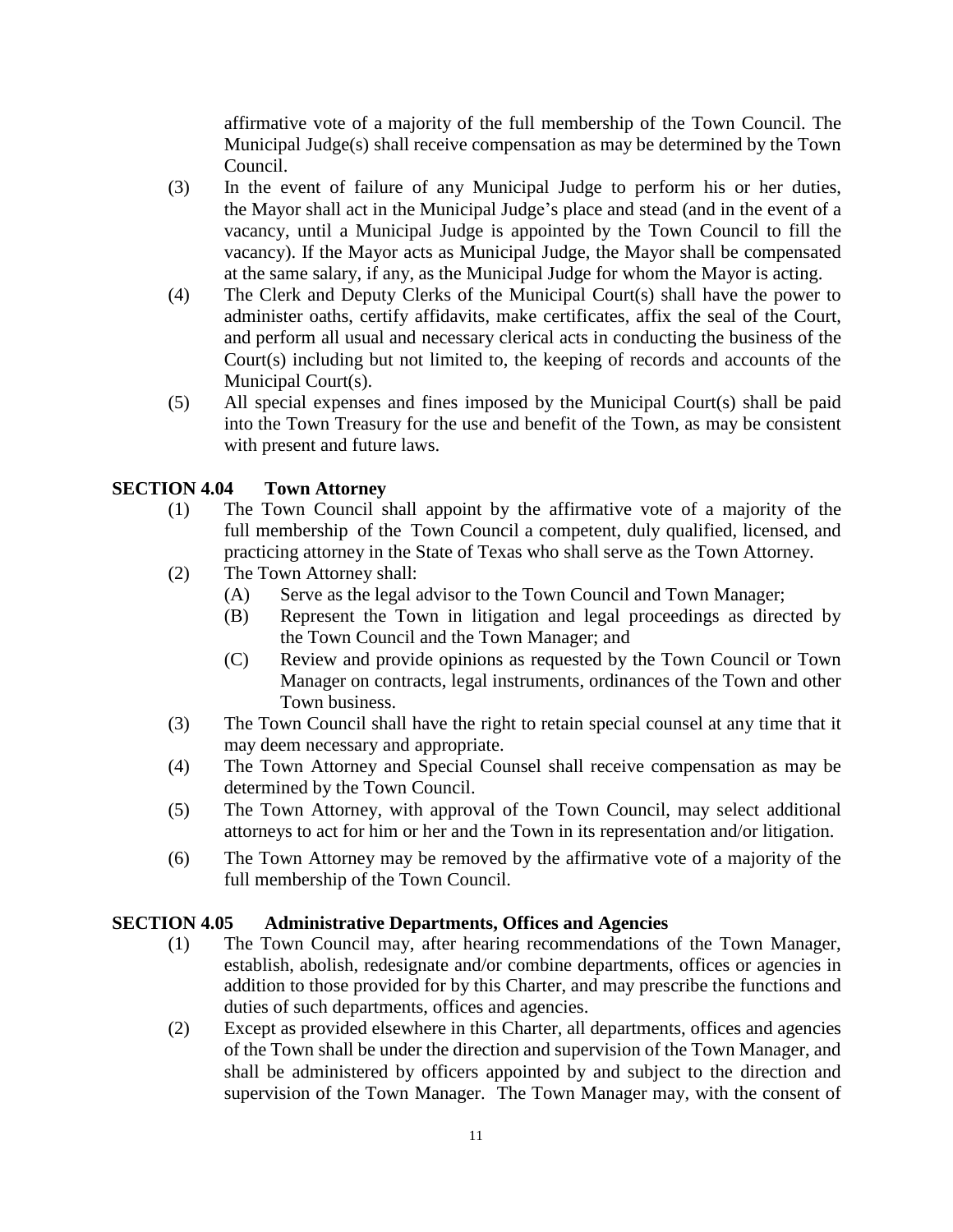the Town Council, serve as the head of one (1) or more Town departments, offices or agencies or appoint one (1) person as head of two (2) or more of them.

(3) The Town Manager may appoint a Town Tax Collector, whose duties and functions shall be those usual to the office and consistent to existing or future laws of the State of Texas as they may apply to Town or County Tax Collectors. The Town Manager may recommend that the Town Council enter into an outside contract for such services.

### **SECTION 4.06 Personnel System**

- (1) Personnel rules shall be prepared by the Town Manager and presented to the Town Council, who may adopt them by ordinance, with or without amendment. The adopted rules shall establish the Town as an Equal Opportunity Employer and shall govern the equitable administration of the Personnel System of the Town.
- (2) The adopted rules shall provide for the following requirements:
	- (A) A pay and benefit plan for all Town employment positions;
	- (B) A plan for working hours, attendance policy and regulation and provision for sick and vacation leave;
	- (C) Procedure for the hearing and adjudication of grievances;
	- (D) Additional practices and procedures necessary to the beneficial and equitable administration of the Town's personnel system;
	- (E) A plan for annual oral and written evaluation based on a job description for all Town employees by their immediate supervisor, including evaluation of the Town Manager, Municipal Judge, and Town Attorney by the Town Council; and
	- (F) Procedure for the giving and receiving of gifts by Town employees.

### **ARTICLE V**

### **Nominations and Elections**

### **SECTION 5.01 Town Elections**

- (1) All Town elections shall be conducted in accordance with the Texas Election Code.
- (2) The regular Town election shall be held annually on the uniform election date in May or such other date as required by the Texas Election Code. The Town Council shall be responsible for specification of places for holding such elections.
- (3) The Town Council may, by resolution, order a special election for purposes consistent with this Charter and laws of the State of Texas. The Town Council will fix the time and places for such a special election, and provide all means for holding same.

### **SECTION 5.02 Filing for Office**

- (1) Candidates for elective Town offices shall file for office in accordance with the Texas Election Code.
- (2) Candidates for elective Town offices shall meet the following qualifications:
	- (A) Shall be at least eighteen (18) years of age at the time of the election for which they are filing;
	- (B) Shall meet all requirements to be a qualified voter set forth in the Texas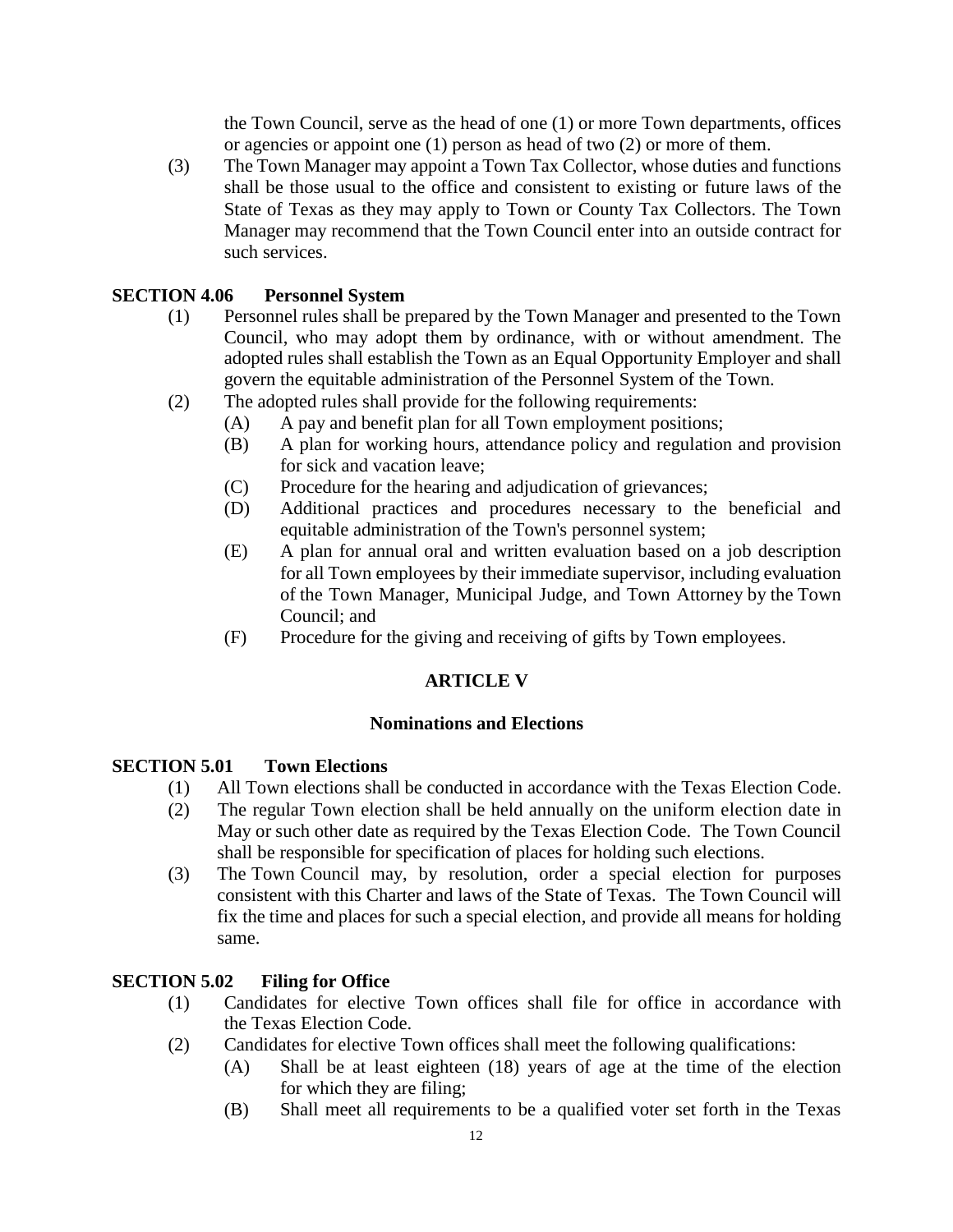Election Code, and shall have been a registered voter in the Town of Prosper for at least twelve (12) months immediately preceding the filing date;

- (C) Shall have resided within the corporate limits of the Town for at least twelve (12) months immediately preceding the filing date;
- (D) No candidate may file in a single election for more than one (1) office or position as provided by this Charter;
- (E) The office of an incumbent elected Town official shall become vacant when the person holding such office files an application to have his or her name placed on an official ballot as a candidate for any elective public office other than the one such person holds, unless otherwise prohibited by law; and
- (F) Shall comply with all other Town ordinances or resolutions that may be applicable.
- (3) If a member of any board or commission appointed by the Town Council shall announce candidacy or becomes a candidate for election to the Town Council, he shall immediately forfeit the board or commission position with the Town.

### **SECTION 5.03 Official Ballots**

- (1) The official ballot will be prepared in accordance with the Texas Election Code.
- (2) The order of the names of the candidates on the ballot shall be determined by lot in a public drawing to be held under the supervision of the person performing the duties of the Town Secretary in accordance with the Texas Election Code.
- (3) Procedures for voting by absentee ballot shall be consistent with the Texas Election Code.
- (4) An ordinance, bond issue, or Charter amendment to be voted on by the voters of the Town shall be presented for voting by a clear, concise statement of the proposition, approved by the Town Council, which statement shall describe the substance of the measure without argument or prejudice.
- (5) Procedures for write-in votes shall be consistent with the Texas Election Code.

### **SECTION 5.04 Official Results**

- (1) The candidate for elective office receiving a majority of the votes cast shall be declared the winner. In the event that no candidate receives a majority of all votes cast for any one place at such election, the Town Council shall, upon completion of the official canvass of the ballots, issue a call for a runoff election to be held within thirty (30) days following the issuance of such call, or in accordance with the Texas Election Code. At such runoff election, the two (2) candidates receiving the highest number of votes (or three (3) persons in case of tie for second place) for any one place in the first election shall again be voted for.
- (2) The returns of every municipal election shall be handled in accordance with the Texas Election Code. These returns shall be delivered from the election judges to the person performing the duties of the Town Secretary and the Mayor at Town Hall as soon as possible after the closing of the polls. Election returns, general and special, shall be presented to the Town Council at their next meeting following the election, at which time the Town Council shall canvass and declare the results of the election, which shall be recorded in the minutes of the meeting.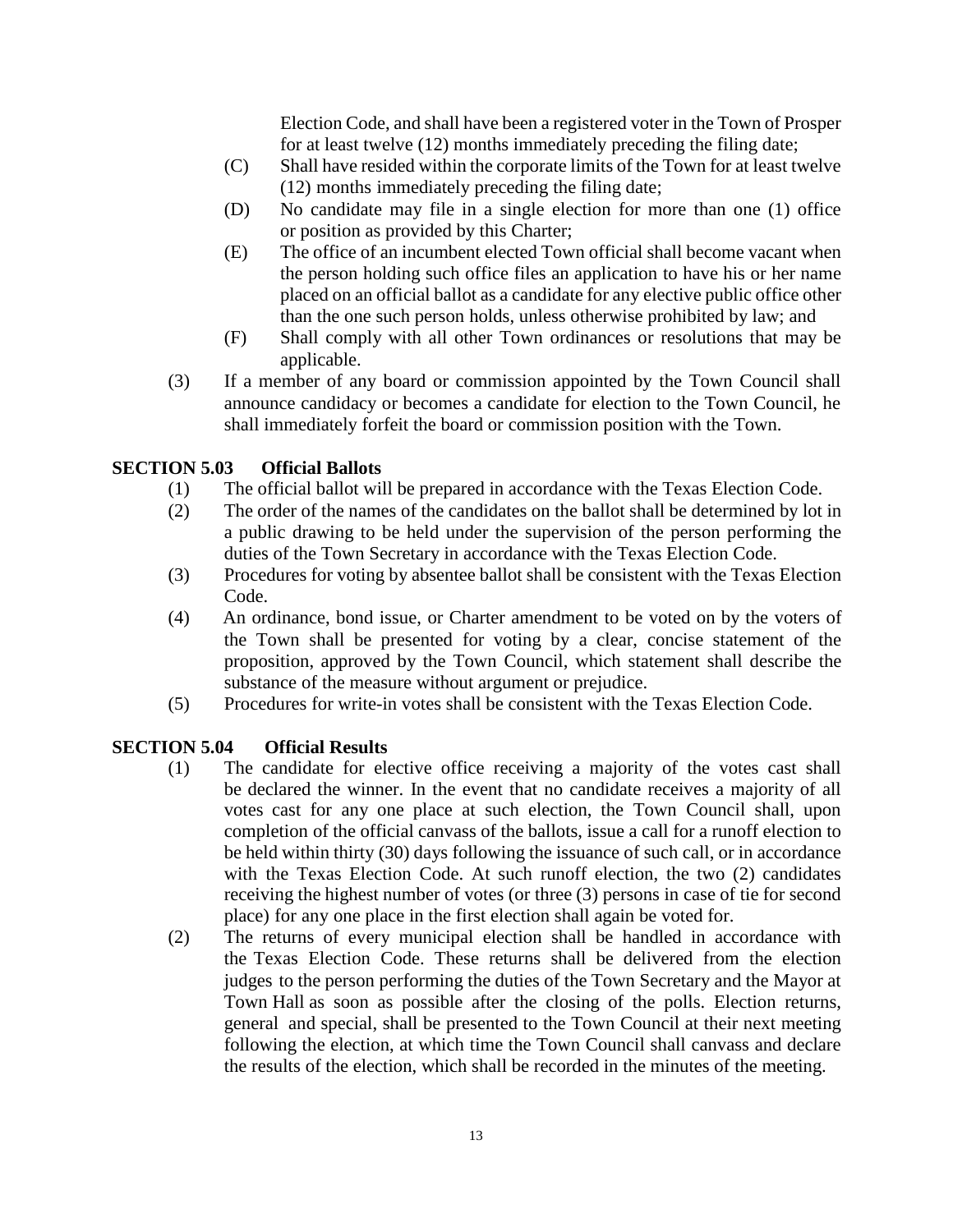### **SECTION 5.05 Taking of Office**

- (1) Each newly elected person to the Town Council shall be sworn into office at the next meeting following the declaration of the results of the election.
- (2) At such meeting the oath shall be in accordance with the Town Charter.

### **ARTICLE VI**

### **Recall, Initiative, and Referendum**

### **SECTION 6.01 Scope of Recall**

Any elected Town official, whether elected to office by registered voters or appointed by the Town Council to fill a vacancy, shall be subject to recall and removal from office by the registered voters of the Town on grounds of incompetency, misconduct, or malfeasance in office.

### **SECTION 6.02 Petitions for Recall**

Before the question of recall of such officer shall be submitted to the registered voters of the Town, a petition demanding such question to be so submitted shall first be filed with the person performing duties of Town Secretary, which said petition must be signed by qualified voters of the Town of at least thirty percent (30%) of the number of voters voting in the last regular Town election, or one hundred and fifty (150), whichever is greater. Each signature on a recall petition shall conform to the requirements for information as set forth in the Texas Election Code, as amended.

### **SECTION 6.03 Form of Recall Petition**

The recall petition mentioned above must be addressed to the Town Council of the Town, must be distinctly and specifically pointed to the grounds upon which such petition for removal is predicated, and, if there be more than one (1) ground, said petition shall specifically state each ground with such certainty as to give the officer sought to be removed notice of the matters and things with which the officer is charged. The petition shall be verified by oath in the following form:

"State of Texas"

County of

I, being first duly sworn, on oath depose and say that I am one of the signers of the above petition, and that the statements made therein are true, and that each signature appearing thereto was made in my presence on the day and date it purports to have been made, and I solemnly swear that the same is the genuine signature of the person it purports to be.

Signature

\_\_\_\_\_\_\_\_\_\_\_\_\_\_\_\_\_\_\_\_\_\_\_\_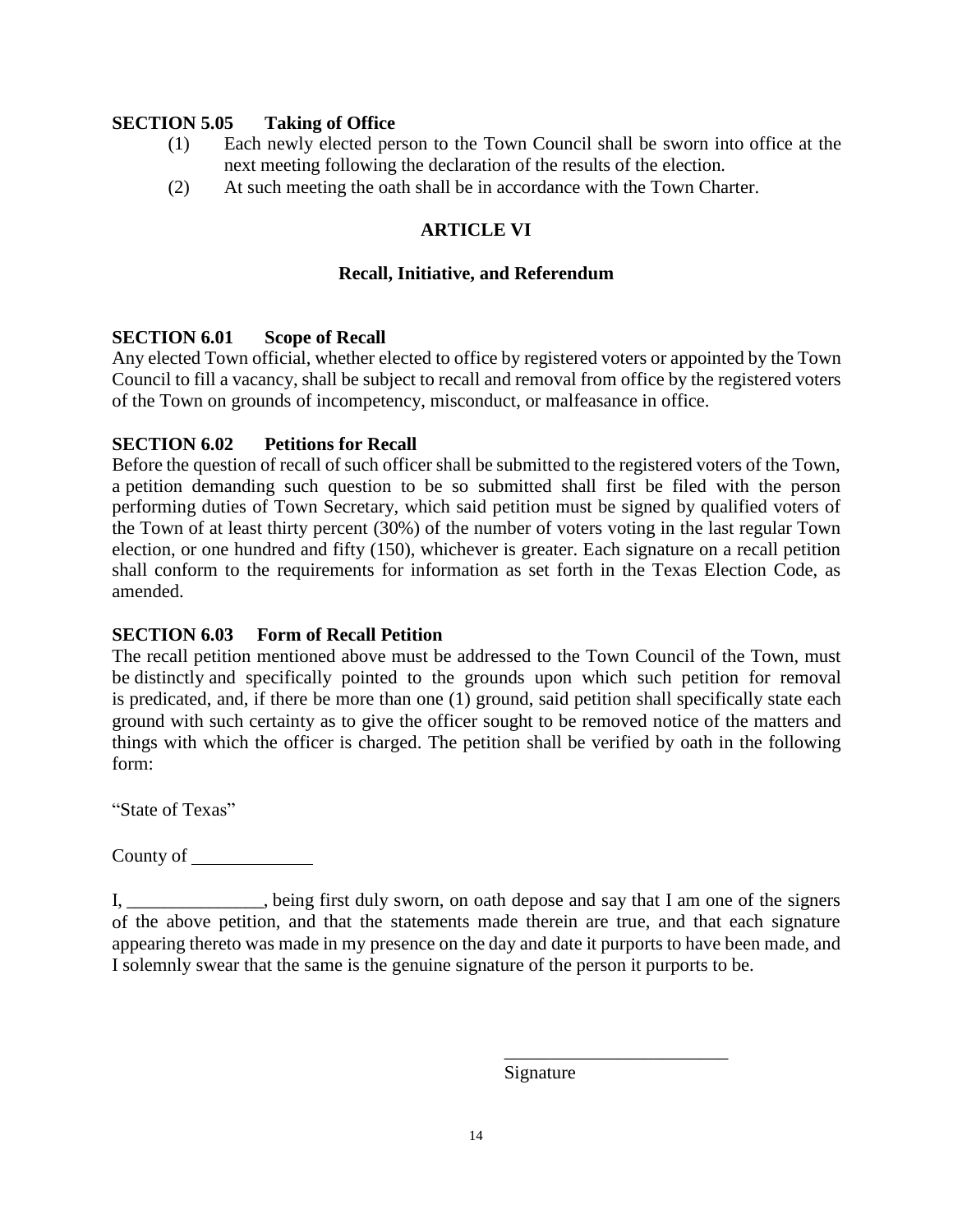Sworn and subscribed before me this  $\_\_\_$  day of  $\_\_\_\_\_\_$ , 20  $\_\_\_\_\_\$ .

Signed: \_\_\_\_\_\_\_\_\_\_\_\_\_\_\_\_\_\_

Notary Public in and for State of Texas

### **SECTION 6.04 Various Papers Constituting Recall Petition**

The petition may consist of one (1) or more copies, or subscription lists, circulated separately, and the signatures thereto may be upon the paper or papers containing the form of petition, or upon other paper attached thereto. Verifications provided for in Section 6.03 of this Article may be made by one (1) or more petitioners, and the several parts of copies of the petition may be filed separately and by different persons, but no signatures to such petition shall remain effective or be counted which were placed thereon more than one hundred eighty (180) days, or such other length of time as may be allowed by the Texas Election Code, prior to the filing of such petition or petitions with the person performing the duties of Town Secretary. All papers comprising a recall petition shall be filed with the person performing the duties of Town Secretary on the same day, and the said person performing the duties of Town Secretary shall immediately notify, in writing, the officer so sought to be removed, by mailing such notice to the officer's Town address.

### **SECTION 6.05 Presentation of Petition to the Town Council**

Within twenty-one (21) days after the date of the filing of the papers constituting the recall petition, the person performing the duties of Town Secretary shall verify the number of valid signatures and present such petition to the Town Council of the Town.

### **SECTION 6.06 Public Hearing to be Held**

The officer whose removal is sought may, within seven (7) days after such recall petition has been presented to the Town Council, request that a public hearing be held to permit him or her to present the facts pertinent to the charges specified in the recall petition. In this event, the Town Council shall order such public hearing to be held, not less than five (5) days nor more than fifteen (15) days after receiving such request for a public hearing.

### **SECTION 6.07 Calling of Recall Election**

If the officer whose removal is sought does not resign, then the Town Council shall order an election and set the date for holding such recall election. The date selected for the recall election shall be in accordance with the Texas Election Code. If after the recall election date is established, the officer vacates his or her position, the election shall be cancelled.

### **SECTION 6.08 Ballots in Recall Election**

Ballots used at recall elections shall conform to the following requirements:

- (1) With respect to each person whose removal is sought, the question shall be submitted: "Shall be removed from the office of \_\_\_\_\_\_ by recall?"
- (2) Immediately below each such question there shall be printed the following words, one above the other, in the order indicated: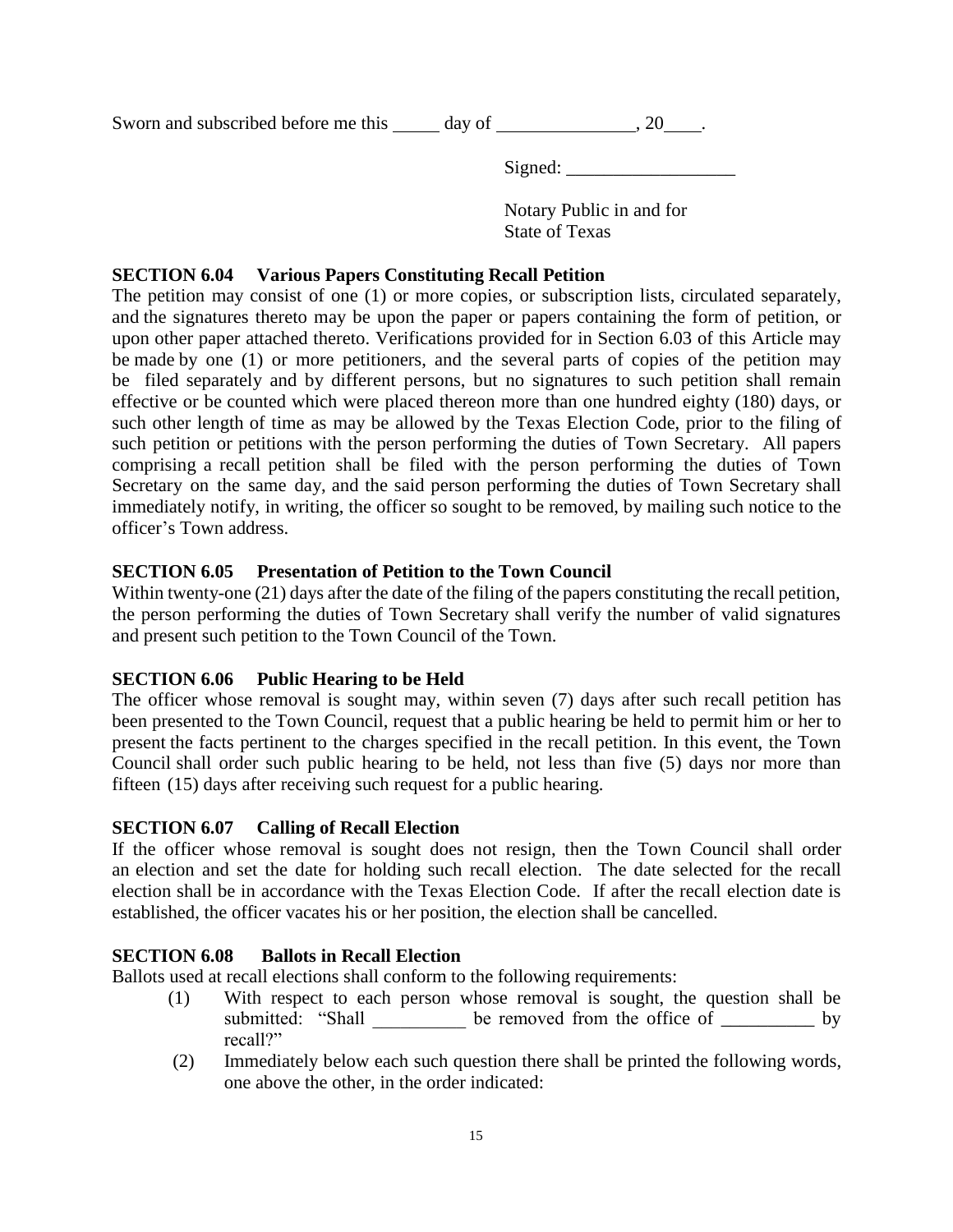"Yes" "No"

### **SECTION 6.09 Result of Recall Election**

If a majority of the votes cast at a recall election shall be "No", that is against the recall of the person named on the ballot, the officer shall continue in office for the remainder of his or her unexpired term, subject to recall as before. If a majority of the votes cast at such election be "Yes," that is for the recall of the person named on the ballot, the officer shall, regardless of any technical defects in the recall petition, be deemed removed from office and the vacancy be filled by the Town Council as provided in this Charter.

### **SECTION 6.10 Recall, Restrictions Thereon**

No recall petition shall be filed against any officer of the Town within three (3) months after the officer's election, nor within three (3) months after an election for such officer's recall.

### **SECTION 6.11 Failure of the Town Council to Call an Election-Recall**

In case that all the requirements of this Charter shall have been met and the Town Council shall fail or refuse to receive the recall petition, or order such recall election, or discharge any other duties imposed on the Town Council by the provisions of this Charter with reference to such recall, then the District Judge of Collin County, Texas, shall discharge any of such duties herein provided to be discharged by the person performing the duties of Town Secretary or by the Town Council.

### **SECTION 6.12 General Power of Initiative and Referendum**

The registered voters of the Town, in addition to the method of legislation herein before provided, shall have the power of direct legislation by the initiative and referendum.

- (1) Initiative: Such power shall not extend to the budget or capital program or any ordinance not subject to initiative as provided by state law, relating to appropriation of money, issuing of bonds, levy of taxes or salaries of Town officers or employees.
- (2) Referendum: Such power shall not extend to the budget or capital program or any emergency ordinance or ordinance not subject to referendum as provided by state law, relating to appropriation of money, issuing of bonds, or levy of taxes.

### **SECTION 6.13 Initiative**

Following a review by the Town Attorney for enforceability and legality, registered voters of the Town may initiate legislation by submitting a petition addressed to the Town Council which requests the submission of a proposed ordinance or resolution to a vote of the registered voters of the Town. Said petition must be signed by qualified voters of the Town of at least thirty percent (30%) of the number of voters voting in the last regular Town election, or one hundred and fifty (150), whichever is greater, and each copy of the petition shall have attached to it a copy of the proposed legislation. The petition shall be signed in the same manner as recall petitions are signed, as provided in this Article, and shall be verified by oath in the manner and form provided for recall petitions in this Article. The petition may consist of one (1) or more copies as permitted for recall petitions. Such petition shall be filed with the person performing the duties of Town Secretary. Within twenty-one (21) days after the filing of such petition, the person performing the duties of Town Secretary shall present said petition and proposed ordinance or resolution to the Town Council. Upon presentation to the Town Council, it shall become the duty of the Town Council,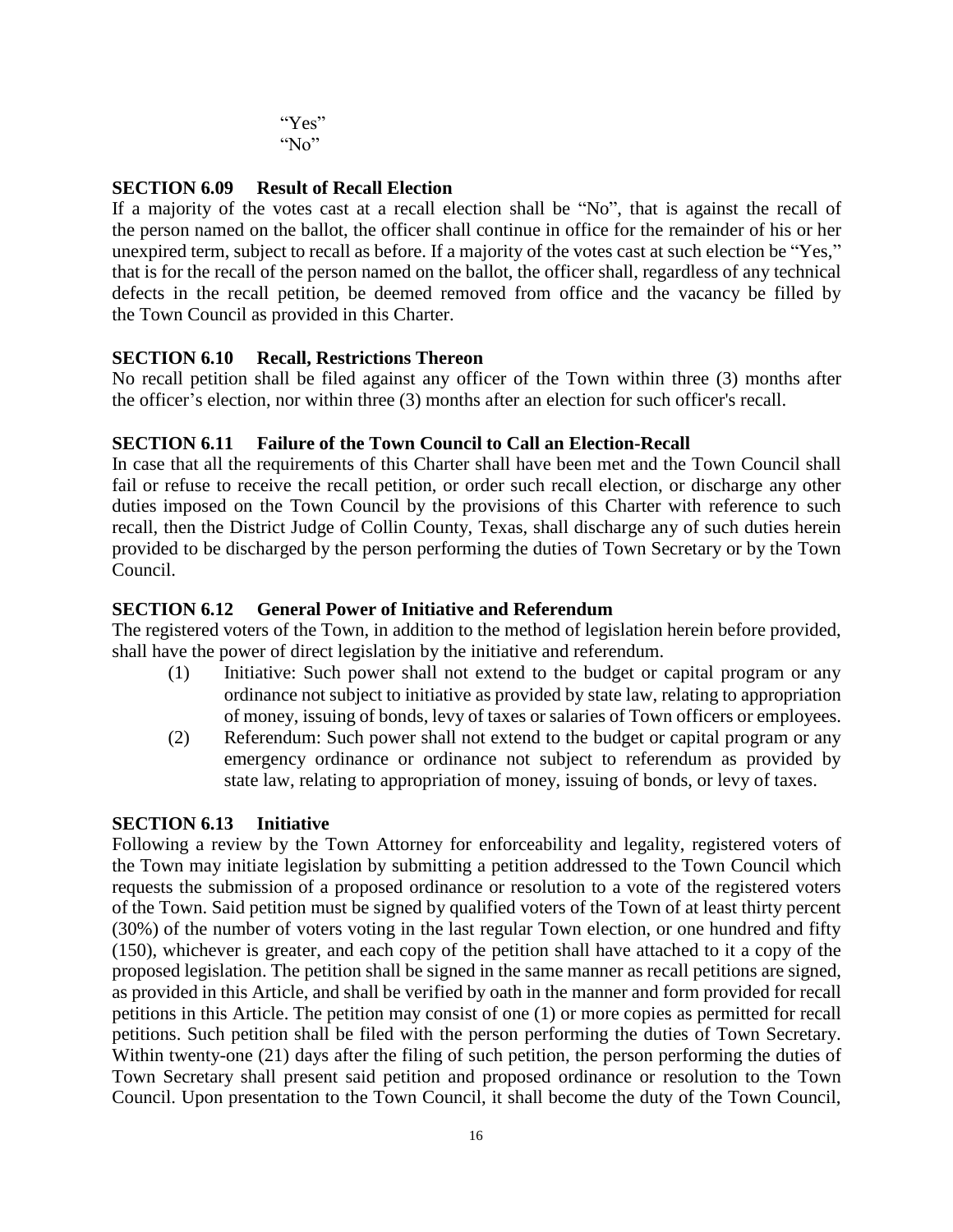within two (2) regularly scheduled Town Council meetings after the receipt thereof, to pass and adopt such ordinance or resolution without alteration as to meaning or effect in the opinion of the persons filing the petition, or to call a special election, to be held within thirty (30) days thereafter and/or on a date allowed under the Texas Election Code, at which the registered voters of the Town shall vote on the question of adopting or rejecting the proposed legislation. However, if any other municipal election is to be held within sixty (60) days after the filing of the petition, the question may be voted on at such election. Any election order so issued shall comply fully with the Texas Election Code. Unless otherwise provided by law, any election for an initiative under this Charter shall be held on the first authorized uniform election date that occurs after the sixty-fifth  $(65<sup>th</sup>)$  day after the petition was presented to the Town Council.

### **SECTION 6.14 Referendum**

Registered voters of the Town may require that any ordinance or resolution, with the exception of ordinances or resolutions appropriating money, authorizing the issuance of public securities or levying taxes, passed by the Town Council be submitted to the voters of the Town for approval or disapproval, by submitting a petition for this purpose within thirty (30) days after final passage of said ordinance or resolution, or within thirty (30) days after its publication. Said petition shall be addressed, signed, and verified as required for recall petitions in this Article and shall be submitted to the person performing the duties of Town Secretary. Immediately upon the filing of such petition, the person performing the duties of Town Secretary shall present said petition to the Town Council. Thereupon the Town Council shall immediately reconsider such ordinance or resolution and, if the Town Council does not entirely repeal the same, shall submit it to popular vote as provided in Section 6.13 of this Charter. Pending the holding of such election, each ordinance or resolution shall be suspended from taking effect and shall not later take effect unless a majority of the qualified voters voting thereon at such election shall vote in favor thereof. Unless otherwise provided by law, any election for a referendum under this Charter shall be held on the first authorized uniform election date that occurs after the sixty-fifth  $(65<sup>th</sup>)$  day after the petition was presented to the Town Council.

### **SECTION 6.15 Voluntary Submission of Legislation by the Town Council**

The Town Council, upon its own motion and by the affirmative vote of a majority of the full membership of the Town Council, may submit to popular vote at any election for adoption or rejection any proposed ordinance or resolution or measure, or may submit for repeal any existing ordinance, or resolution, or measure, in the same manner and with the same force and effect as provided in this Article for submission of petition, and may at its discretion call a special election for this purpose.

### **SECTION 6.16 Form of Ballots**

The ballots used when voting upon such proposed and referred ordinance, resolutions or measures, shall set forth their nature sufficiently to identify them and shall also set forth upon separate lines the words:

"For the Ordinance" or "Against the Ordinance" or "For the Resolution" or "Against the Resolution"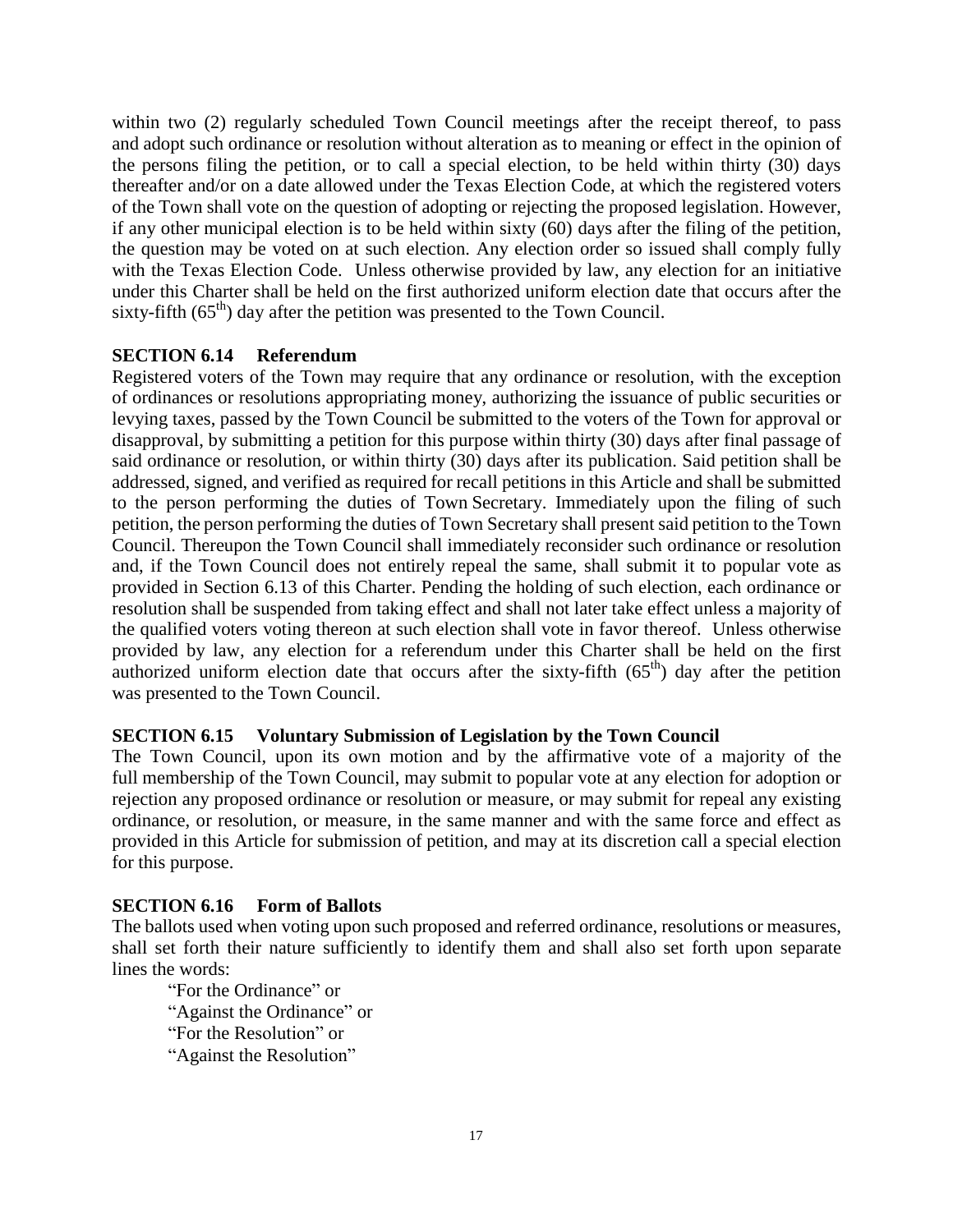### **SECTION 6.17 Publication of Proposed and Referred Ordinances**

The person performing the duties of Town Secretary of the Town shall publish at least twice in the official newspaper of the Town the proposed or referred ordinance or resolution within fifteen (15) days before the date of the election, and shall give such other notices and do such other things relative to such election as are required by law in municipal elections and by the ordinance or resolution calling said election.

### **SECTION 6.18 Adoption of Ordinances**

If a majority of the qualified voters voting on any proposed ordinance or resolution or measure shall vote in favor thereof, it shall thereupon or at any time fixed therein, become effective as a law or as a mandatory order of the Town Council.

### **SECTION 6.19 Inconsistent Ordinances**

If the provisions of two (2) or more proposed ordinances or resolutions approved at the same election are inconsistent, the ordinance or resolution receiving the highest number of votes shall prevail.

### **SECTION 6.20 Ordinances Passed by Popular Vote, Repeal or Amendment**

No ordinance or resolution which may have been passed by the Town Council upon a petition or adopted by popular vote under the provisions of this Article shall be repealed or amended except by the Town Council in response to a referendum petition or by submission as provided by Section 6.15 of this Charter.

### **SECTION 6.21 Further Regulations by the Town Council**

The Town Council may pass ordinances or resolutions providing other and further regulations for carrying out the provisions of this Article consistent herewith.

### **SECTION 6.22 Failure of the Town Council to Call an Election-Initiative or Referendum**

In case that all of the requirements of this Charter shall have been met and the Town Council shall fail or refuse to receive the initiative or referendum petition, or order such initiative or referendum election, or discharge any other duties imposed on the Town Council by the provisions of this Charter with reference to such initiative or referendum, then the District Judge of Collin County, Texas, shall discharge any of such duties herein provided to be discharged by the person performing the duties of Town Secretary or by the Town Council.

### **ARTICLE VII**

### **Financial Procedures**

### **SECTION 7.01 Fiscal Year**

The fiscal year of the Town shall begin on the first day of October and end on the last day of September on the next succeeding year. Such fiscal year shall also constitute the budget and accounting year.

### **SECTION 7.02 Submission of Budget and Budget Message**

On or before the fifteenth  $(15<sup>th</sup>)$  day of August of the fiscal year, the Town Manager shall submit to the Town Council a budget for the ensuing fiscal year and an accompanying budget message.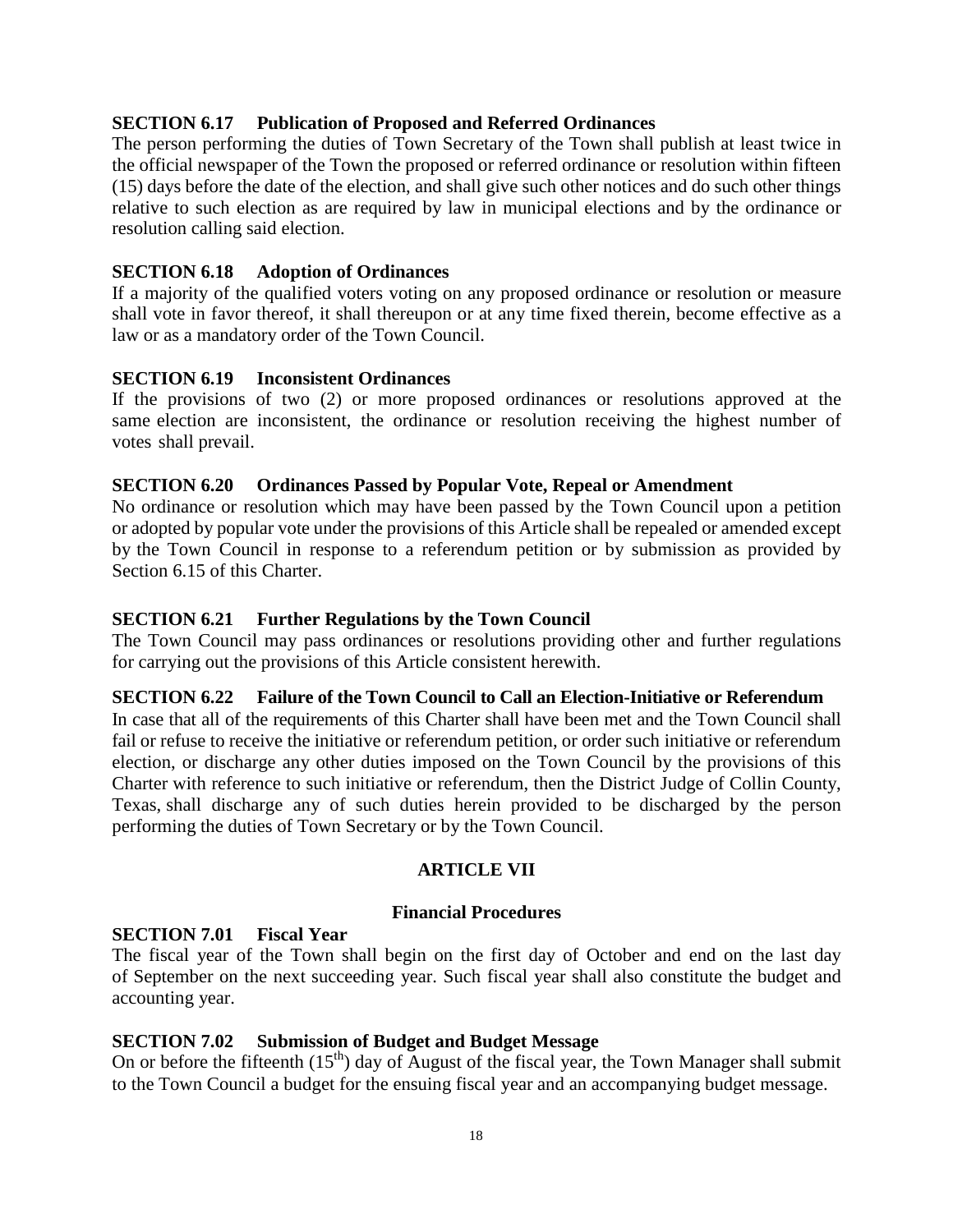### **SECTION 7.03 Budget Message**

The Town Manager's message shall explain the budget both in fiscal terms and in terms of the work programs. It shall outline the proposed financial policies of the Town for the ensuing fiscal year, describe the important features of the budget, indicate any major changes from the current year in financial policies, expenditures, and revenues together with the reasons for such changes, summarize the Town's debt position and include such other material asthe Town Manager deems desirable.

### **SECTION 7.04 Budget a Public Record**

The budget and all supporting schedules shall be filed with the person performing the duties of Town Secretary when submitted to the Town Council and shall be open to public inspection by anyone interested.

### **SECTION 7.05 Public Hearing on Budget**

At the Town Council meeting when the budget is submitted, the Town Council shall name the date and place of a public hearing, which shall be scheduled and published in accordance with the requirements of Chapter 102, Local Government Code, as amended. At this hearing, interested citizens may express their opinions concerning items of expenditures, giving their reasons for wishing to increase or decrease any items of expense.

### **SECTION 7.06 Proceeding on Adoption of Budget**

After public hearing, the Town Council shall analyze the budget, making any additions or deletions which they feel appropriate, and shall, prior to the beginning of the next fiscal year, adopt the budget by the affirmative vote of a majority of the full membership of the Town Council. Should the Town Council take no final action on or prior to such day, the current budget shall be in force on a month-to-month basis until a new budget is adopted.

### **SECTION 7.07 Budget, Appropriation and Amount to be Raised by Taxation**

On final adoption, the budget shall be in effect for the budget year. Final adoption of the budget by the Town Council shall constitute the official appropriations as proposed by expenditures for the current year and shall constitute the basis of official levy of the property tax as the amount of tax to be assessed and collected for the corresponding tax year. Estimated expenditures will in no case exceed proposed revenue plus the undesignated fund balance from the previous fiscal year. Unused appropriations may be transferred to any item required for the same general purpose.

### **SECTION 7.08 Contingent Reserve**

Provision shall be made in the annual budget maintaining a contingency reserve fund balance designation in an amount not less than twenty percent (20%) of the total general fund expenditures, to be used in case of unforeseen items of expenditure or revenue shortfalls. This shall apply to current operating expenses and shall not overlap with any other amount of reserves maintained by the Town. Such contingency reserve appropriation shall be under the control of the Town Manager and distributed by him or her only in the event of an emergency or after supplemental appropriation by the Town Council. The proceeds of the contingency reserves shall be disbursed only by transfer to departmental appropriation, the spending of which shall be charged to the departments or activities for which the appropriations are made.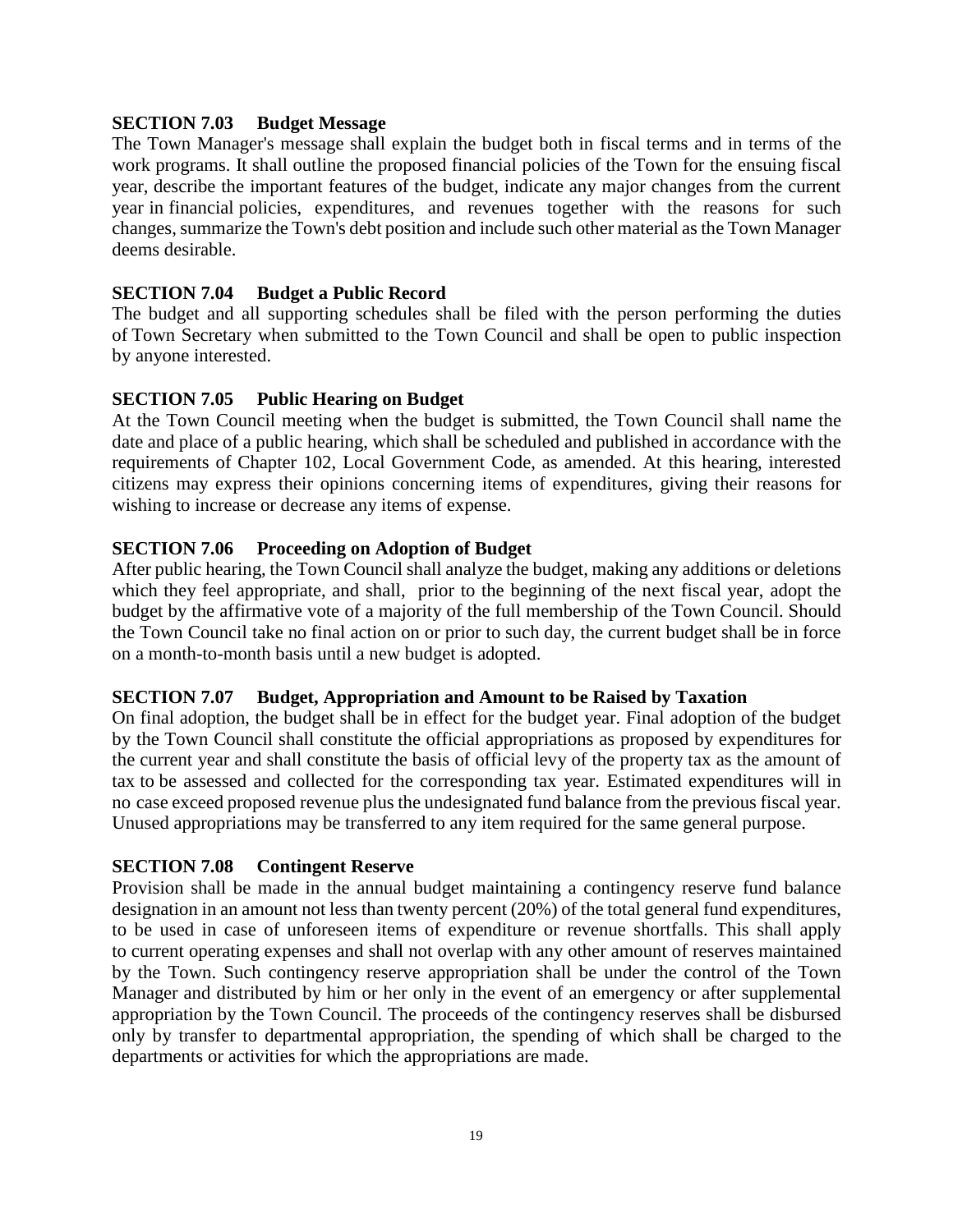### **SECTION 7.09 Amending the Budget**

Under conditions which may arise and which could not reasonably have been foreseen in the normal process of planning the budget, the Town Council may, by the affirmative vote of a majority of the full membership of the Town Council, amend or change the budget to provide for any additional expense in which the general welfare of the citizenry is involved. These amendments shall be by ordinance, and shall become an attachment to the original budget.

### **SECTION 7.10 Certification; Copies Made Available**

A copy of the budget, as finally adopted, shall be filed with the person performing the duties of Town Secretary and such other places required by state law or as the Town Council shall designate. The final budget shall be printed or otherwise reproduced and sufficient copies shall be made available for the use of all offices, agencies, and for the use of interested persons and civic organizations.

### **SECTION 7.11 Capital Program**

The Town Manager shall submit a five-year (5-year) capital program as an attachment to the annual budget. The program as submitted shall include:

- (1) A clear general summary of its contents;
- (2) A list of all capital improvements which are proposed to be undertaken during the five (5) fiscal years succeeding the budget year, with appropriate supporting information as to the necessity for such improvements;
- (3) Cost estimates, method of financing, and recommended time schedules for each improvement; and
- (4) The estimated annual cost of operating and maintaining the facilities to be constructed or acquired.

The above information may be revised and extended each year with regard to capital improvements still pending or in process of construction or acquisition. The Capital program will be updated and presented to the Town Council annually.

### **SECTION 7.12 Defect Shall Not Invalidate the Tax Levy**

Errors or defects in the form or preparation of the budget or the failure to perform any procedural requirements shall not nullify the tax levy or the tax rate.

### **SECTION 7.13 Lapse of Appropriations**

Every appropriation, except an appropriation for a capital expenditure, shall lapse at the close of the fiscal year to the extent that it has not been expended or encumbered. An appropriation for a capital expenditure shall continue in force until the purpose for which it was made had been accomplished or abandoned. The purpose of any such appropriation shall be deemed abandoned if three (3) years pass without any disbursement from or encumbrance of the appropriation. Any funds not expended, disbursed or encumbered shall be deemed excess funds.

### **SECTION 7.14 Borrowing**

The Town shall have the power to borrow money on the credit of the Town and also to issue or incur bonds and other evidences of indebtedness, and such powers may be exercised to finance public improvements or for any other public purpose not prohibited by the Constitution and the laws of the State of Texas, and the Town may issue refunding bonds to refund outstanding bonds and other evidences of indebtedness of the Town previously issued or incurred.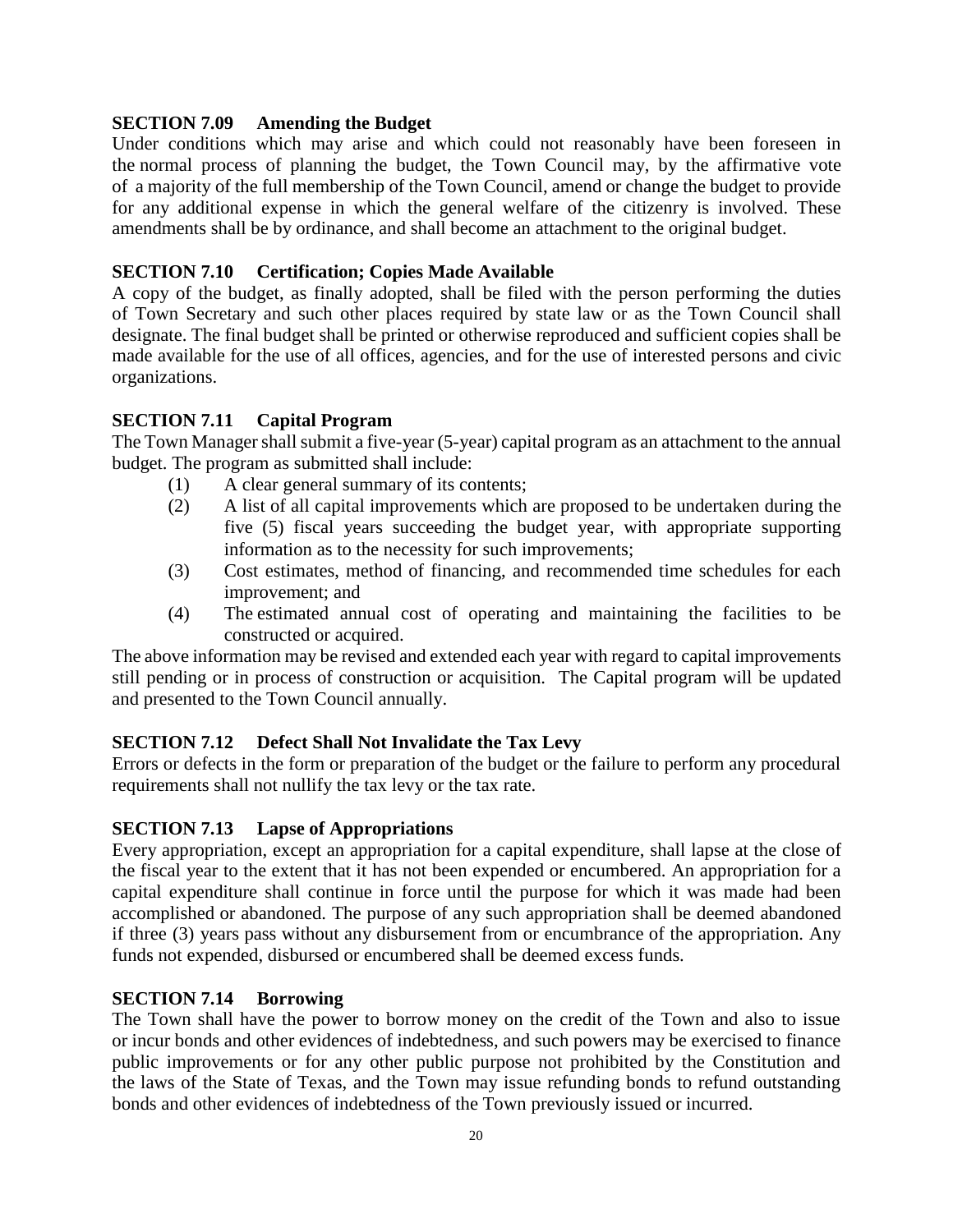All such bonds and other evidences of indebtedness shall be issued in conformity with the laws of the State of Texas and may be secured by or paid, in whole or in part, from ad valorem tax revenues, revenues derived from other taxing powers of the Town, revenues derived by the Town from any fee or service charge, including revenues derived from the operations of any public utilities, utility systems, recreational facilities or any other municipal function to the extent not prohibited by the Constitution and laws of the State of Texas. Such bonds or evidences of indebtedness may be a charge upon and payable from the properties, or interest therein pledged, or the income therefrom, or both to the extent not prohibited by the Constitution or laws of the State of Texas. The proceeds of bonds or other evidences of indebtedness issued or incurred by the Town shall be used only for the purpose for which the bonds or other indebtedness was issued or incurred.

### **SECTION 7.15 Purchasing**

- (1) The Town Council may by ordinance, give the Town Manager general authority to contract for expenditure without further approval of the Town Council for all budgeted items not exceeding limits set by the Town Council within the ordinance.
- (2) All contracts for expenditures or purchases involving more than the limits must be expressly approved in advance by the Town Council. All contracts or purchases involving more than the limits set by the Town Council shall be awarded by the Town Council in accordance with state law.
- (3) Emergency contracts as authorized by law and this Charter may be negotiated by the Town Council or Town Manager if given authority by the Town Council, without competitive bidding, and in accordance with state law. Such emergency may be declared by the Town Manager and approved by the Town Council or declared by the Town Council.

### **SECTION 7.16 Administration of Budget**

- (1) No payment shall be made or obligation incurred against any allotment or appropriation except in accordance with appropriations duly made, unless the Town Manager, or the Town Manager's designee, first certifies that there is a sufficient unencumbered balance in such allotment or appropriation and that sufficient funds therefrom are or will be available to cover the claim or meet the obligation when it becomes due and payable.
- (2) Any authorization of payment or incurring of obligation in violation of the provisions of this Charter shall be void and any payment so made illegal. Such action shall be cause for removal of any officer who knowingly authorized or made such payment or incurred such payment or obligation, and the officer shall also be liable to the Town for any amount so paid.
- (3) This prohibition shall not be construed to prevent the making or authorizing of payments, or making of contracts for capital improvements to be financed wholly or partly by the pledge of taxes, the issuance of bonds, time warrants, certificates of indebtedness, or certificates of obligation, or to prevent the making of any contract or lease providing for payments beyond the end of the fiscal year, providing that such action is made or approved by ordinance.
- (4) The Town Manager shall submit to the Town Council each month a report covering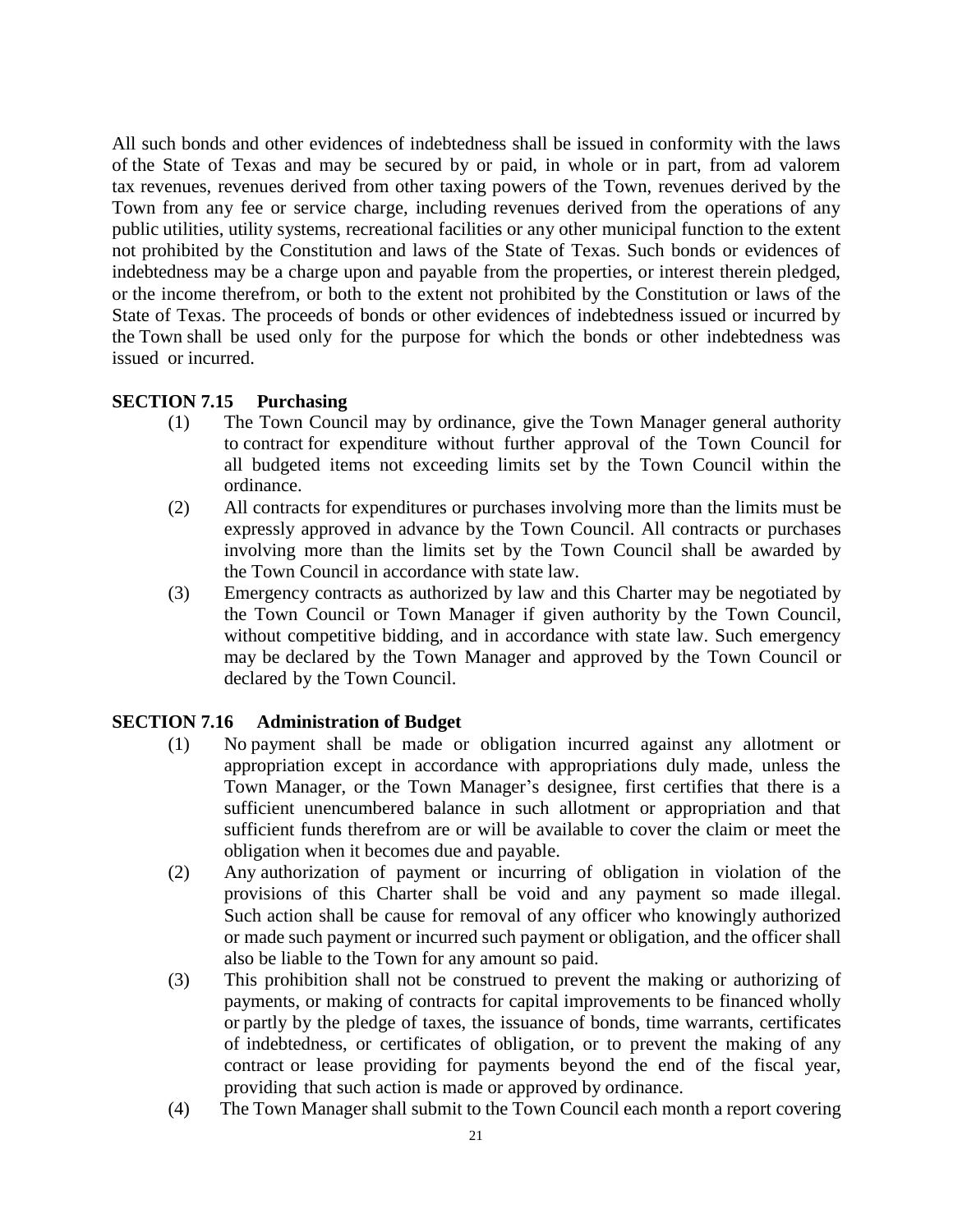the revenues and expenditures of the Town in such form as requested by the Town Council.

### **SECTION 7.17 Depository**

All monies received by any person, department or agency of the Town for or in connection with the affairs of the Town shall be deposited promptly in the Town depository or depositories. The Town depositories shall be designated by the Town Council in accordance with such regulations and subject to the requirements as to security for deposits and interest thereon as may be established by ordinance and law. Procedures for withdrawal of money or the disbursement of funds from the Town depositories shall be prescribed by ordinance.

### **SECTION 7.18 Independent Audit**

At the close of each fiscal year, and at such other times as may be deemed necessary, the Town Council shall call for an independent audit to be made of all accounts of the Town by a certified public accountant. No more than five (5) consecutive annual audits shall be completed by the same firm. The certified public accountant selected shall have no personal interest, directly or indirectly, in the financial affairs of the Town or any of its officers. The report of audit, with the auditor's recommendations will be made to the Town Council. Upon completion of the audit, the Independent Auditor's Report and Annual Financial Report shall be published on the Town's website and copies of the audit placed on file in the office of the person performing the duties of Town Secretary, as a public record.

### **SECTION 7.19 Power to Tax**

- (1) The Town shall have the power to levy, assess and collect taxes of every character and type for any municipal purpose not prohibited by the Constitution and laws of the State of Texas as now written or hereafter amended.
- (2) The Town shall have the power to grant tax exemptions in accordance with the laws of the State of Texas.

### **SECTION 7.20 Office of Tax Collector**

There shall be an office of taxation to collect taxes, the head of which shall be the Town Tax Collector. The Town Council may contract for such services.

### **SECTION 7.21 Taxes; When Due and Payable**

- (1) All taxes due in the Town shall be payable at the office of the Town Tax Collector, or at such location or locations as may be designated by the Town Council, and may be paid at any time after the tax rolls for the year have been completed and approved. Taxes for each year shall be paid before February 1 of the next succeeding year, and all such taxes not paid prior to that date shall be deemed delinquent, and shall be subject to penalty and interest as the Town Council shall provide by ordinance. The Town Council may provide discounts for the payment of taxes prior to January 1 in an amount not to exceed those authorized by the laws of the State of Texas.
- (2) Failure to levy and assess taxes through omission in preparing the appraisal rolls shall not relieve the person, firm or corporation so omitted from obligation to pay such current or past due taxes as shown to be payable by recheck of the rolls and receipts for the years in question, omitting penalty and interest.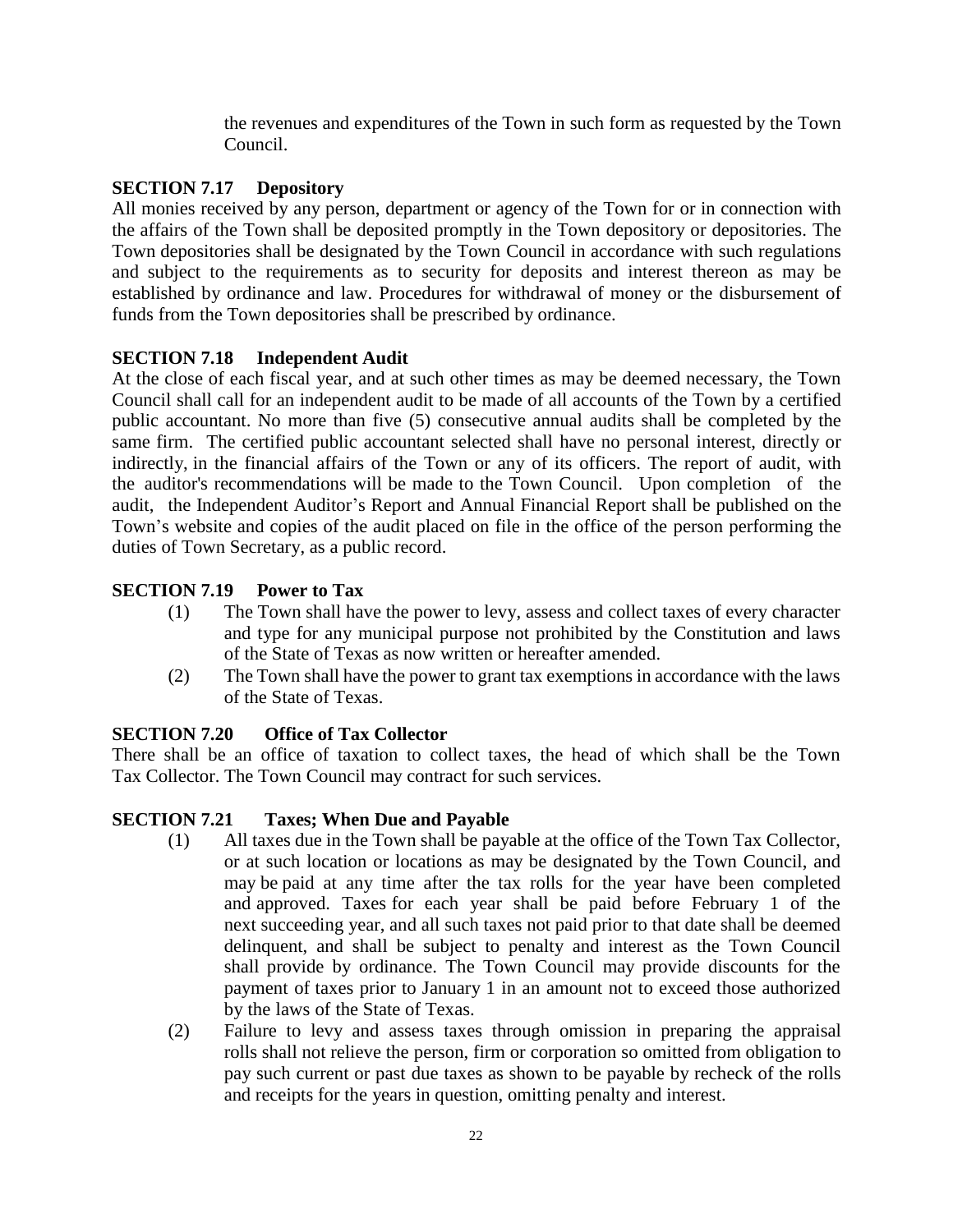### **SECTION 7.22 Tax Liens, Liabilities and Suits**

- (1) All taxable property located in the Town on January 1 of each year shall stand charged from that date with a special lien in favor of the Town for the taxes due. All persons purchasing any such property on or after January 1 in any year shall take the property subject to the liens provided above. In addition to the liens herein provided, on January 1 of any year, the owner of property subject to taxation by the Town shall be personally liable for the taxes due for that year.
- (2) The Town shall have the power to sue for and recover personal judgment for taxes without foreclosure, or to foreclose its lien or liens, or to recover both personal judgment and foreclosure. In any such suit where it appears that the description of any property in the Town appraisal rolls is insufficient to identify such property, the Town shall have the right to plead a good description of the property to be assessed, to prove the same, and to have its judgment foreclosing the tax lien or for personal judgment against the owners for such taxes.

### **ARTICLE VIII**

### **Boards and Commissions**

### **SECTION 8.01 Authority, Composition and Procedures**

- (1) The Town Council shall create, establish or appoint, as may be required by the laws of the State of Texas or this Charter, or deemed desirable by the Town Council, such boards, commissions and committees as it deems necessary to carry out the functions and obligations of the Town. The Town Council shall, by ordinance or resolution, prescribe the purpose, composition, function, duties, accountability and tenure of each board, commission and committee where such are not prescribed by law or this Charter.
- (2) Individuals who are residents of the Town or its extraterritorial jurisdiction may be appointed by the Town Council to serve on one (1) or more boards, commissions or committees. Notwithstanding, each member of the Planning & Zoning Commission must be a qualified Town voter as required by Section 9.01. Such appointees shall serve at the pleasure of the Town Council and may be removed at the discretion of the Town Council. Except as otherwise provided in this Charter, members of any such board, commission or committee shall serve without compensation but may be reimbursed for actual reasonable expenses incurred in the performance of official duties.
- (3) All boards, commissions or committees of the Town shall keep and maintain minutes of any proceedings held.
- (4) No officer or employee of the Town nor any person who holds a compensated appointive position with the Town shall be a member of any board, commission or committee created or established by this Charter other than in an advisory and/or ex officio capacity.
- (5) Any member of a board, commission or committee who is absent from three (3) consecutive regular meetings, or twenty-five percent (25%) of regularly scheduled meetings during the twelve-month (12-month) period immediately preceding and including the absence in question, without explanation acceptable to a majority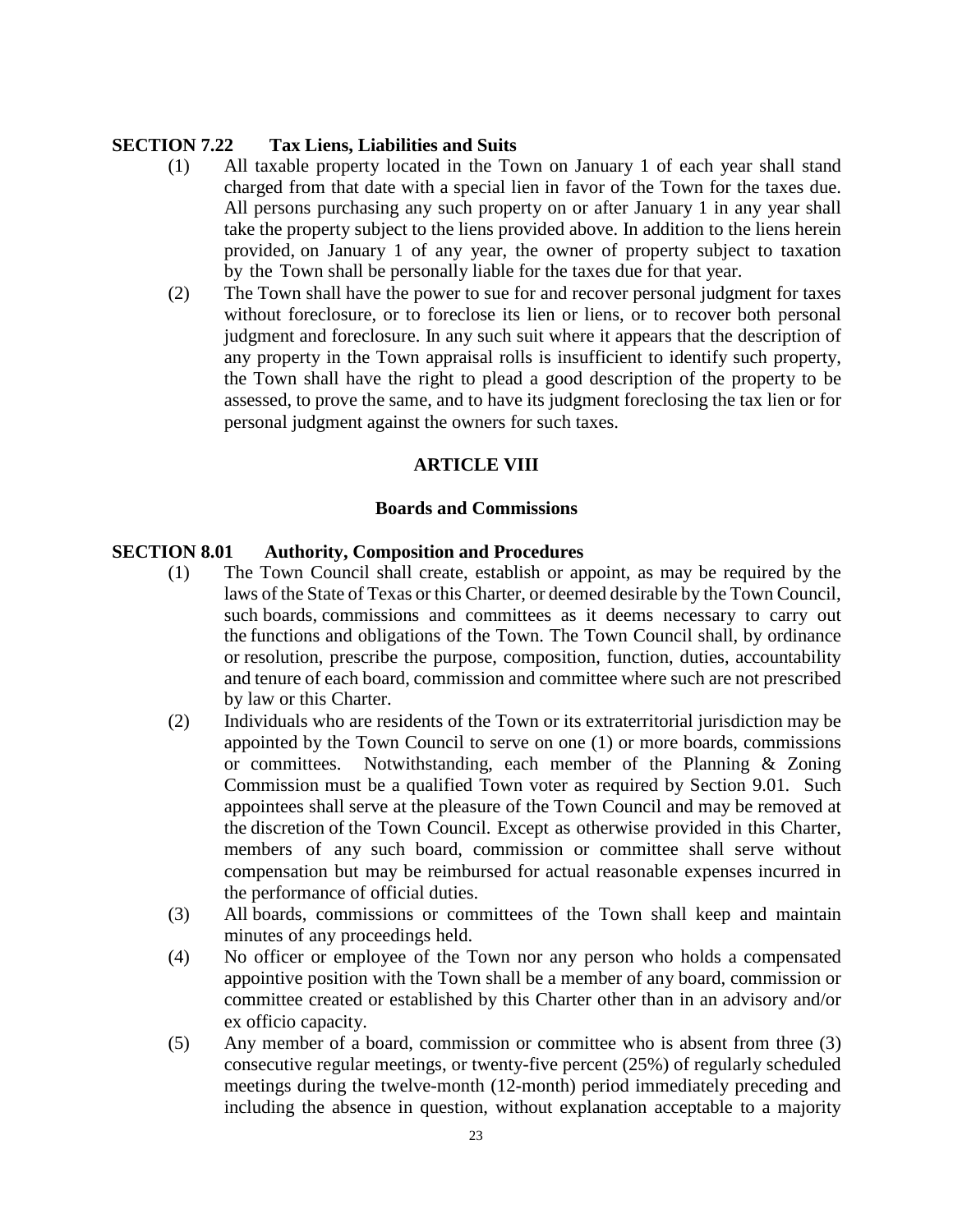of the other members, shall forfeit his or her position on the board, commission, or committee.

### **ARTICLE IX**

### **Planning & Zoning Commission**

### **SECTION 9.01 Organization**

- (1) There is hereby established a Planning & Zoning Commission which shall consist of at least seven (7) members who shall be appointed by the Town Council to staggered terms of two (2) years in accordance with any ordinance adopted by the Town Council. The Commission members shall be qualified Town voters. Any vacancy occurring during the unexpired term of a member shall be filled by the Town Council for the remainder of the unexpired term. In October of each year, the Commission shall elect from its members a Chairman, Vice-Chairman, and Secretary to serve for one (1) year beginning in that month. Members of the Commission may be removed by an affirmative vote of a majority of the full membership of the Town Council.
- (2) The Commission shall meet at least once a month. The Commission shall keep minutes of its proceedings which shall be of public record. Minutes will be recorded by the Commission Secretary. The Commission shall serve without compensation.
- (3) A majority of the full membership of the Commission members shall constitute a quorum for the purpose of transaction of business. No action or recommendation of the Commission, except as specifically provided in this Charter, shall be valid or binding unless adopted by the affirmative vote of a majority of the Commission members present. The Chairman shall be a voting member of the Commission. If the Vice-Chairman presides over the meeting in the Chairman's absence, the Vice-Chairman shall vote.

### **SECTION 9.02 Duties and Powers**

- (1) The Commission shall be responsible to and act as an advisory board to the Town Council. The Commission shall:
	- (A) Review all current and proposed ordinances and amendments pertaining to planning and zoning and make recommendations to the Town Council for action to be taken;
	- (B) Make proposals to the Town Council to amend, extend and add to the Comprehensive Plan for the physical development of the Town;
	- (C) Keep public records of its resolutions, findings and determinations; and
	- (D) Review plats and zoning requests and make recommendations to the Town Council for final adoption of same.
- (2) The Commission, shall have full power to:
	- (A) Exercise the authority of the Commission as provided by state law, this Charter and Town ordinances;
	- (B) Make reports and recommendations relating to the Comprehensive Plan and development of the Town; and
	- (C) Adopt plats, if it has been given that authority by the Town Council.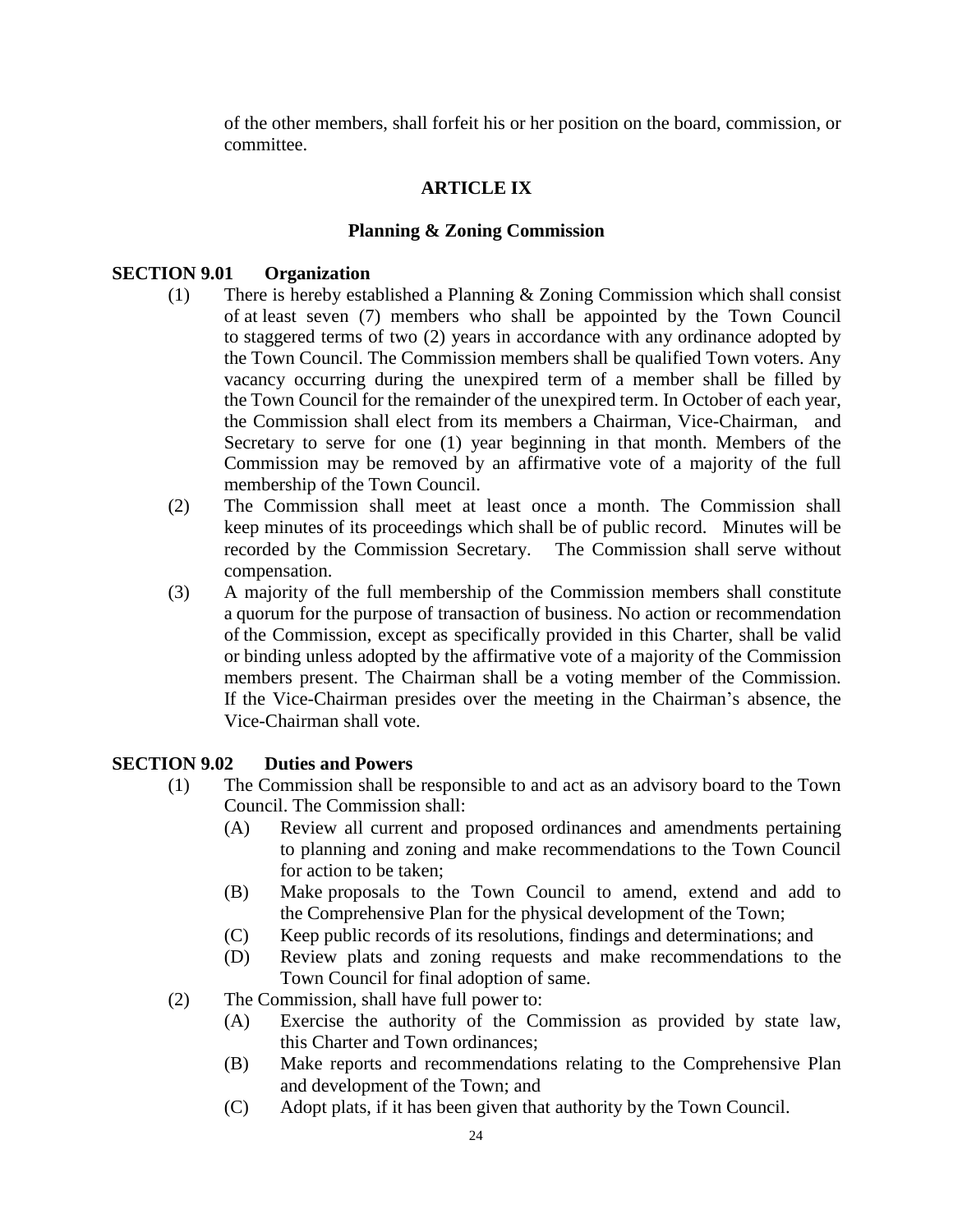(3) The affirmative vote of a majority of the Town Council present is required to overrule a recommendation of the Commission that a proposed zoning amendment, supplement, or change be denied.

### **SECTION 9.03 Procedure**

- (1) All rules and regulations adopted by the Commission shall be forwarded in writing to the Town Manager who shall submit them to the Town Council with the Town Manager's recommendations. The Town Council may amend, adopt or reject any such rules or regulations. If any rules or regulations should be rejected, the Commission may modify them and submit such modified rules and recommendations to the Town Council.
- (2) Should any person on the Commission have a conflict of interest, pursuant to any state laws and/or Town ordinances regulating conflicts of interest of municipal officers, with an agenda item then before the Commission, he or she shall openly declare same before discussion proceeds, and he or she is thereby prohibited from discussing the item or voting on the question, and is not considered as present and voting for the purposes of the tally.
- (3) Should any person on the Commission choose to abstain from voting on any question before the Commission, where no conflict of interest exists, the person's vote shall be recorded as an abstention in the official minutes of the meeting.

### **SECTION 9.04 The Comprehensive Plan: Procedure and Legal Effect**

- (1) The Comprehensive Plan shall include, but not be limited to, the Future Land Use Plan and the Thoroughfare Plan. The existing Comprehensive Plan for the physical development of the Town contains recommendations for the growth, development and beautification of the Town and its extraterritorial jurisdiction. Additions to and amendments of the Comprehensive Plan shall be by ordinance or resolution, but before any such revision, the Commission shall hold at least one (1) public hearing on the proposed action.
- (2) A copy of the proposed revisions to the Comprehensive Plan shall be forwarded to the Town Manager who shall submit the proposal to the Town Council, together with the Town Manager's recommendations, if any. The Town Council, after a public hearing, shall adopt or reject such proposed revision or any part thereof as submitted within sixty (60) days following its submission by the Town Manager. If the proposed revisions or part thereof should be rejected by the Town Council, the Town Council may request the Commission to make other modifications and again forward it to the Town Manager for submission to the Town Council.
- (3) Following the adoption by the Town Council of the Comprehensive Plan, and any revisions thereto, it shall serve as a guide to all future Town Council action concerning land use and development regulations and expenditures for capital improvements. Any proposal which deviates from the Comprehensive Plan regarding land use and development regulations shall not be authorized until and unless the location and extent thereof shall have been submitted to and approved by the Commission. In case of denial, the Commission shall communicate its reasons to the Town Council, which shall have the power to overrule such denial with the affirmative vote of a majority of the Town Council present, and upon such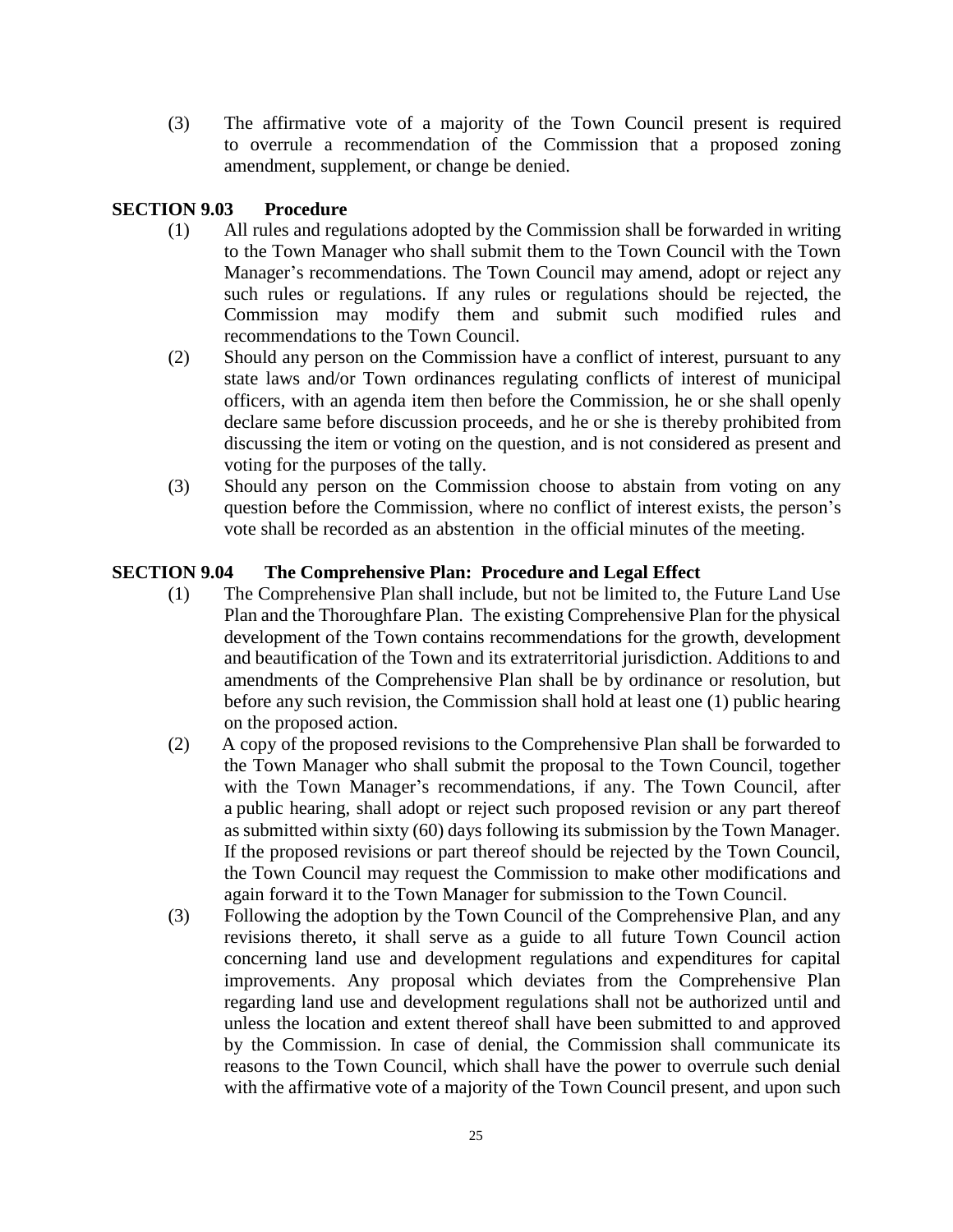overruling, the Town Council or the appropriate office, department or agency shall have authority to proceed.

### **ARTICLE X**

### **Utility and Public Service Franchises and Licenses**

### **SECTION 10.01 Authority**

The Town shall have the power to buy, own, sell, construct, lease, maintain, operate and regulate public services and utilities and to manufacture, distribute and sell the output of such services and utility operations. The Town shall not supply any utilities service outside the Town limits, except by a written contract and/or by ordinance. The Town shall have such regulatory and other power as may now or hereafter be granted under the Constitution and laws of the State of Texas.

### **SECTION 10.02 Ordinance Granting Franchise**

No franchise shall be granted for a term of more than twenty (20) years from the date of the grant, renewal or extension of any franchise.

### **SECTION 10.03 Transfer of Franchise**

No public service or utility franchise is transferable, except with the approval of the Town Council. However, the franchisee may pledge franchise assets as security for a valid debt or mortgage.

### **SECTION 10.04 Franchise Value Not to be Allowed**

Franchises granted by the Town are of no value in fixing rates and charges for public services or utilities within the Town and in determining just compensation to be paid by the Town for property which the Town may acquire by condemnation or otherwise.

### **SECTION 10.05 Right of Regulation**

In granting, amending, renewing and extending public service and utility franchises, the Town reserves unto itself all the usual and customary rights, including, but not limited to, the following rights:

- (1) To repeal the franchise by ordinance for failure to begin construction or operation within the time prescribed, or for failure to comply with terms of the franchise;
- (2) To require all extensions of service within the Town limits to become part of the aggregate property of the service and operate subject to all obligations and reserved rights contained in this Charter. Any such extension is considered part of the original grant and terminable at the same time and under the same conditions as the original grant;
- (3) To require expansion and extension of facilities and services and to require maintenance of existing facilities to provide adequate service at the highest level of efficiency;
- (4) To require reasonable standards of service and quality of product and prevent rate discrimination;
- (5) To impose reasonable regulations and restrictions to insure the safety and welfare of the public;
- (6) To examine and audit accounts and records and to require annual reports on local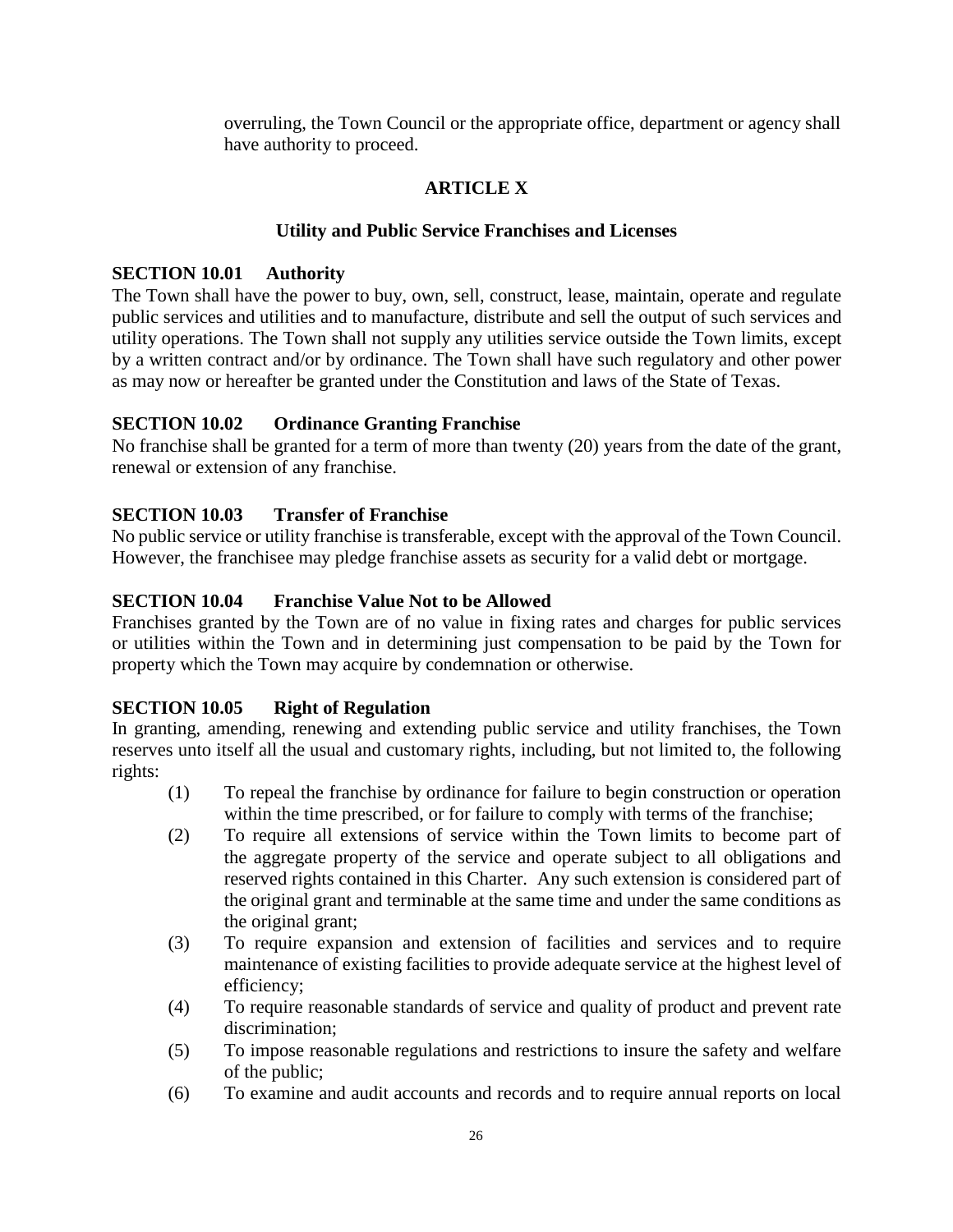operations of the public service or utility;

- (7) To require the franchisee to restore, at franchisee's expense, all public or private property to a condition as good as or better than before disturbed by the franchisee for construction, repair or removal;
- (8) To require the franchisee to furnish to the Town, from time to time within a reasonable time following request of the Town, at franchisee's expense a general map outlining current location, character, size, length, depth, height and terminal of all facilities over and under property within the Town and its extraterritorial jurisdiction; and
- (9) To require compensation, rent or franchise fees to be paid to the Town as may be permitted by the laws of the State of Texas.

### **SECTION 10.06 Regulation of Rates**

- (1) The Town Council has the power to fix and regulate the rates and charges of all utilities and public services, consistent with state statutes.
- (2) Upon receiving written request from a utility or public service requesting a change in rates, or upon a recommendation from the Town that rates for services provided by or owned by the Town be changed, the Town Council shall call a public hearing for consideration of the change.
- (3) A holder of a franchise to provide a public service or utility in the Town must show the necessity for the change in rates by any evidence required by the Town Council, including but not limited to, the following:
	- (A) Cost of its investment for service to the Town;
	- (B) Amount and character of expenses and revenues connected with rendering the service;
	- (C) Copies of any reports or returns filed with any state or federal regulatory agency within the last three (3) years; or
	- (D) Demonstration that the return on investment, if any, is within state and federal limitations.
- (4) If not satisfied with the sufficiency of evidence, the Town Council may hire rate consultants, auditors and attorneys to investigate and, if necessary, litigate requests for rate changes, the expense of which shall be reimbursed to the Town by the franchisee.

### **SECTION 10.07 Licenses**

The Town shall have the power to license, levy and collect fees in order to license any lawful business, occupation or calling subject to control pursuant to the police powers of the State of Texas and/or for any other purpose not contrary to the Constitution and laws of the State of Texas.

### **ARTICLE XI**

### **General Provisions**

### **SECTION 11.01 Public Records**

All records of the Town shall be open to inspection in accordance with state law.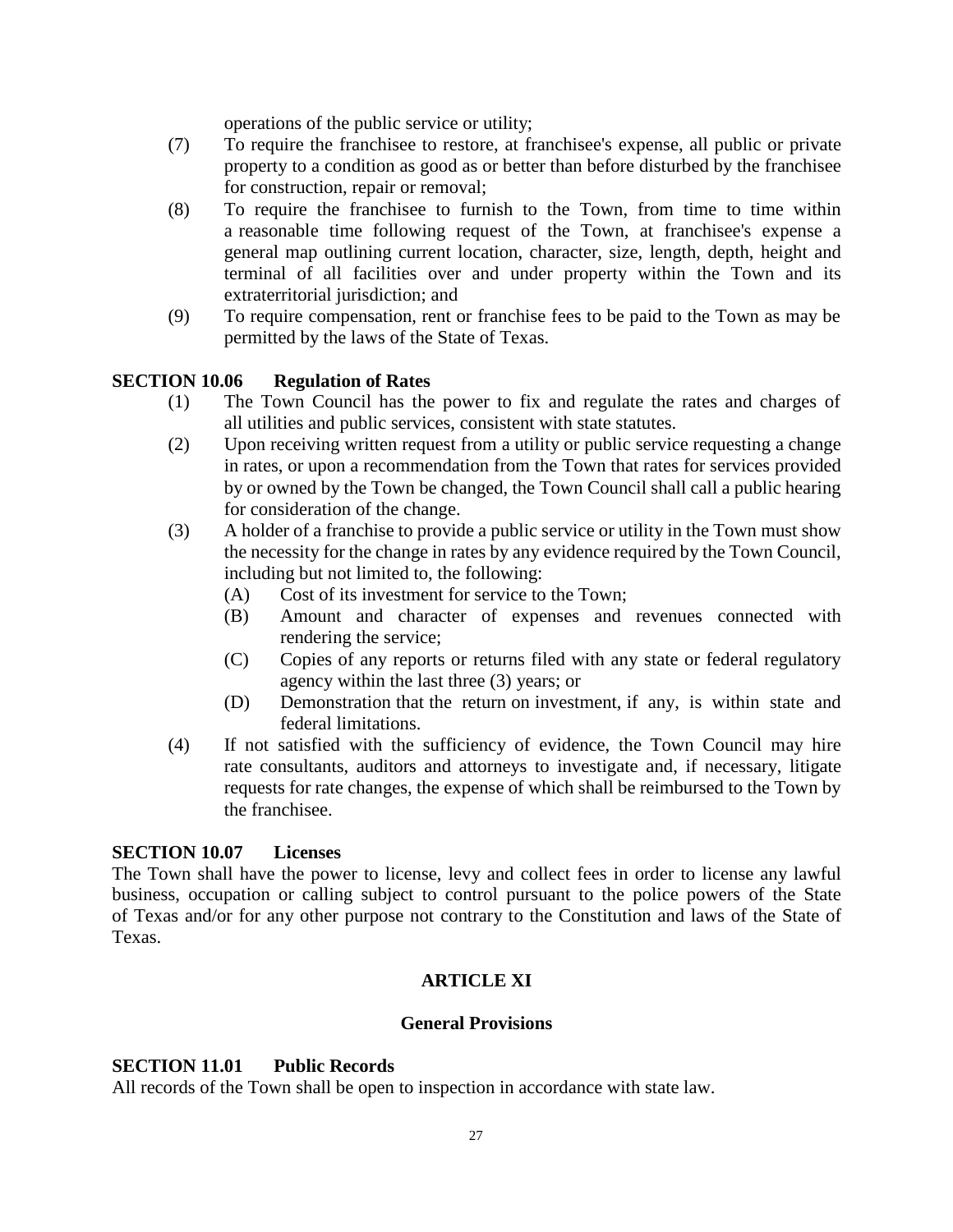### **SECTION 11.02 Official Newspaper**

The Town Council shall declare annually an official newspaper of general circulation in the Town. All ordinances, notices and other matters required by this Charter, Town ordinance, or the Constitution and laws of the State of Texas shall be published in the official newspaper.

### **SECTION 11.03 Oaths**

All elected and appointed officers of the Town shall take and sign an oath of office based on those prescribed for state elective and appointive offices, respectively, in the Constitution of the State of Texas.

### **SECTION 11.04 Severability**

If any section or part of this Charter is held invalid by a court of competent jurisdiction, such holding shall not invalidate or impair the validity, force or effect of any other section or part of this Charter.

### **SECTION 11.05 Wording Interpretation**

The gender of the wording throughout this Charter shall always be interpreted to mean either sex. All singular words shall include the plural and all plural words shall include the singular. All references to the state law or laws of the State of Texas, however expressed in this Charter, shall mean "as presently enacted or as may be amended or superceded." The use of the word "Town" in this Charter shall mean the Town of Prosper, Texas, and the use of the word "Charter" shall mean this Home Rule Charter.

### **SECTION 11.06 Town Depository**

The provisions of the laws of the State of Texas, governing the selection and designation of the Town Depository are hereby adopted as the law governing the selection and designation of a depository of and for the Town.

### **SECTION 11.07 Sale of Liquor Prohibited in Residential Districts**

The sale of liquor, as defined in the Texas Alcoholic Beverage Code, as amended, shall be prohibited by a person or entity holding a package store permit, as described in the Texas Alcoholic Beverage Code, as amended, in any zoning district which allows, in whole or in part, residential development in the Town.

### **ARTICLE XII**

### **Legal Provisions**

### **SECTION 12.01 Assignment, Execution and Garnishment**

(1) Property, real and personal, belonging to the Town shall not be liable to be sold or appropriated under any writ of execution or cost bill. Funds belonging to the Town in the hands of any person, firm or corporation, shall not be liable to garnishment, attachment or sequestration; nor shall the Town be liable to garnishment, attachment or sequestration; nor shall the Town be liable to garnishment on account of any debt it may owe or funds or property it may have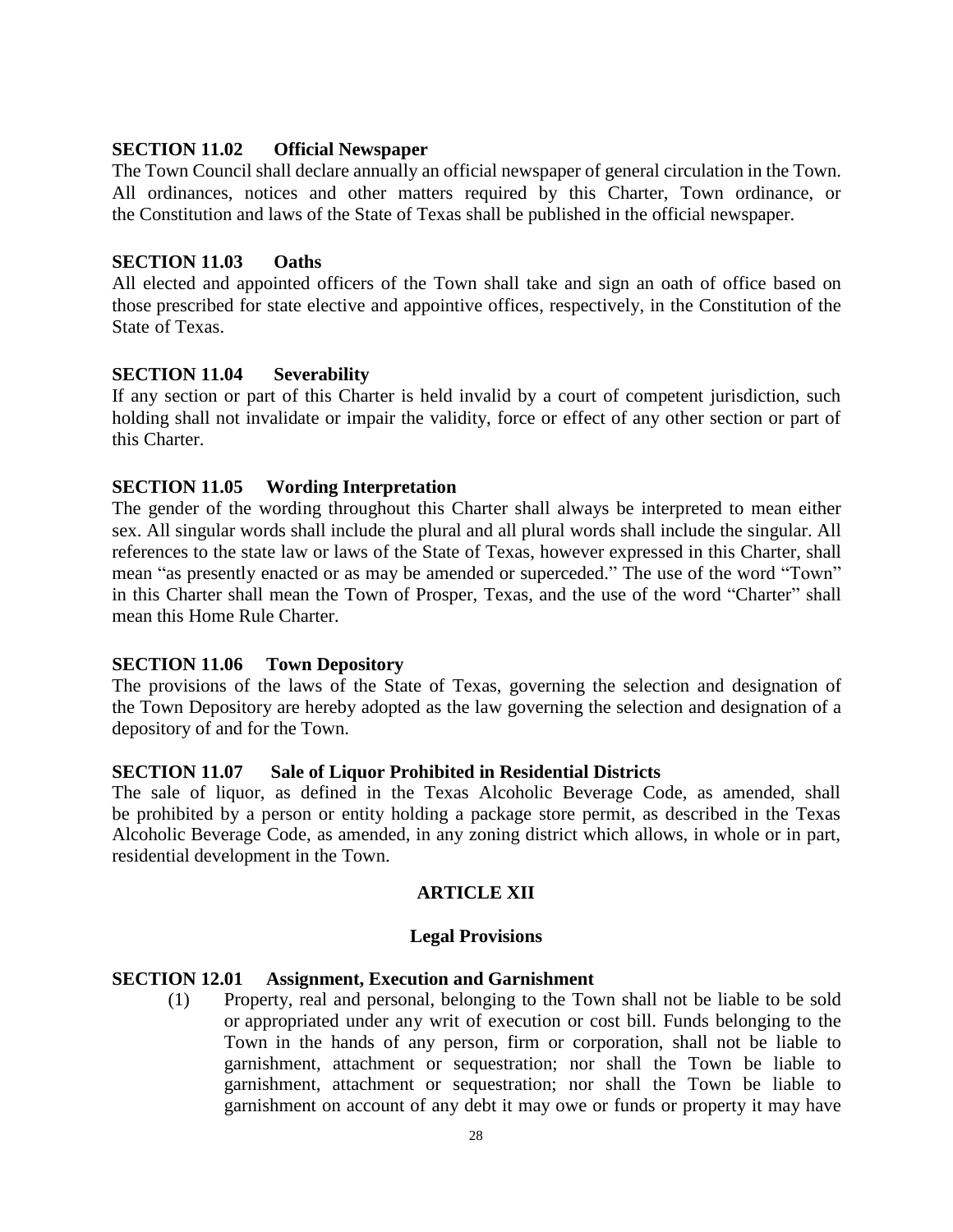on hand owing to any person. Neither the Town nor any of its officers or agents shall be required to answer any such writ of garnishment on any account whatsoever.

(2) The Town shall not be obligated to recognize any assignment of wages or funds by its employees, agents or contractors, except as provided by the laws of this State or the United States of America.

### **SECTION 12.02 Security and Bond**

It shall not be necessary in any action, suit or proceeding in which the Town is a party for any bond, undertaking or security to be demanded or executed by or on behalf of the Town. All such actions shall be conducted in the same manner as if such bond, undertaking or security had been given as required by law.

### **SECTION 12.03 Notice of Claim**

The Town shall not be held liable on account of any claim for the death of any person or injuries to any person or damage to any property unless the person making such complaint or claiming such damages shall, within ninety (90) days after the time at which it is claimed such damages were inflicted upon such person or property, file with the Town a written statement, under oath, stating the nature and character of such damages or injuries, the extent of the same, the place where same happened, the circumstances under which same happened and the condition causing same, with a detailed statement of each item of damages and the amount thereof, giving a list of any witnesses known by affiant to have seen the accident.

### **SECTION 12.04 Power to Settle Claims**

The Town Council shall have the power to compromise and settle any and all claims and lawsuits of every kind and character, in favor of, or against, the Town, including suits by the Town to recover delinquent taxes.

### **SECTION 12.05 Service of Process Against the Town**

All legal process against the Town shall be served upon either the Town Secretary or the Town Manager.

### **SECTION 12.06 Judicial Notice**

This Charter shall be deemed a public act, may be read in evidence without pleading or proof, and judicial notice shall be taken thereof in all courts and places.

### **SECTION 12.07 Pending Matters**

All rights, claims, actions, orders, contracts and legal or administrative proceedings shall continue except as modified pursuant to the provisions of this Charter and in each case shall be maintained, carried on or dealt with by the Town department, office or agency appropriate under this Charter.

### **SECTION 12.08 Property Not Exempt From Special Assessments**

No property of any kind, by whomsoever owned or held or by whatsoever institution, agency, political subdivision or organization, owned or held, whether in trust or by non-profit organization, or corporation, or by foundation, or otherwise, (except property of the Town), shall be exempt in any way from any of the special taxes, charges, levies and assessments, authorized or permitted by this Charter, for local improvements, for the public welfare.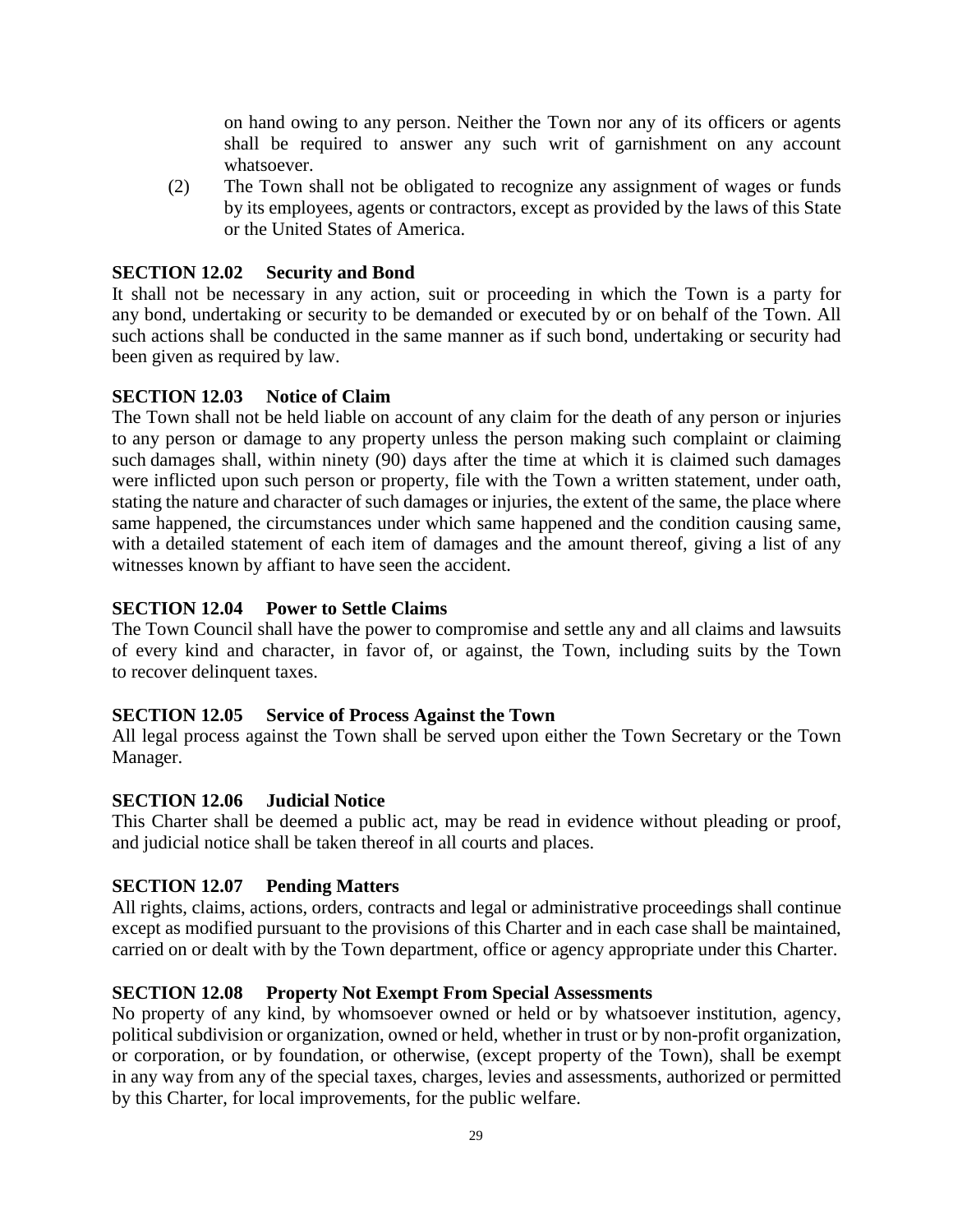### **SECTION 12.09 Town Council May Require Bonds**

In addition to any provisions contained herein, the Town Council may require any Town official, department director, or Town employee, before entering upon his or her duties, to execute a good and sufficient bond with a surety company doing business in the State of Texas and approved by the Town Council. The premium of such bond shall be paid by the Town.

### **SECTION 12.10 Disaster Clause**

In case of disaster when a legal quorum of the Town Council cannot otherwise be assembled due to multiple deaths or injuries, the surviving persons of the Town Council, or highest surviving Town official, if no elected official remains, must, within twenty-four (24) hours of such disaster, request the highest surviving officers of the local Chamber of Commerce and the Board of Trustees of the local school district, and the County Judge of Collin County to appoint a commission to act during the emergency and call a Town election within fifteen (15) days of such disaster, or as provided in the Texas Election Code, for election of a required quorum, if for good reasons it is known a quorum of the present Town Council will never again meet.

### **ARTICLE XIII**

### **Nepotism, Prohibitions and Penalties**

### **SECTION 13.01 Nepotism**

No person related within the second degree by affinity or within the third degree by consanguinity to the Mayor or any Council Member or the Town Manager shall be employed by or contracted with for the Town. This shall not apply to the following:

- (1) Any person employed by the Town prior to the person related in the above degree filing to run for elective office or being nominated for an appointment, or
- (2) Any person who is a seasonal employee or intern of the Town.

### **SECTION 13.02 Equality of Rights**

Equality of rights under state and federal law shall not be denied or abridged with respect to appointment to or removal from any position.

### **SECTION 13.03 Wrongful Influence**

No person who seeks appointment or promotion with respect to any Town position shall, directly or indirectly, give, render or pay any money, service, or other valuable thing to any person for, or in connection with, his or her test, appointment or promotion.

### **SECTION 13.04 Wrongful Interference**

No person shall willfully make any false statement, certificate, mark, rating or report in regard to any test, certification or appointment or attempt to commit any fraud preventing the impartial execution of the personnel provisions, rules and regulations of this Charter.

### **SECTION 13.05 Employees' Political Activities**

No person who holds any compensated non-elective Town position shall make, solicit or receive any contribution for any candidate for Town Council, or take part in the management, affairs or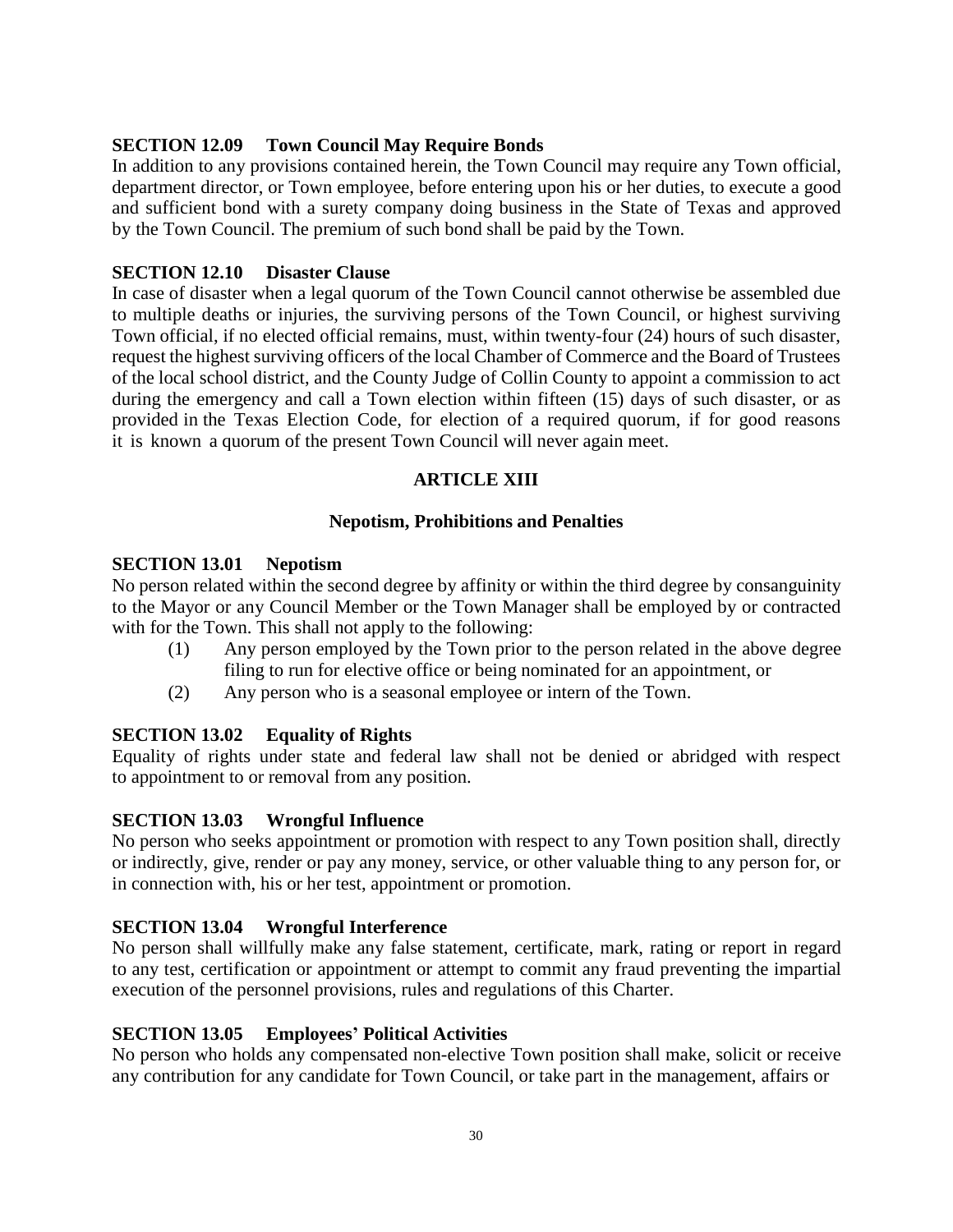political campaign of such candidate. Such person may exercise his or her rights as a citizen to express his or her opinion and cast his or her vote.

### **SECTION 13.06 Penalties**

Any person who willfully engages in and is found in violation of any of the activities prohibited in sections 13.02, 13.03, 13.04 or 13.05 of this Article shall be ineligible for appointment or election to a position in the Town for a period of five (5) years from that time. If the person is an officer or employee of the Town at the time of the violation, he or she shall immediately forfeit his or her office or position, if found in violation.

### **SECTION 13.07 Conflict of Interest**

No officer, whether elected or appointed, or any employee, whether full or part-time, of the Town shall have a substantial financial interest, direct or indirect, in any contract, other than employment contracts, with the Town; or have a substantial financial interest, direct or indirect in the sale to the Town of any land, materials, supplies or services, except on behalf of the Town as an officer or employee, except as allowed by state law. Any willful violation of this section shall constitute malfeasance in office and any officer or employee found guilty thereof shall thereby forfeit his or her office or position. Any violation of this section with the knowledge, express or implied, of the person or the corporation contracting with the governing body of the Town shall render the contract involved voidable by the Town Manager or the Town Council.

### **SECTION 13.08 No Officer to Accept Gifts, Etc.**

No officer of the Town shall ever accept, directly or indirectly, any gift or benefit except as authorized in the Town's Code of Ethics as set forth in the Code of Ordinances, as it exists or may be amended. If found in violation of this section, the officer shall immediately forfeit his or her office and shall be ineligible for appointment or election to a position in the Town for a period of five (5) years from the date the violation is determined to have occurred.

### **ARTICLE XIV**

### **Review and Amendment of Charter**

### **SECTION 14.01 Charter Review Commission**

- (1) The Town Council shall appoint a Charter Review Commission at least once every ten (10) years, or earlier if not prohibited by law. The Charter Review Commission shall consist of ten (10) citizens of the Town who shall:
	- (A) Inquire into the operation of the Town government under the Charter and determine whether any provisions require revision. To this end, public hearings may be held. The Commission may compel the attendance of any officer or employee of the Town and require submission of any Town records;
	- (B) Propose any recommendations it deems desirable to ensure compliance with the Charter of the Town government; and
	- (C) Report its findings and present its recommendations to the Town Council.
- (2) The Town Council shall receive and have published in the official newspaper of the Town a comprehensive summary of the report presented by the Commission, shall consider any recommendations made, and may order any amendments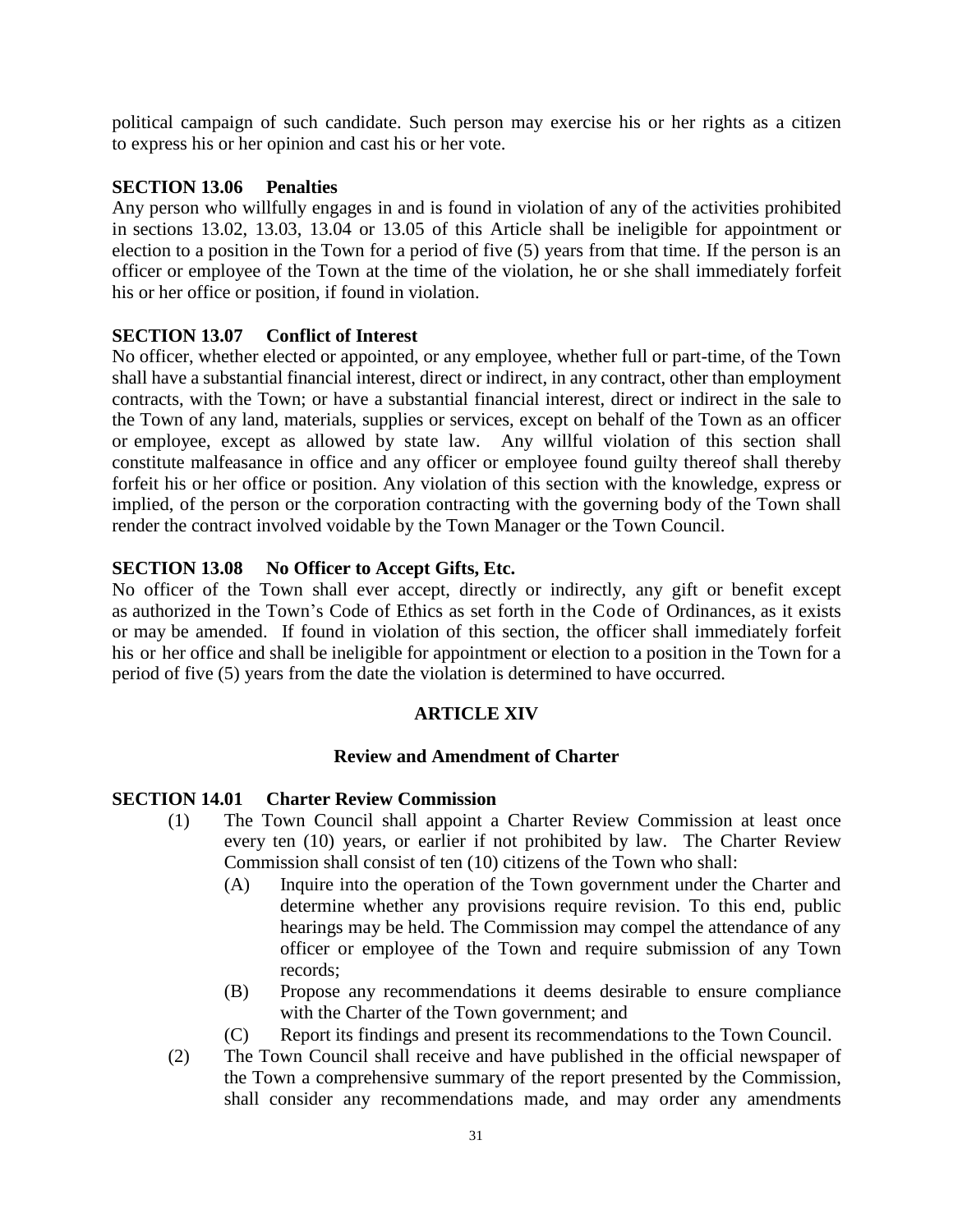suggested to be submitted to the voters of the Town in the manner provided by state law as now written or hereafter amended.

(3) The term of office of the Commission shall be for not more than six (6) months, at the end of which time a report shall be presented to the Town Council and all records of proceedings of the Commission shall be filed with the Town Secretary and become a public record.

### **SECTION 14.02 Petition to Amend Charter**

Amendments to this Charter may be framed and submitted to the qualified voters of the Town in the manner provided by the Constitution and the laws of the State of Texas; including upon the Town Council's own motion or upon petition by five percent (5%) of the registered voters in the Town or twenty-thousand (20,000) registered voters of the Town, whichever is less. Each signature on a petition to amend shall conform to the requirement for information as set forth in the Texas Election Code, as amended.

### **SECTION 14.03 Form of Petition to Amend Charter**

The petition to amend mentioned above must be addressed to the Town Council of the Town, must distinctly and specifically list each amendment to the Charter proposed to be voted on at an election. The petition shall be verified by oath in the following form:

"State of Texas"

County of

I, \_\_\_\_\_\_\_\_\_\_\_\_\_\_\_, being first duly sworn, on oath depose and say that I am one of the signers of the above petition, and that the statements made therein are true, and that each signature appearing thereto was made in my presence on the day and date it purports to have been made, and I solemnly swear that the same is the genuine signature of the person it purports to be.

Signature

Sworn and subscribed before me this  $\qquad \qquad$  day of  $\qquad \qquad . 20 \qquad .$ 

Signed: \_\_\_\_\_\_\_\_\_\_\_\_\_\_\_\_\_\_

\_\_\_\_\_\_\_\_\_\_\_\_\_\_\_\_\_\_\_\_\_\_\_\_

Notary Public in and for State of Texas

### **SECTION 14.04 Various Papers Constituting Petition to Amend**

The petition to amend may consist of one (1) or more copies, or subscription lists, circulated separately, and the signatures thereto may be upon the paper or papers containing the form of petition, or upon other paper attached thereto. Verifications provided for in Section 15.03 of this Article may be made by one (1) or more petitioners, and the several parts of copies of the petition